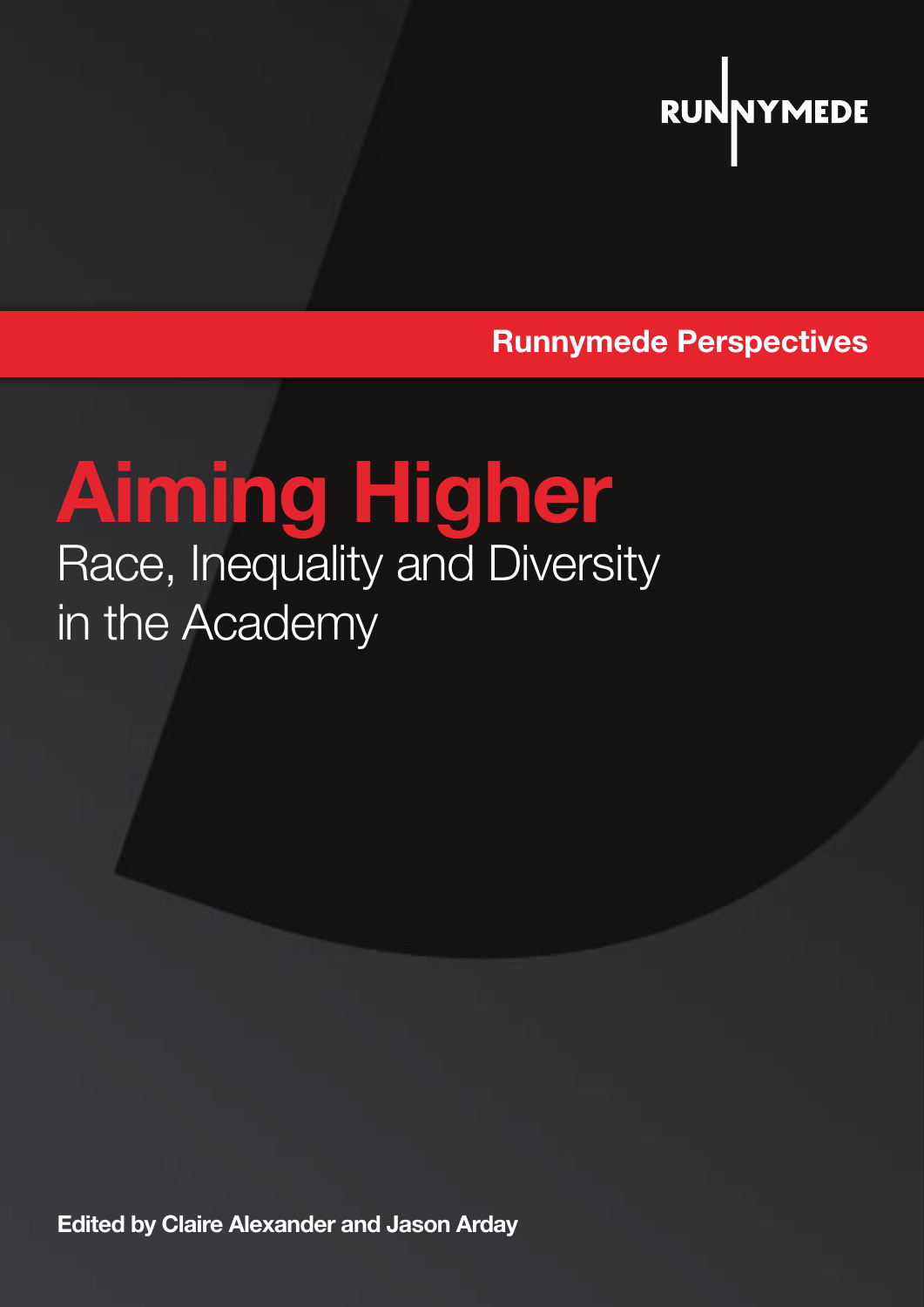# Runnymede: Intelligence for a Multi-ethnic Britain

Runnymede is the UK's leading independent thinktank on race equality and race relations. Through highquality research and thought leadership, we:

- **Identify barriers to race** equality and good race relations;
- Provide evidence to support action for social change;
- Influence policy at all levels.

#### Runnymede

St Clement's Building, London School of Economics, Houghton Street, London WC2A 2AE T 020 7377 9222 E info@runnymedetrust.org

www. runnymedetrust.org

#### Disclaimer

This publication is part of the Runnymede Perspectives series, the aim of which is to foment free and exploratory thinking on race, ethnicity and equality. The facts presented and views expressed in this publication are, however, those of the individual authors and not necessariliy those of the Runnymede Trust.

ISBN: 978-1-909546-05-9

Published by Runnymede in February 2015, this document is copyright © Runnymede 2015. Some rights reserved.

#### Open access. Some rights reserved.

The Runnymede Trust wants to encourage the circulation of its work as widely as possible while retaining the copyright. The trust has an open access policy which enables anyone to access its content online without charge. Anyone can download, save, perform or distribute this work in any format, including translation, without written permission. This is subject to the terms of the Creative Commons Licence Deed: Attribution-Non-Commercial-No Derivative Works 2.0 UK: England & Wales. Its main conditions are:

- You are free to copy, distribute, display and perform the work;
- You must give the original author credit;
- You may not use this work for commercial purposes;
- You may not alter, transform, or build upon this work.

You are welcome to ask Runnymede for permission to use this work for purposes other than those covered by the licence. Runnymede is grateful to Creative Commons for its work and its approach to copyright. For more information please go to www.creativecommons.org

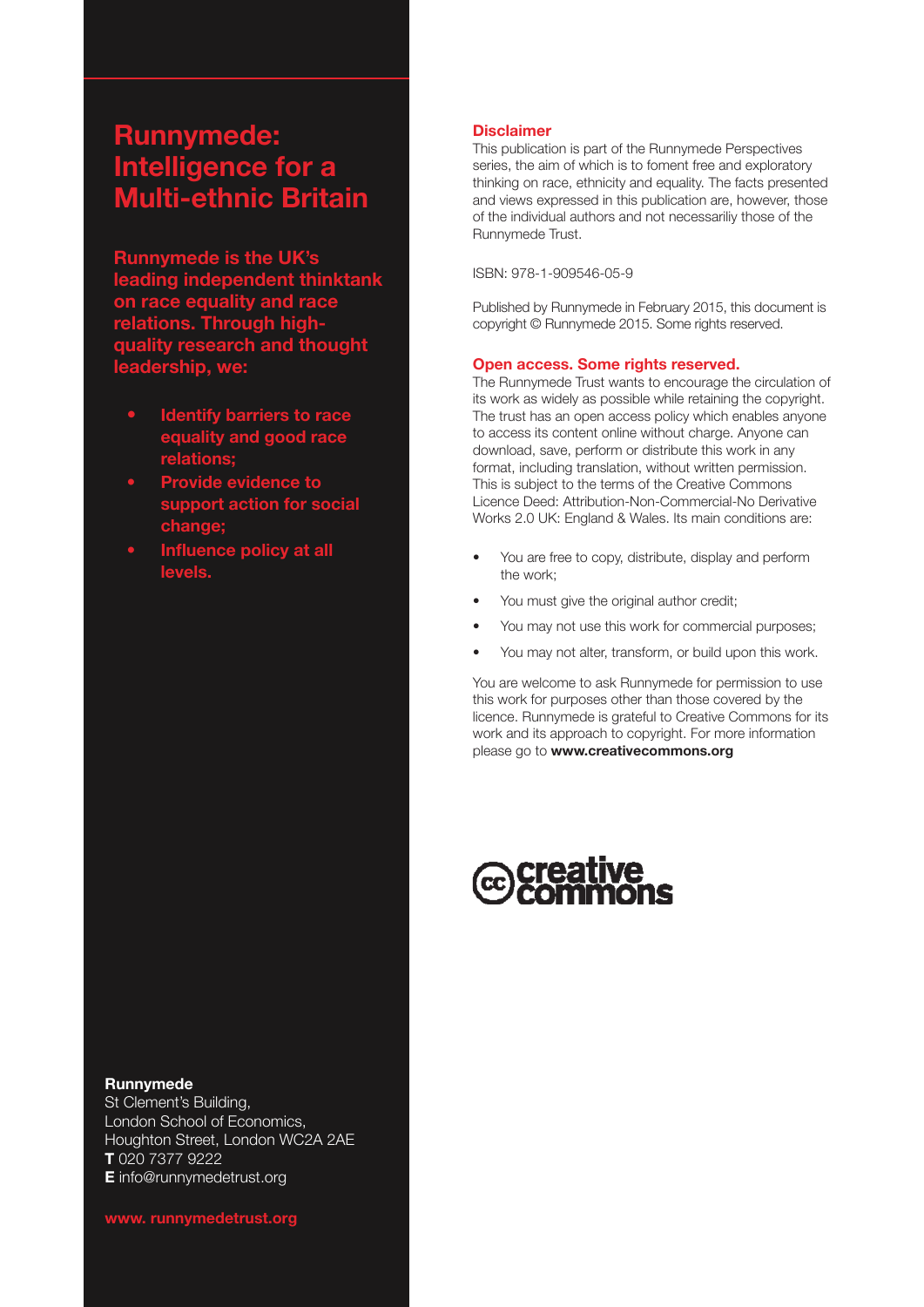# **Contents**

| <b>Foreword</b>                                                                                                                           | 3                       |
|-------------------------------------------------------------------------------------------------------------------------------------------|-------------------------|
| <b>Introduction: Race and Higher Education</b><br>Claire Alexander and Jason Arday                                                        | $\overline{\mathbf{4}}$ |
| <b>SECTION I: CHANGING INSTITUTIONAL CULTURES</b>                                                                                         | 6                       |
| 1. Doing Diversity Work in Higher Education<br>Sara Ahmed                                                                                 | 6                       |
| 2. The Declining Salience of Race Equality in Higher Education Policy<br><b>Andrew Pilkington</b>                                         | 8                       |
| 3. Participation of BME Students in UK Higher Education<br>Pam Tatlow                                                                     | 10                      |
| 4. The Visible Minority: Nowhere to be Seen in the Academy<br>Patrick Johnson                                                             | 13                      |
| <b>SECTION II: WIDENING PARTICIPATION</b>                                                                                                 | 15                      |
| 5. Why are British Ethnic Minorities Less Likely to be Offered<br><b>Places at Highly Selective Universities?</b><br><b>Vikki Boliver</b> | 15                      |
| 6. Time to Change: Bringing Oxbridge into the 21st Century<br>Diane Reay                                                                  | 19                      |
| 7. Widening Participation in Higher Education: Racialised<br><b>Inequalities and Misrecognitions</b><br>Penny Jane Burke                  | 21                      |
| 8. Beyond the Gap: Dismantling Institutional Racism,<br><b>Decolonising Education</b><br>Malia Bouattia                                   | 24                      |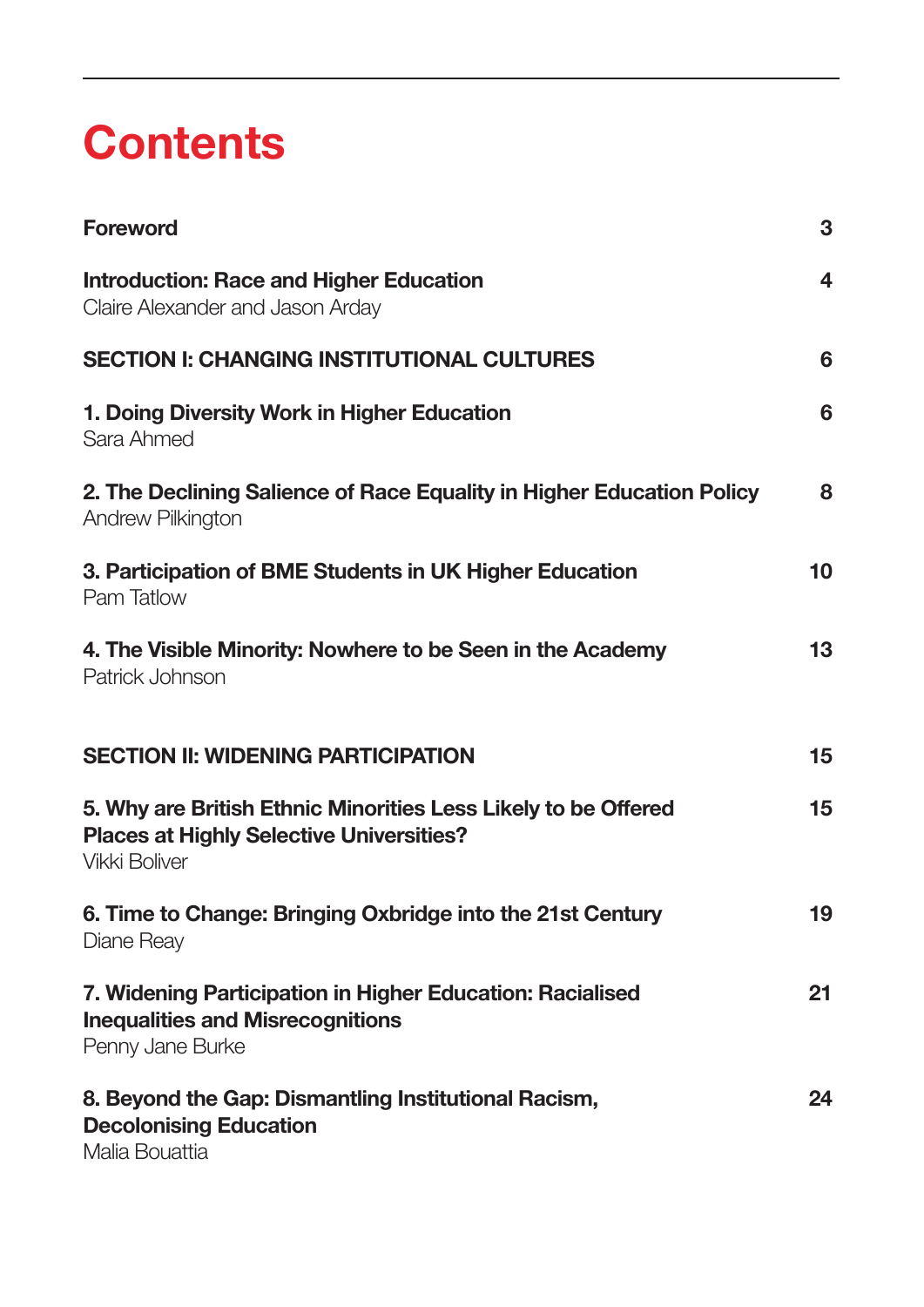| 9. Respecting Difference: Widening Participation in Post-race Times<br>Heidi Safia Mirza                                                                 | 27 |
|----------------------------------------------------------------------------------------------------------------------------------------------------------|----|
| <b>SECTION III: STUDENT EXPERIENCE</b>                                                                                                                   | 30 |
| 10. The Black Studies Movement in Britain: Addressing the Crisis<br>in British Academia and Social Life<br><b>Kehinde Andrews</b>                        | 30 |
| 11. Black Academia: The Doors Have Been Opened but the<br><b>Architecture Remains the Same</b><br>Robbie Shilliam                                        | 32 |
| 12. Ethnic Minority Unemployment in Hard Times<br>Yaojun Li                                                                                              | 35 |
| <b>SECTION IV: STAFFING</b>                                                                                                                              | 38 |
| 13. The Experiences of Black and Minority Ethnic Academics:<br><b>Multiple Identities and Career Progression</b><br>Kalwant Bhopal                       | 38 |
| 14. Creating Space and Providing Opportunities for BME<br><b>Academics in Higher Education</b><br>Jason Arday                                            | 40 |
| 15. Breaking the Race Inequality Cycle in Higher Education:<br>A Change of Focus is Needed to Break the Statistical<br><b>Groundhog Day</b><br>Gary Loke | 42 |
| <b>APPENDIX</b>                                                                                                                                          |    |

# Biographical Notes on Contributors 45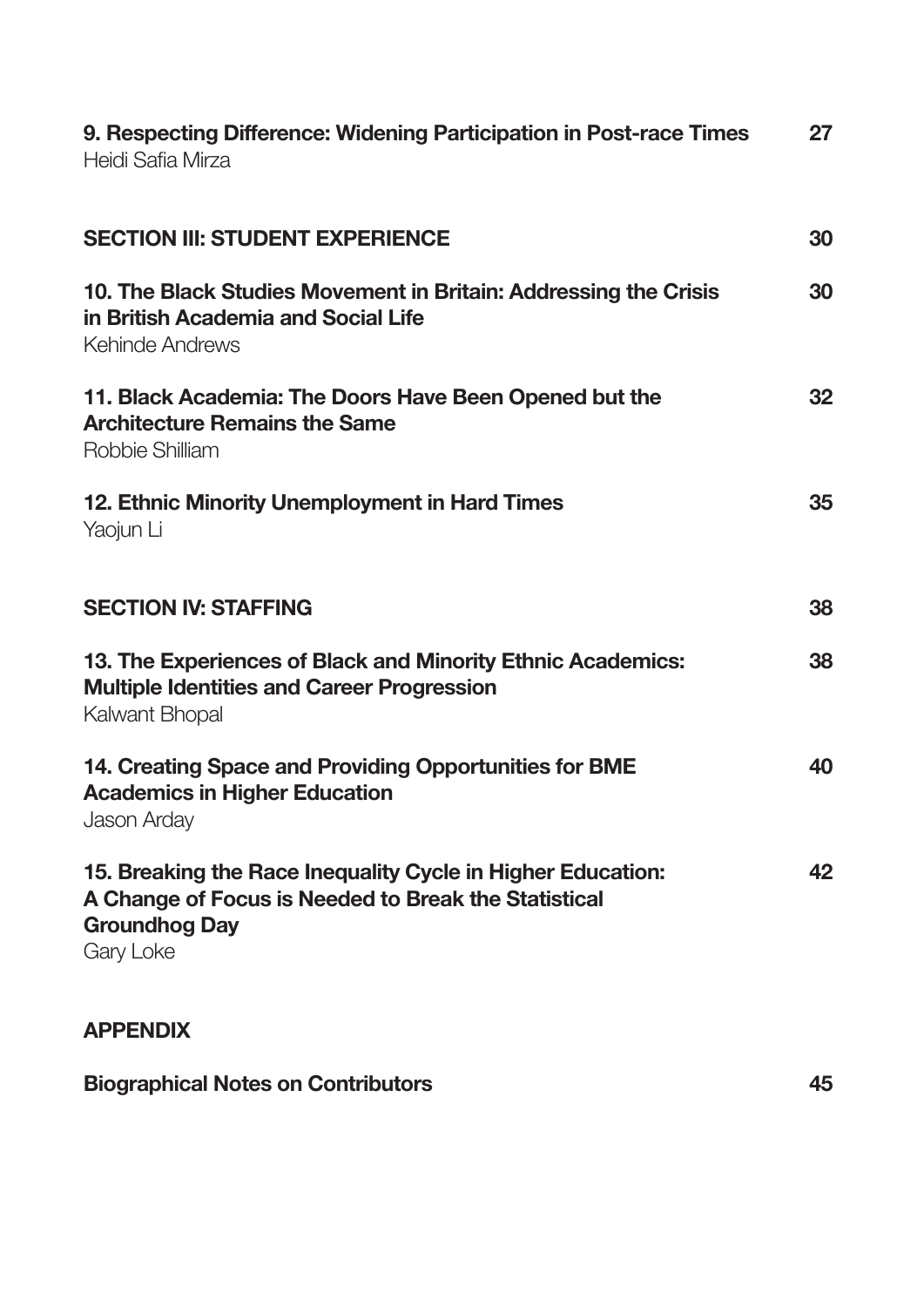# Foreword

Across the world migrants and their children highly value education. Not only are migrants more likely to be university graduates than the average citizen of their country of origin, but they are also very keen to support their children to get qualifications.

In Britain the higher rate of university participation among Black and minority ethnic young people indicates that the promotion of education continues among 3rd generation of ethnic minority Britons, including among those whose parents were also born in Britain.

When I was higher education minister our Government significantly expanded the number of university places both to increase social mobility and to respond to these ambitions among Black and minority ethnic young people – and indeed other groups previously denied access to higher education.

As the findings of this report show, that expansion has clearly resulted in unprecedented numbers of Black and minority people attending university. However, it is also clear that as with other institutions and areas of life, not everyone benefits equally from that access. This is why the All Party Parliamentary Group on Race and Community has expressed interest in this important issue, and supports the publication of this report.

Whether in terms of admissions, attainment, employment, the student experience or indeed staffing, universities still have some way to go to ensure equality for ethnic minorities in Britain. The various contributions to this volume all highlight important evidence, including lower admissions rates despite equivalent A-level results, higher rates of unemployment, and depressingly few Black academics, particularly at a senior level.

So despite the lofty ideals of universities, they do no better – and are in fact doing worse – than many other institutions in British society when it comes to race equality. What, then, can be done? As with other institutions, some of the suggestions supported in this volume are well known: better outreach, better and more transparent data collection, expanding the range of skills and also kinds of knowledge that universities value, and making more use of positive action.

As the ethnic minority population increases in Britain it becomes more and more important to ensure that they have equal opportunities. Given lower admissions rates, degree attainment and employability, BME people will increasingly ask whether or not they are getting equal value for the £9,000 in tuition fees now charged for many courses. While higher education institutions cannot achieve equality by themselves, they must do more to pull down barriers and promote equality of opportunity.

David Lammy, MP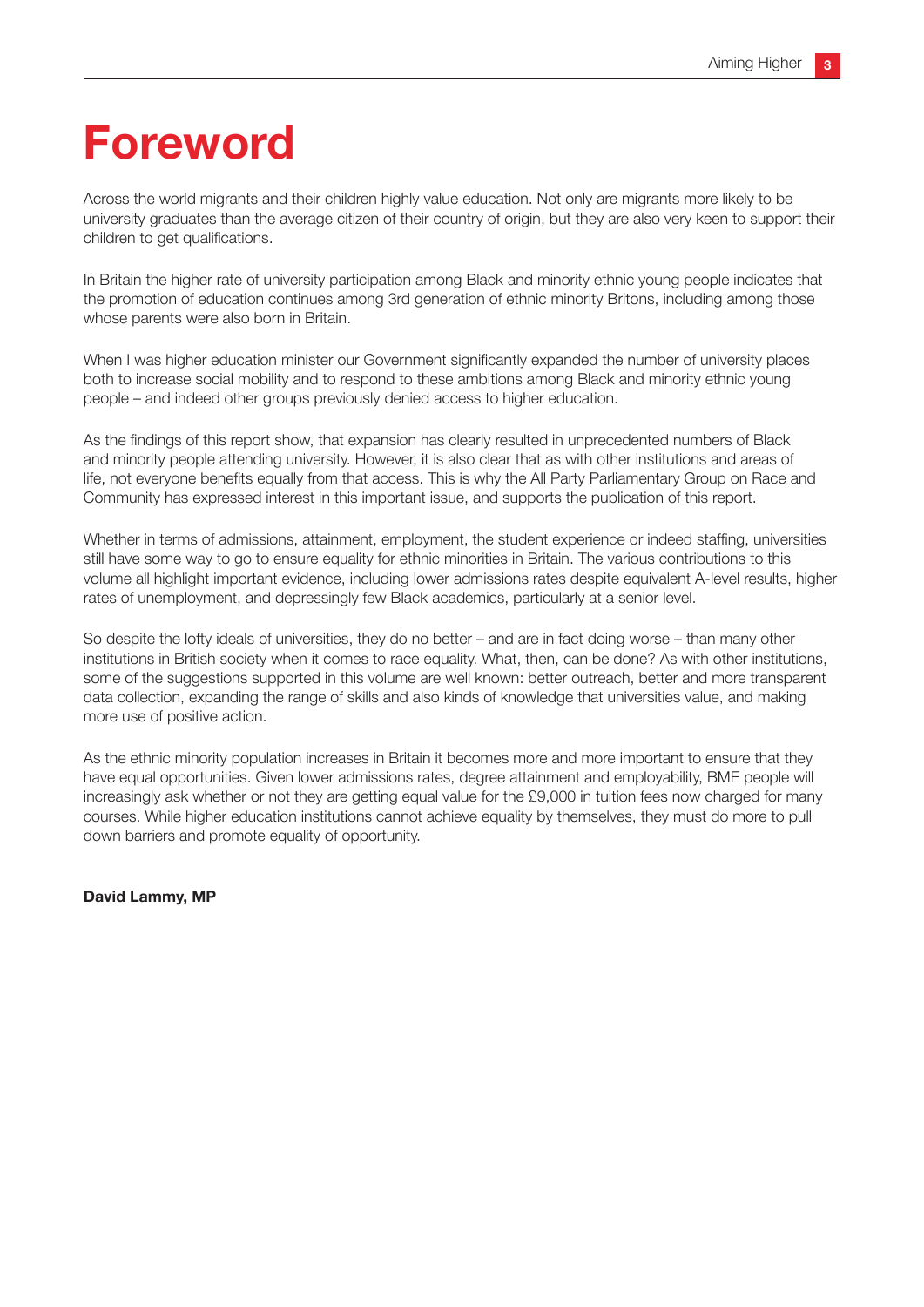# Introduction: Race and Higher Education

Claire Alexander University of Manchester and

#### Jason Arday

Leeds Beckett University

In 1963, the Robbins report on the future of Higher Education argued for the immediate expansion and democratisation of the university system in Britain as essential to the development of 'a learning society':

… the United Kingdom must create a society committed to learning throughout life…. Education is life enriching and desirable in its own right. It is fundamental to the achievement of an improved quality of life in the UK. (cited in Bathmaker, 2003: 169)

The following 50 years have seen the transformation and expansion of the Higher Education sector, from an elite 5 per cent of young people attending university at the time of the report to a current 41 per cent of working age adults with a college or university degree (Gibney, 2013; Walker, 2014). The so-called 'Robbins principle' asserted that a university degree 'should be available to all who are qualified by ability and attainment to pursue them and wish to do so'. A recent OECD report has praised the UK's 'quantum leap' in access to Higher Education – ranking 8/36 of countries listed (Walker, 2014) – an achievement made perhaps more remarkable against a backdrop of marketisation, increased tuition fees and the dismantling of state support which the Robbins Report itself recommended (Gibney, 2013).

Nevertheless, the picture is not wholly positive – the OECD report notes that there are higher numbers in the university system, but this is not matched by higher skill levels nor by increased social mobility. The HE sector, and particularly its traditional and elite institutions, remain the province of the middle and upper middle classes, while its 'lower' and newer echelons have become a reservoir for poorer, working class and 'non-traditional' students – most notably Britain's increasing, and increasingly aspirational, Black and Minority Ethnic populations. Research shows that while BME students are overrepresented in university entrance figures, they are concentrated in post-1992 and 'new' universities, have lower levels of attainment and poorer graduate prospects than their White British classmates

(Runnymede Trust, 2010). University institutions have themselves proved remarkably resilient to change in terms of curriculum, culture and staffing, remaining for the most part 'ivory towers' – with the emphasis on 'ivory'.

Recent high profile initiatives such as the 'We Too Are Oxford' student campaign, the 'Why Isn't my Professor Black?' events and Black British Academics network (info@blackbritishacademics. co.uk), the push for 'Black Studies' and concern in Parliament, suggest a strong appetite for change from without and within the university system, from staff and students, organisations, institutions (including leading and Russell Group Universities), policy makers and (some) politicians.

Five decades after the Robbins Report, the launch of this report represents an important moment and a critical intervention into the wider debates around the future of the Higher Education sector in Britain. This collection of essays contributes to this crucial debate, bringing together leading scholars, policy makers and organisations to illuminate the current landscape of Higher Education, exploring key issues and initiatives around racial and ethnic (in)equality.

The collection emerges out of a series of seminars organised in 2013−14 by the Runnymede Academic and Emerging Scholars Forums, and developed in collaboration with the Universities of Manchester and Warwick and the London School of Economics. These seminars were focused on issues of BME Academics (Manchester, October 2013), Attainment, Curriculum and Employability (Warwick, January 2014) and Access and Widening Participation (LSE, July 2014). The aim of the seminars was to highlight current research and policy initiatives and bring academics and policy makers together in a productive dialogue. The current contributions are focused on four key areas: (1) institutional cultures, (2) access and widening participation, (3) curriculum, attainment and employability and (4) the experience of BME academics. Singly and together they raise important questions around, and provide revealing insights into, the persistence of racial and ethnic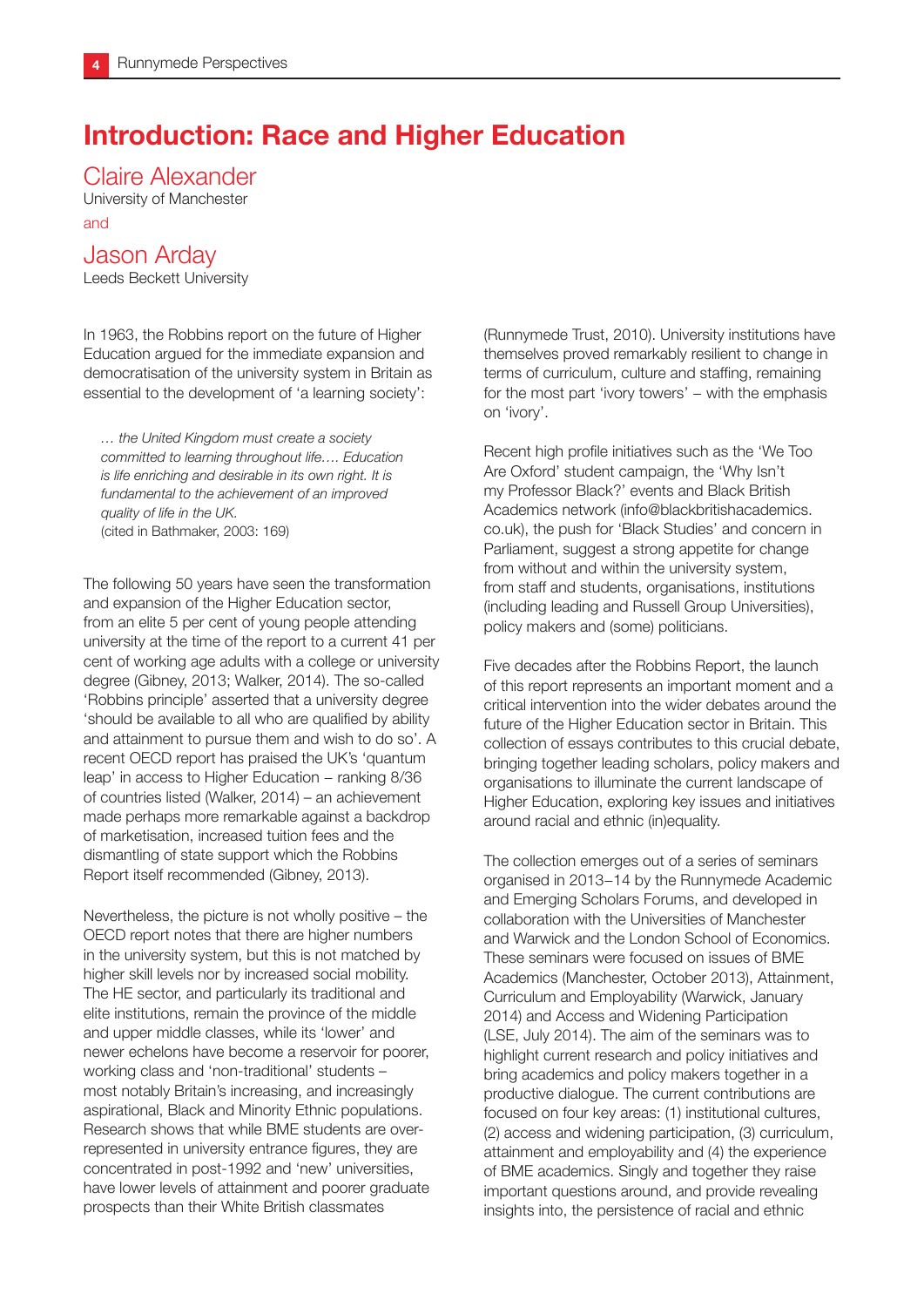inequality in Britain's universities, and offer compelling recommendations for change.

# Acknowledgements

This seminar series was initially inspired by a piece in The Guardian by Janine Bradbury (2013). The Runnymede Academic and Emerging Scholars Forum worked closely with Janine in developing the seminar series and we are grateful to her, and to Rob Berkeley, Florence Nosegbe and Ojeaku Nwabuzo, all formerly at the Runnymede Trust, for their guidance and hard work. Thanks are due to the Equality and Diversity Office and the School of Social Sciences at University of Manchester (especially Patrick Johnson), the Department of Sociology at the University of Warwick (notably John Solomos and Hannah Jones), and the Department of Sociology at the LSE (particularly Suki Ali), who provided financial sponsorship, intellectual guidance and administrative support for the seminars. The publication and launch was supported by the AHRC research network grant 'Runnymede Academic Fora: End Racism This Generation (AH/K007564/1)'.

We are grateful to all the contributors and participants in the seminar series, and those who have contributed to this collection.

#### References

Bathmaker, A.M. (2003) 'The expansion of Higher Education: A consideration of control, funding and quality'. In: Bartlett, S. and Burton, D. (eds) Education Studies: Essential Issues. London: Sage, pp. 169−189.

Bradbury, J. (2013) 'Black, female and postgraduate: Why I cannot be the only one'. The Guardian, 3 May.

Gibney, E. (2013) 'Robbins: 50 years later'. Times Higher Education Supplement, 24 October.

Runnymede Trust (2010), 'Ethnicity and participation in higher education'. Parliamentary Briefing. Available at: http://www.runnymedetrust. org/uploads/Parliamentary%20briefings/ HigherEducationNovember2010.pdf

Walker, P. (2014) 'The UK has more graduates but without skills and social mobility to match'. The Guardian, 9 September.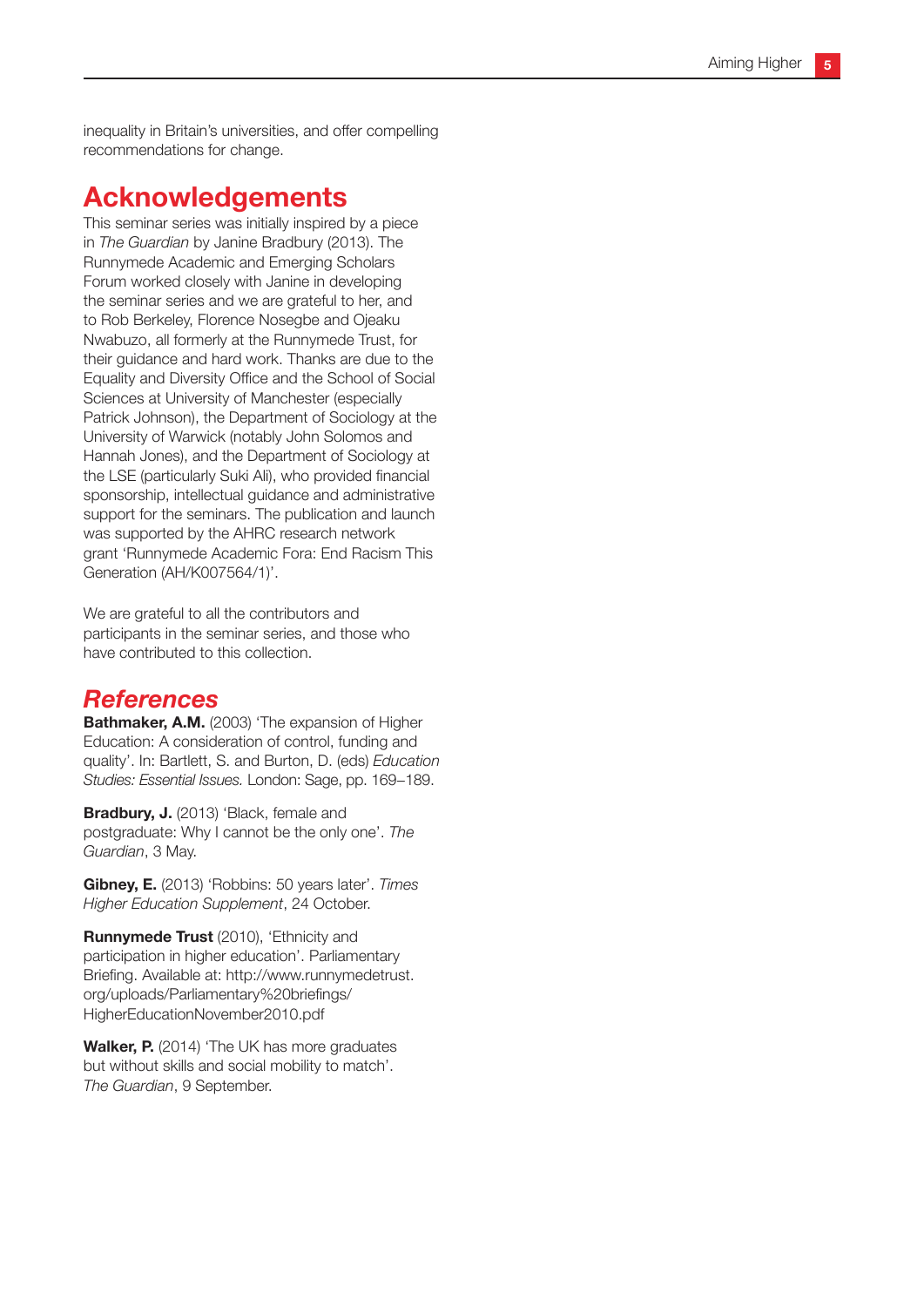# SECTION I: CHANGING INSTITUTIONAL CULTURES

# 1. Doing Diversity Work in Higher Education

Sara Ahmed

Goldsmiths, University of London

# Introduction

In 2000, just before the Race Relations Amendment Act was introduced, I was invited to become a member of a race equality committee set up to develop our university's race equality policy. Through this experience, I became interested in the process through which race equality policies are developed, the language used, who writes these documents and how this 'who' matters; how policies become part of performance and audit culture, as well as the role of commitment in securing institutional change. Subsequently, I conducted a qualitative study of 'diversity work' in higher education, interviewing practitioners who were employed as diversity or equality officers, or those who are given diversity and equality as part of their administrative duties. In exploring the experience of diversity workers I wanted to ask what these experiences can teach us and tell us about race and institutions. For a more detailed discussion of these research findings, please see Ahmed (2012).

# Writing Policies

It was clear from my interviews that the appointment of practitioners to write an equality policy did not mean 'in practice' that their work was supported. A number of interviewees described institutional resistance to their work, often by evoking the metaphor of a brick wall: 'so much of the time it is a banging your head against a brick wall job'. Practitioners conveyed that their job often ended up being about finding where in the organisations things get stuck.

A number of interviewees, who had done diversity work in other sectors, conveyed that universities are particularly challenging places to do this kind of work because academics tend to see themselves as 'being critical' and thus as not 'having a problem' with racism. Many academics typically ignore documents being sent out by diversity practitioners,

as these materials are judged as audit-driven or as only relevant to people who 'have a problem'.

# The Language of Policy

It was evident both from my interviews and informal discussions that practitioners tended to consider words primarily as strategies, as tools that would allow them to do some things (and not to do others). Some practitioners tended to use the word 'diversity' because it was described as a more comfortable word that would allow them to get through people's defences ('diversity is a more comfortable word to hide behind') whilst others would refuse to use this word for the very same reasons ('it's all nice and cuddly and we can feel good about it and feel like we've solved it, when actually we're nowhere near solving it'). When diversity is seen as a happier word, the task often becomes using this word alongside other more challenging words such as 'racism', 'whiteness' and 'inequality'.

# Documents and Performance

Race equality documents are sometimes used as indicators of good performance. When my university was judged as having an 'excellent' policy by the ECU, this was translated by senior management as 'being excellent at race equality'. A document that documents inequality thus becomes usable as a measure of equality. Many other practitioners relayed similar experiences. First, there were strong critiques of how equality work becomes simply working with documents ('you end up doing the document rather than doing the doing'). When universities are ranked as doing well, one practitioner says it produced 'a marshmallow feeling' that stopped more things from being done. Another noted how the process can lead to an institutional sense 'that we have done race when we clearly have not done race'. It seems that the process of ranking policies was most useful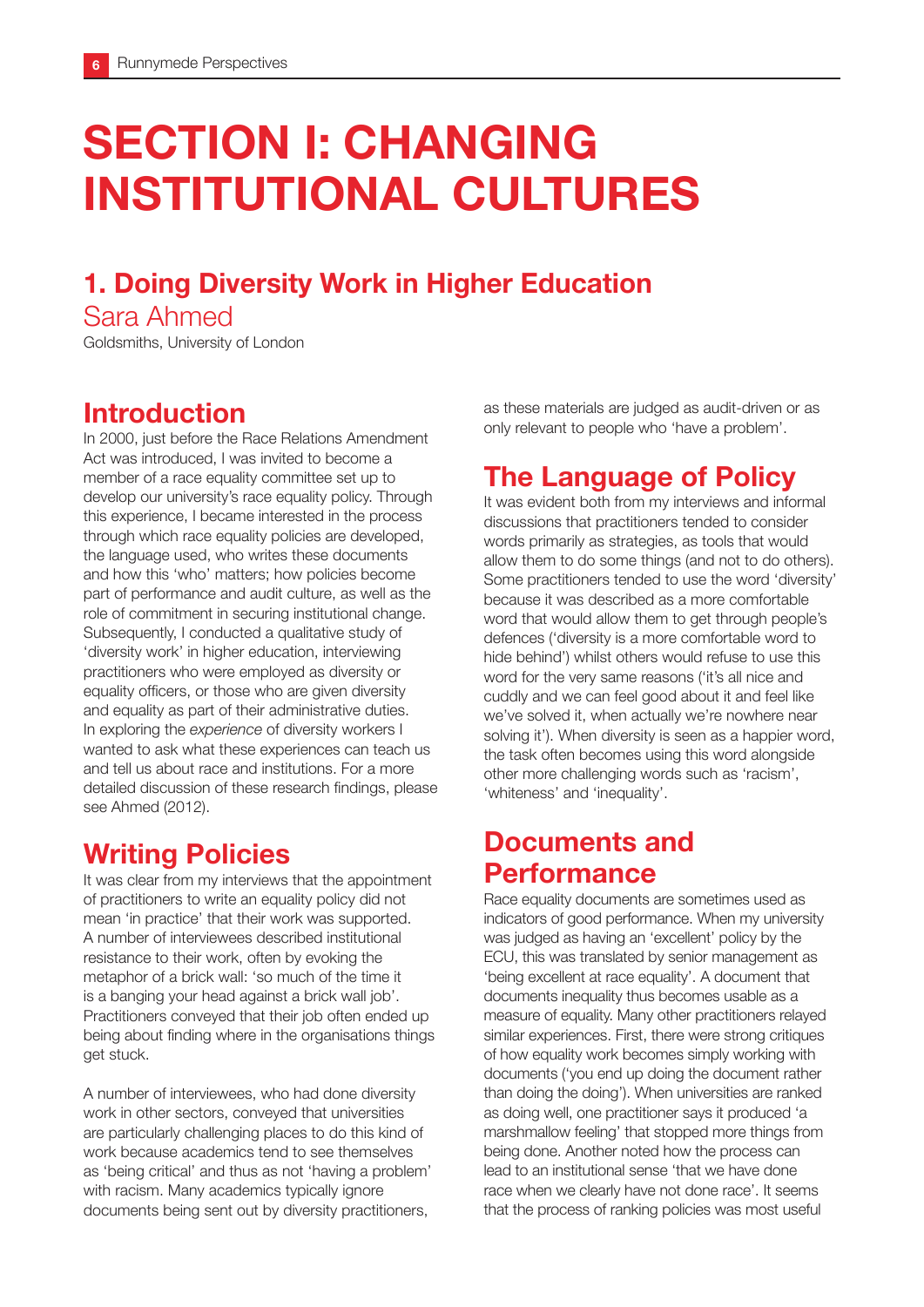for universities that did not do well, as it gave them an institutional incentive to do better. Whilst some practitioners were critical of race equality becoming part of audit culture, because what ends up being measured is relative competence at generating 'auditable documents', others argued that equality needs to be audited if universities are going to invest in equality initiatives (audit was described as a 'stick').

A concern expressed by diversity workers was that the emphasis on toolkits, good practice and positive duties can create an environment that is even more hostile to BAME staff and students who experience racism and inequalities. In one case a university responded to the perception that they were 'white and old-fashioned' by changing their prospectus (adding smiling brown faces). The production of happier images of diversity can thus become a technique for not addressing whiteness as an institutional problem; whiteness is treated as an image problem. Those who report racism are thus often treated as threatening this image.

# Race Equality and Commitment

Practitioners typically describe commitment as key to the success of their work; in particular, the extent to which VCs and senior managers were themselves committed to race equality. Even if the aim was to institutionalise commitment, practitioners admit to their reliance on individual champions to drive the race equality agenda forward. Committees were described as key mechanisms for 'spreading commitment'. In a few instances, universities used the language of mainstreaming to justify cutting their diversity or equality committee (that is, stating that all committee should be concerned with equality). However, practitioners who spoke of mainstreaming talked about its failure: how you need specialists who are 'pushing' the agenda precisely because equality is not already mainstreamed. Unless pushed, a race equality agenda falls off the agenda. Whilst most practitioners talked about race equality documents as giving commitments, they also note that practices often fail to live up to the ideals. In one case, a university had even agreed to a new policy (with the agreement going through the right committees), but nothing actually changed in practice.

# **Recommendations**

The development of race equality frameworks should be valued as much for the networks they generate as for the documents themselves.

- The existing equality regime with the focus on positive duties can lead to the downplaying of some of the more negative experiences for BAME students and staff, in particular experiences of racism. Creating spaces to talk about issues of whiteness and racism should be a priority and these spaces should not only be about sharing research but be recognised as a key human resource and staff development issue.
- Even when race equality policies are approved, they are often not implemented. Given these 'brick walls' are often invisible to those who don't come against them, diversity workers often end up alienated and exhausted. Support for diversity workers needs to be a much higher institutional priority.

# **Reference**

Ahmed, S. (2012) On Being Included: Racism and Diversity in Institutional Life. Durham: Duke University Press.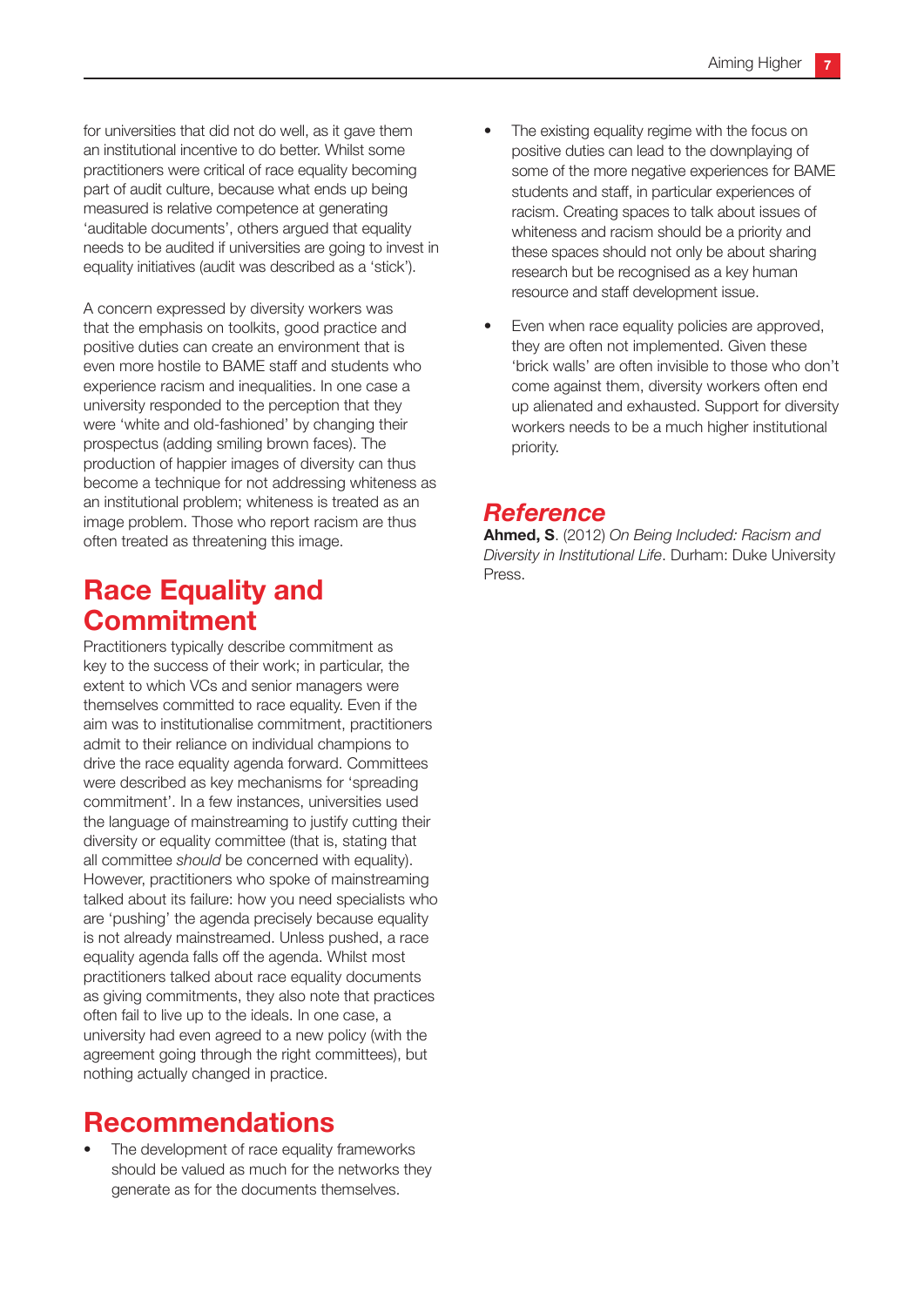# 2. The Declining Salience of Race Equality in Higher Education Policy

Andrew Pilkington

University of Northampton

# Introduction

For a brief period in the first few years of the new millennium, the state exerted considerable pressure on universities to address race equality, cajoling universities through two strategies, notably those concerned with widening participation and human resources. The first sought to promote equality and diversity in the student body, while the second was concerned with promoting equal opportunities in staffing. In addition to these colour blind strategies, the state required universities along with other public organisations to develop race equality policies and action plans following new race relations legislation in 2000.

How successful were these colour blind strategies in promoting race equality? However effective these strategies may have been in relation to other equality strands, they do not seem to have made significant inroads in combating race inequality.

The primary concern of widening participation strategies was social class. The result was that the needs of BME students were of marginal concern to policy makers. The focus of policy on admissions to the sector as a whole glossed over the differentiated nature of the higher education sector and overlooked the different rates of return from gaining access to higher education. In particular it failed to address the fact that BME students, though well represented in the sector as a whole, are under-represented in the more prestigious institutions and continue to be less likely than White students to gain good honours degrees.

Turning to strategies promoting equal opportunities, a series of audits revealed significant lacunae. Analysis of university equal opportunities strategic documents identified significant deficiencies in monitoring and in target setting indicating that many HEIs have not taken equal opportunities policies seriously, at least when it comes to race. This suggestion is confirmed by official evaluations of the policies introduced in the first few years of the new millennium which indicate that the implementation of equal opportunities strategies continued to exhibit a greater concern with gender than race issues.

The colour blind widening participation and equal opportunity policies may have bypassed minorities, but targeted policies it was hoped would make a difference. Under the Race Relations (Amendment) Act, universities were required to develop and publish race equality policies and plans which were subsequently audited in 2003 and 2004. While the initial audit found more than a third of higher education institutions (HEIs) had not satisfactorily met their statutory obligations, subsequent audits were more upbeat and pointed to the considerable progress made by the majority of HEIs.

We need to be circumspect, however. The reviews that we have drawn upon here have perforce been focused on documents but there is a danger that we confuse what is written in policy documents with what actually happens in institutions. Since policy documents often serve as the public face of the university, an inordinate amount of time can go into getting them just right. This can mean that writing documents and having good policies becomes a substitute for action.

# The Case of Midshire **University**

Conscious of the dangers of reliance on official documents, I conducted an ethnographic investigation of one university in the decade following the publication of the Macpherson report (Pilkington, 2011). The university is a new university in Central England and will be identified as Midshire University.

What is immediately apparent is that at different times more or less attention has been placed on race equality. The university's initial race equality policy and plan was judged by an independent review in 2003 to be non-compliant with the race relations legislation. This prompted action: new governance arrangements and the arrival of two equality and diversity officers in 2004 subsequently gave race a higher profile. And there is no doubt that for some years significant progress was made. The conditions facilitating this included (for a period) external pressure on the university, support from some key senior staff and the presence of professional equality and diversity officers.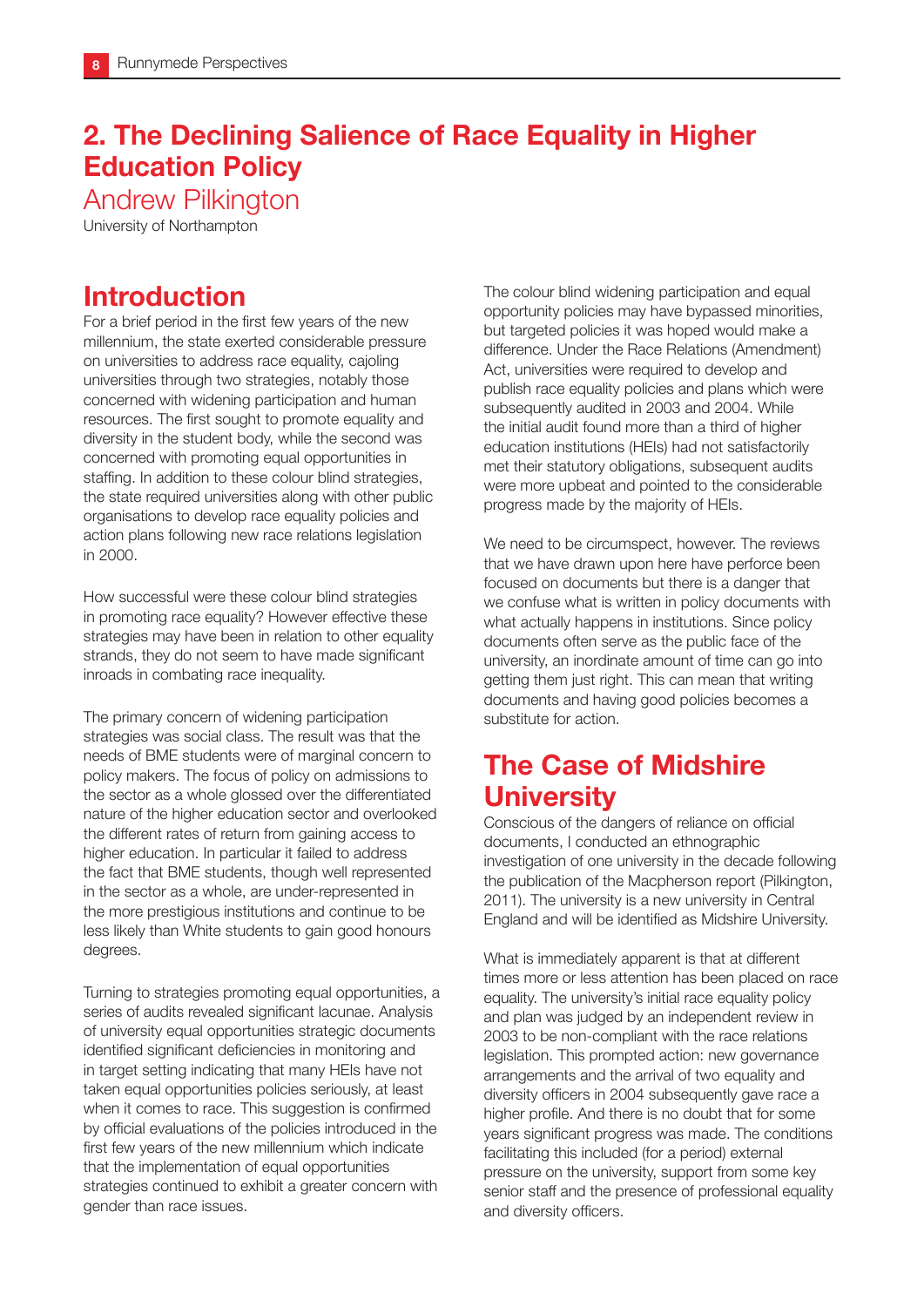The middle of the first decade of the new millennium represented the university's high point in terms of addressing race equality. Since then external pressure from the government has ineluctably declined. Other government agendas prompted by concerns over increasing net migration, disorder and terrorism subsequently marginalised one concerned with race equality. This is evident in relation to the way new legislation introduced in 2010 has been implemented.

The Equality Act 2010 extended the general duties, initially identified in the race relations legislation, to different strands of equality, with the Equality and Human Rights Commission (EHRC), a body that been set up earlier to replace a series of bodies focused on distinct strands of equality, being charged with having an enforcement role. Over time, however, and especially since the Coalition government took power, the requirements embodied in the legislation have been eroded. Thus the specific duties, enshrined in statutory codes of practice, including the requirement to have in place an equality action plan and conduct equality impact assessments, have been replaced by the need, on which there is merely guidance, to publish limited data and set one or more objectives. And at the same time, the red tape challenge and the cut in funding for the EHRC signal that racial equality is sliding down the government's agenda.

The consequence of the declining salience of race equality has been felt graphically at Midshire University, with the disappearance of dedicated committees and equality and diversity officers. This development was justified in terms of mainstreaming but has in fact entailed a reversal of the progress made in the preceding years to meet the general and specific duties of the race relations legislation.

What is remarkable is that, at the same time, evidence of racial disadvantage remains stubbornly persistent. In my study, I found the following: persistent ethnic differentials in the student experience that adversely impact on BME students and point to possible indirect discrimination; ethnic differentials in staff recruitment that adversely impact on Black and Asian applicants and point to possible indirect discrimination; (some) minority ethnic staff subject to racism and (some) White staff cynical about political correctness; an overwhelmingly White senior staff team, with no evident efforts to transform this situation; low priority given to the implementation of a race equality action plan; few staff skilled in intercultural issues; many staff not trained in equality and diversity; and few efforts made to consult Black and Asian communities.

We cannot of course generalise from this case study to the sector as a whole. Nonetheless, what we have found at Midshire University resonates with findings elsewhere and points to what one author has called 'the sheer weight of Whiteness'.

# Conclusion

Research continues to demonstrate that individuals from minority ethnic communities disproportionately experience adverse outcomes in higher education. And yet universities are extraordinarily complacent. They see themselves as liberal and believe existing policies ensure fairness and in the process ignore adverse outcomes and do not see combating racial/ ethnic inequalities as a priority. This points in my view to the sheer weight of Whiteness which will remain intact unless significant pressure is placed on universities to change.

## Reference

Pilkington, A. (2011) Institutional Racism in the Academy: A UK Case Study. Stoke-on-Trent: Trentham Books.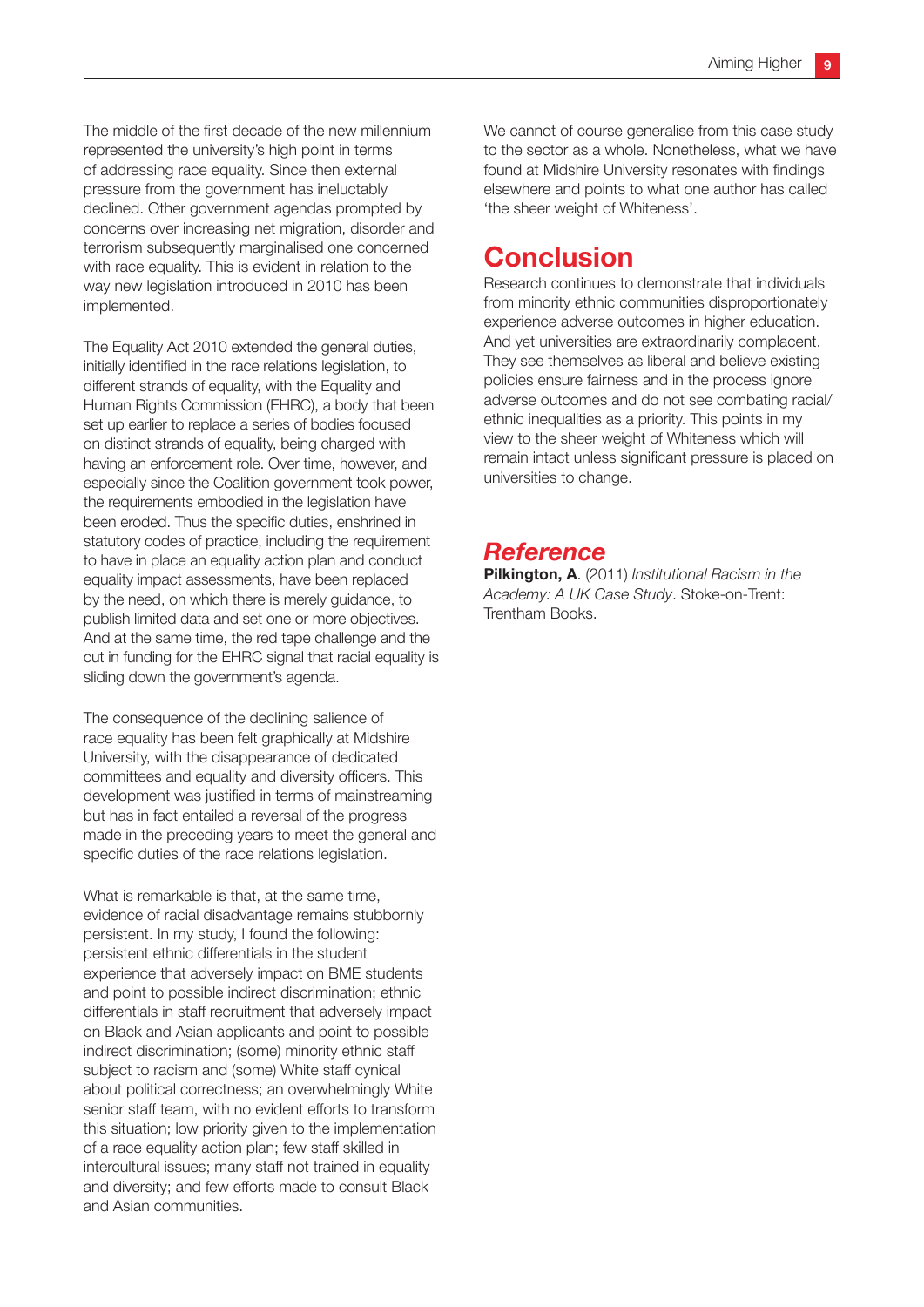# 3. Participation of BME Students in UK Higher Education Pam Tatlow

 $m$ illion $+$ 

# Introduction

The increase in the participation of BME students in UK higher education in the last 20 years is an undoubted success story. From 2000, BME students were reported to comprise 16 per cent of the undergraduate population in England as opposed to 9 per cent of the working population. In London and other conurbations, the significant increases in higher education are largely explained by the aspirations and ambitions of BME students and their families which have outstripped those of their white counterparts.1

Nonetheless, embedded in this success story are significant inequalities associated with gender and ethnicity compounded by a failure by some politicians and employers to recognise the journey travelled by BME students and the institutions at which they are more likely to study.

Equally concerning is the differential in degree attainment. A number of studies have identified an attainment gap between BME students and white students which the Equality Challenge Unit (ECU) estimated to be 18.3 per cent on a national basis in 2009. In this case the attainment gap was defined as the difference between the proportion of white qualifiers who obtained a first class honours or upper second honours and the proportion of BME qualifiers who achieved at the same level. In 2010 ECU reported that this gap had decreased marginally to 18 per cent.

This differential has been well-researched and cannot be explained by a 'deficit' model linked to BME students themselves. As a result, universities have paid increasing attention to this attainment gap in the last decade with many modern universities adopting specific strategies and initiatives. For example, a number of institutions worked on an ECU and Higher Education Academy project in 2008−10 which focused on and evaluated these initiatives.

This found that strategies were wide-ranging and included a focus on preparedness to study, inclusive learning and teaching, specific initiatives to raise aspirations, the internationalisation of the curriculum, enhanced guidelines for staff, better training for programmes and refinement of audit

tools, targets for retention, raising staff expectations of BME attainment and a focus on the BME student experience.

Nonetheless, the uncomfortable fact remains that BME students still achieve lower degree outcomes than white students who enter university with similar pre-entry qualifications and from the same socioeconomic and educational backgrounds. As a priority, universities, the Funding Councils and the Office for Fair Access (OFFA)<sup>2</sup> have a duty to work in partnership with prospective and current students and the National Union of Students (NUS) to address the causes of these differentials and improve outcomes.

There can also be no excuses if the admission practices of some universities are found to result in BME applicants receiving fewer offers than non-BME applicants with the same pre-entry qualifications. BME students are entitled to know that they will not be subject to potentially indirect − or indeed direct − discriminatory practices in an institution's application and admissions processes as well as during their studies.

# Valuing the Universities where BME Students **Study**

Twenty five per cent of all BME students study at 30 universities compared to an institutional average in the UK of 16 per cent. Disappointingly, these are not the universities which politicians often choose to promote, even though 60 per cent of all black students study at 'the 30' and 36 per cent of all Asian students are also graduates from these universities.

The characteristics of these 30 institutions are interesting but are typical of many modern universities. They have strong traditions of access and more 'first-in family' students. While they focus on both national and international recruitment, they also attract higher numbers of students from the communities and regions in which they are located, producing local graduates, many of whom go on to work in the cities and regions in which they have studied. More of these universities' students live at home and enter university when they are older.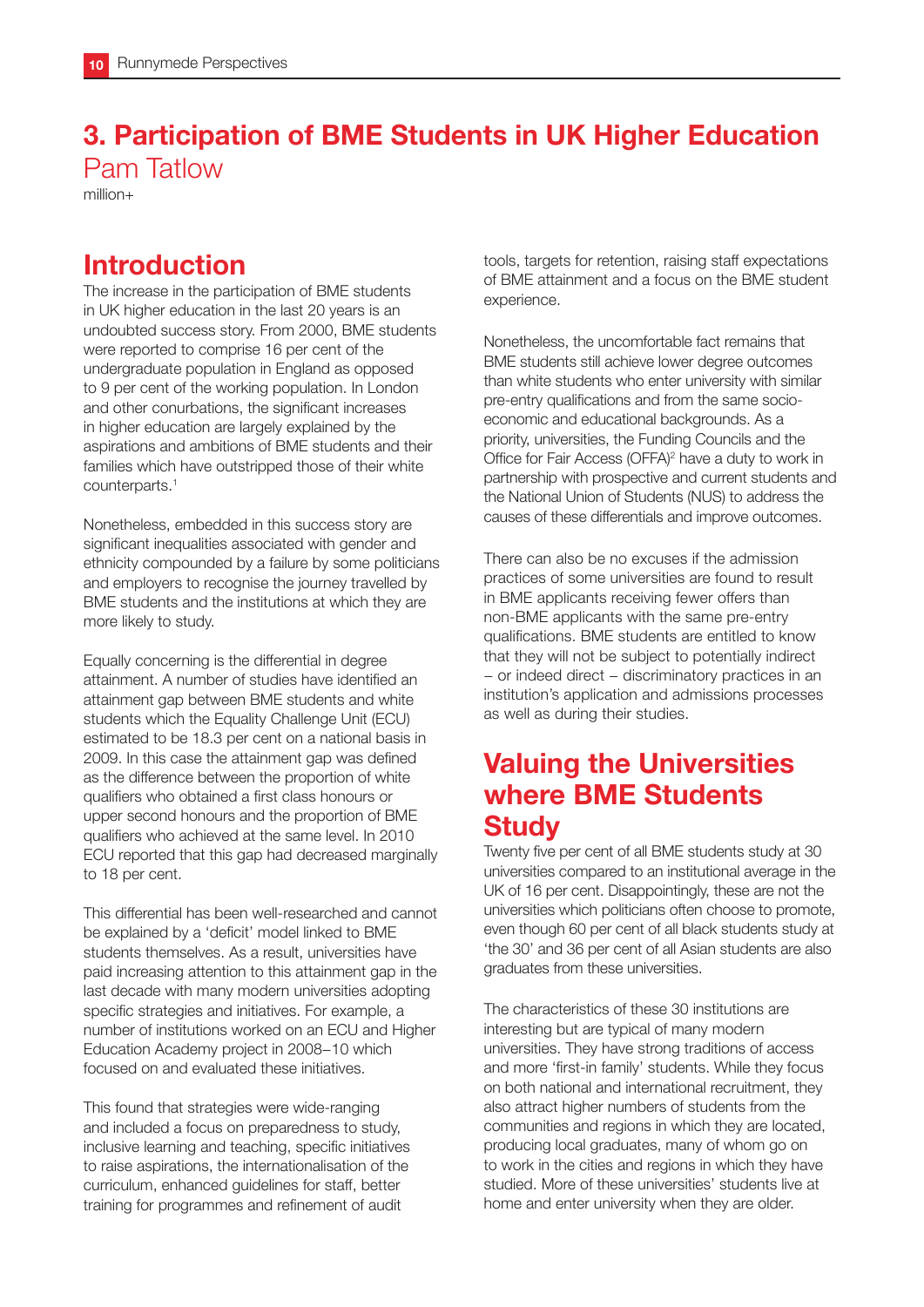In a nutshell these universities excel in reflecting the profile of their local communities as well as recruiting on a national and global basis.

# Political and Employer **Prejudice**

Unfortunately as yet, these are not the universities at which many politicians or media pundits obtained their degrees. This may explain, but it cannot excuse, the continued focus of the Coalition Government and politicians more generally on a small group of universities. This focus does BME students a disservice and is compounded by recruitment practices of some key employers and city firms. Often referred to as 'the milk round', these firms insist on only visiting and recruiting from this small group of universities rather than from a wide range of universities including those at which BME students are more likely to study.

Employer recruitment practices which rely on school as well as university attended, A-level grades and unpaid internships are also likely to ignore the talents and potential of BME graduates, including those who enter higher education later in life.

# Impact of Imbalances in Research Funding

There are, however, two further aspects of the discussion which have been missing from the political and academic discourse. First, the unbalanced distribution of research funding in the UK has a significant impact on the institutional resources available to staff and students. Startlingly, 25 per cent of the taxpayer funding that is made available for research is allocated to five universities; 50 per cent of the funding goes to 12 universities while 75 per cent is allocated to just 31 institutions. The implications for BME students and staff of this inequity are rarely discussed.

Second, the institutions which receive the majority of the research funds − which are, after all, provided by all taxpayers – are those with more socially exclusive student profiles in terms of the background of said students. They are also the universities on which the social mobility debate has been refocused. This debate assumes that students progress to higher education when they are 18 or 19 and that they will study full-time. This stereotypical image of the standard student may suit the media and politicians but it does no justice to a hugely diverse student population which numbers 2 million a year and

vastly ranges in age and ethnicity. Of these 2 million students, a third start a university course for the first time when they are over 21 and mature students are more likely to be from BME backgrounds.

# So What Should be Done?

First there should be much more respect for the university choices made by BME students and the universities at which they study should be acknowledged, valued and promoted.

Second, the government needs to scrap the measure of social mobility introduced by the former Education Secretary, Michael Gove. Under Gove, the contribution of schools to social mobility was recalibrated and is currently measured by the number of pupils whom a school or college sends to the 30 'most selective' universities.

In fact, all universities have courses which are highly selective in terms of admissions grades and the description is entirely misleading. However, Gove's 30 'selective institutions' often have admissions criteria which are more narrowly focused in terms of subjects studied at A level. This discounts the many students who enter university with vocational qualifications or who start their journey into higher education later in life. Unsurprisingly, these are also the institutions which receive the most research funding.

Third, there is a whole sector challenge to address the gap in degree outcomes. This will require detailed analysis at institutional level to work out what is happening by discipline and mode of study and thereafter develop better practice and strategies.

Fourth, the impact of research funding distribution on BME students and staff needs to be addressed. As a minimum, the next government should commit to ensuring that all universities with research degree awarding powers receive funding for research infrastructure.

Finally, there has been far too much complacency and too little research about the impact on BME students of the 2012 fee reforms and the reforms in further education. The latter has seen the complete abolition of any funding for students studying for Level 3 qualifications when they are over 24. Since 2103 these students have had to either pay fees in full upfront or take out Advanced Learner Loans.

BME students and graduates have in many respects outperformed some of their white peers in their enthusiasm for and achievements at university.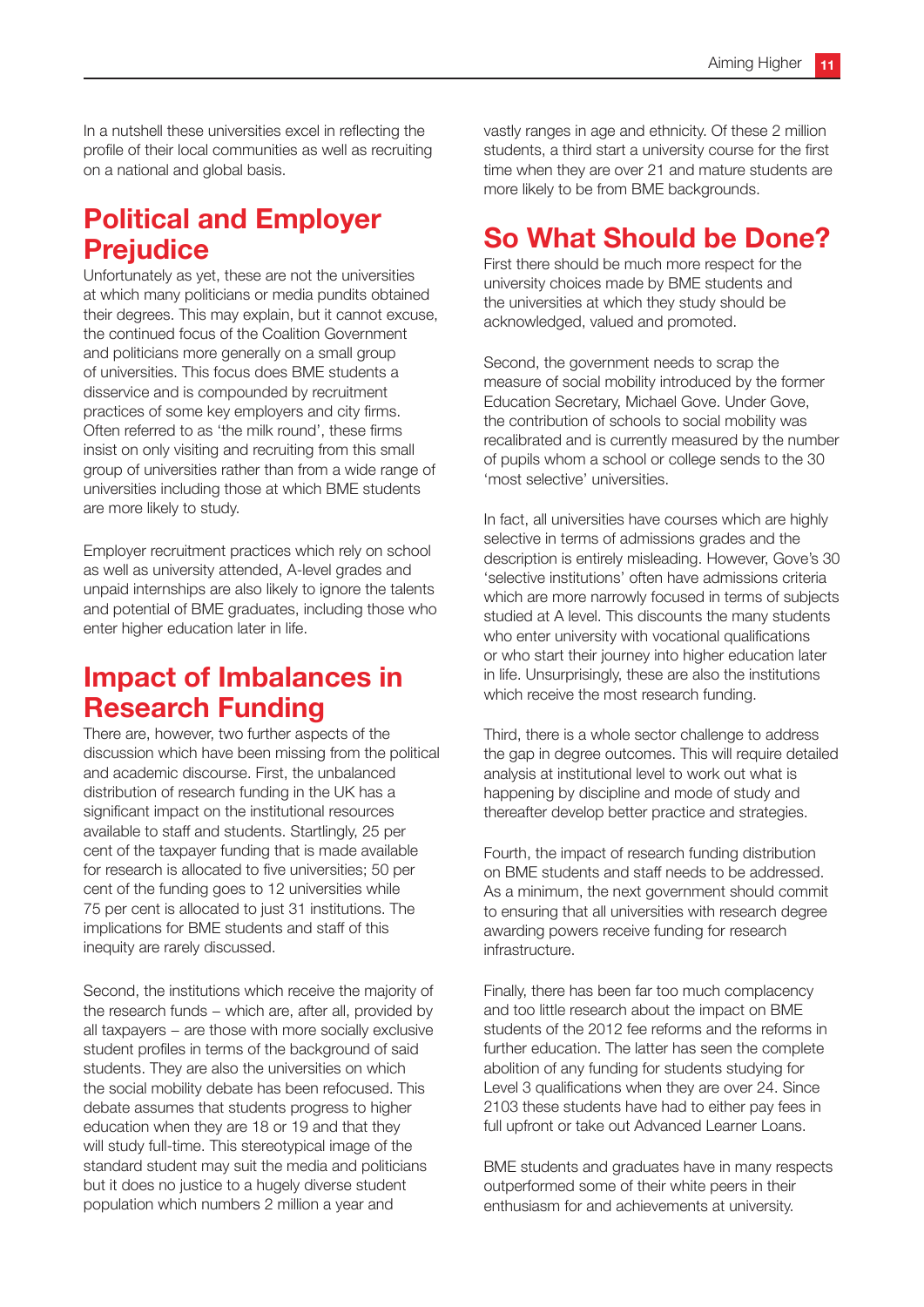This now needs to be matched by the political commitments required to challenge inequities in the unit of resource, employer recruitment practices which limit talent and the ways in which MPs and Ministers both discuss and value universities.

# **Notes**

- 1. In 2014 UCAS reported that the rate of applications to university for 18 year-olds in London was 43.5 per cent. This compares to 30.3 per cent in the South West region (the lowest rate in England).
- 2. The statutory responsibilities of the Office for Fair Access only apply to England.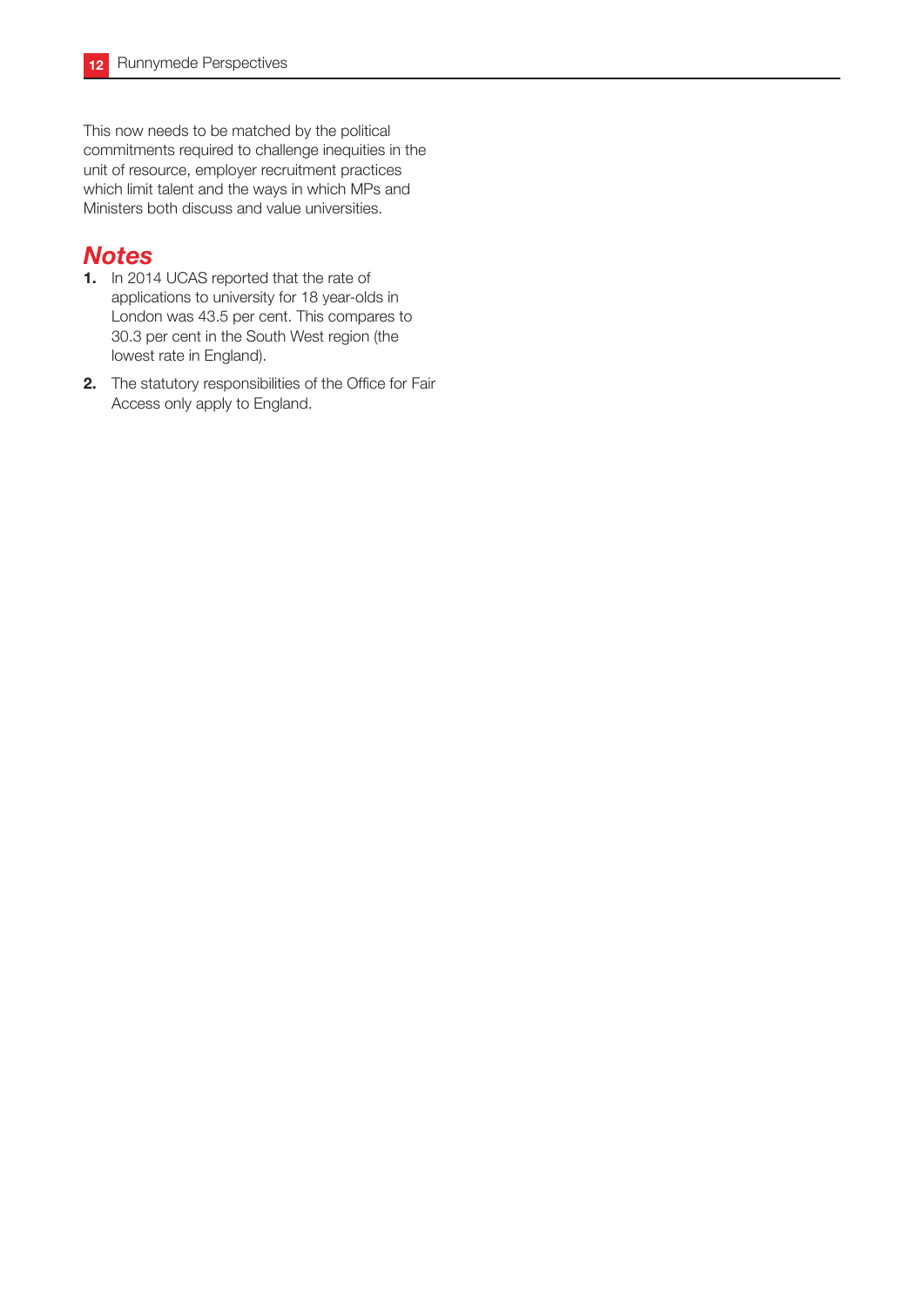# 4. The Visible Minority: Nowhere to be Seen in the Academy

# Patrick Johnson

University of Manchester

There can be no doubt that there is a problem with the lack of BME staff in higher education, particularly in senior positions. The evidence is compelling and is well documented throughout this perspectives publication. What is being done and should institutions be doing more?

The rhetoric is good: 'X University is committed to creating an environment where diversity is celebrated and everyone is treated fairly…. As an academic institution we believe that Black and Minority Ethnic staff and students are vital to the world of academia.' Do statements like this reflect a real will to change or merely an acknowledgement without any real conviction?

In their report on the experiences of BME staff in higher education, the Equality Challenge Unit (ECU) drew attention to how the strategies and policies do not always match the lived experience of staff in those institutions.

The same report highlights some of the key challenges and concerns for BME staff. There are a variety of pilots or trials of different diversity related (positive action) initiatives that are well intentioned but they tend to disappear after the first cohort or a short period of time.

Challenges include lack of any real link with the university's main strategy, limited resources and an absence of dedicated staff time. In some cases the use of external expertise has been met with some success; however, this can be quite expensive and inaccessible particularly for smaller institutions.

An added dilemma is that some of these initiatives are not welcomed by all the staff they are supposed to be supporting. Whilst some staff welcome specific activities intended to support the progression and development of BME staff, others are wary of being seen to receive special treatment.

It's clear that the question of how we bring about real change is not an easy one to answer.

What is clear is that without dedicated resource and time given to initiatives which link to the institution's

overall strategy, this merry-go-round of mentoring and career development initiatives will continue without substantial change.

# What More Can be Done?

The first thing we need to do is acknowledge that there are real differences between minority ethnic groups. We need to keep reminding institutions that BME staff are not a homogenous group and they need to look in more detail at where we need to do focused work.

The second thing is to stop concentrating on the deficit model of individuals. Instead of initiatives that identify what is missing in a person we need to move towards an asset-based approach − an approach that recognises and values diverse skills and challenges the culture and practices that prevent BME staff from progressing or, indeed, being recruited in the first place.

As a result of unconscious or implicit bias, monocultures are created when people recruit in their own image. This is particularly true in senior positions. A number of institutions are introducing training which looks at unconscious bias. This can lead to a lack of take-up by those who need it most. This needs to change – as Robbie Shilliam says in his article, make it mandatory!

Real change requires institutions to:

- Make a long term commitment. Change does not happen overnight, key performance indicators need to be set in their main strategies and funding should be identified so that initiatives are properly monitored and resourced.
- Engage in active recruitment processes. If there are no BME applicants for positions, find out why, go and seek them out and show them that you are interested and value what they have to offer. For senior positions, head-hunters need to be held to account if they do not provide a diverse shortlist. If a large number of BME applicants apply but are not shortlisted scrutinise those processes.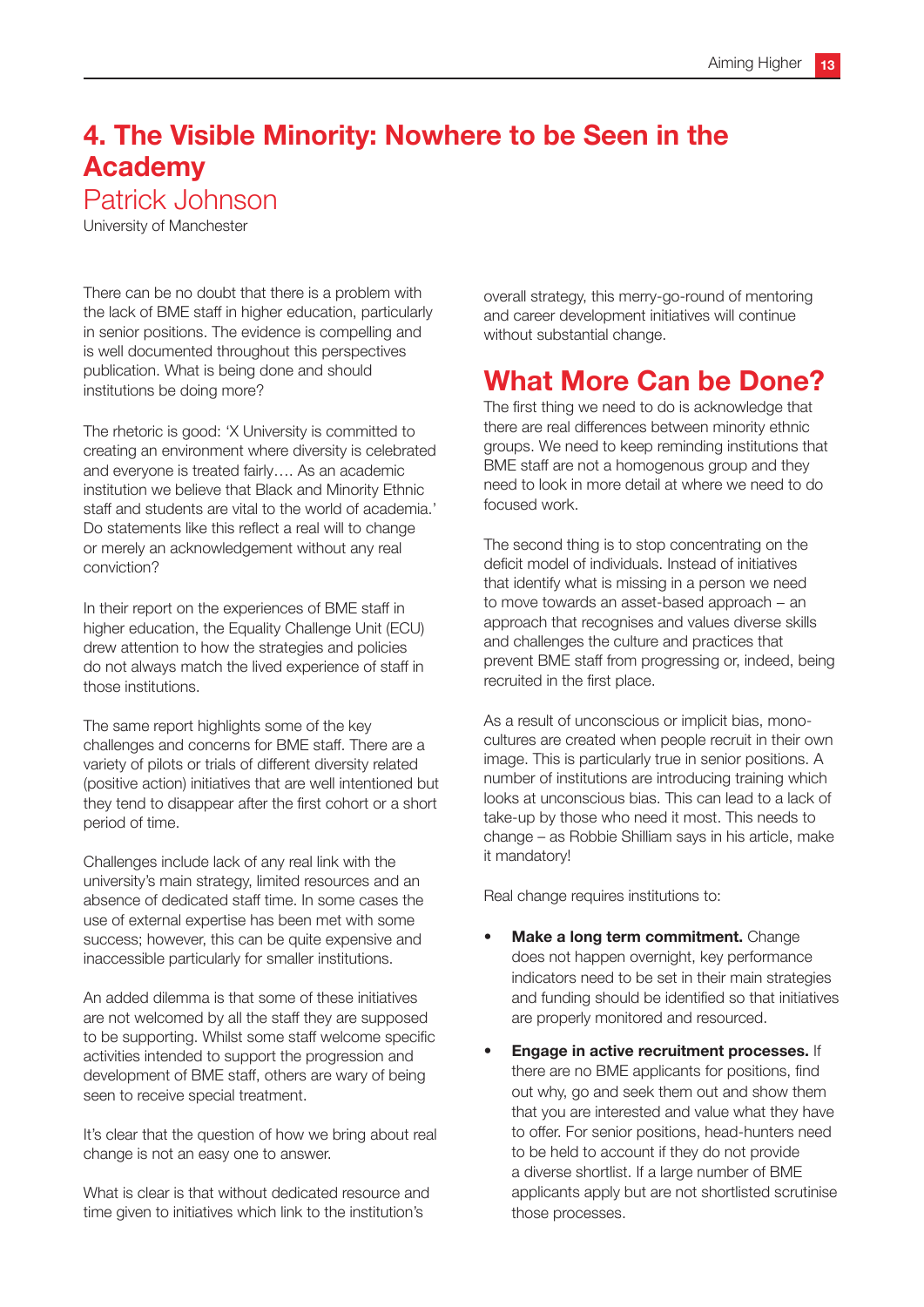#### • Challenge unconscious bias

- **Rethink promotions processes.** Has anything been done to try to encourage and support BME staff to apply for promotion? What would they need to do in order to strengthen their CVs so that they can be in a position to apply for promotion in the future? Do they give appropriate credit to their research especially if it is in a highly specialised area and is not appropriate for 'mainstream' journals? Have they given appropriate credit to the wider contribution of the applicant?
- Think about succession planning. Is there a process in place? If so, focus on issues relating to the selection pool from which potential leaders are identified. This is important in order to better understand how decisions are made and how they may impact on BME staff.
- **Mentoring** can be crucial; if the appropriate mentors are not available in the institution, look outside. The B-Mentoring programme by five HE institutions in London for BME staff is a good example of this.

The ECU Race Equality Charter Mark is currently being trialled in institutions and will help to identify where the problems exist and begin a discussion about how to address them. This must be a step in the right direction.

The path to change might not be quick or easy but if we want to truly commit to making it happen then support is required from the very top of the organisation. This support needs to move beyond well-meaning words and identify time and resources to making change happen.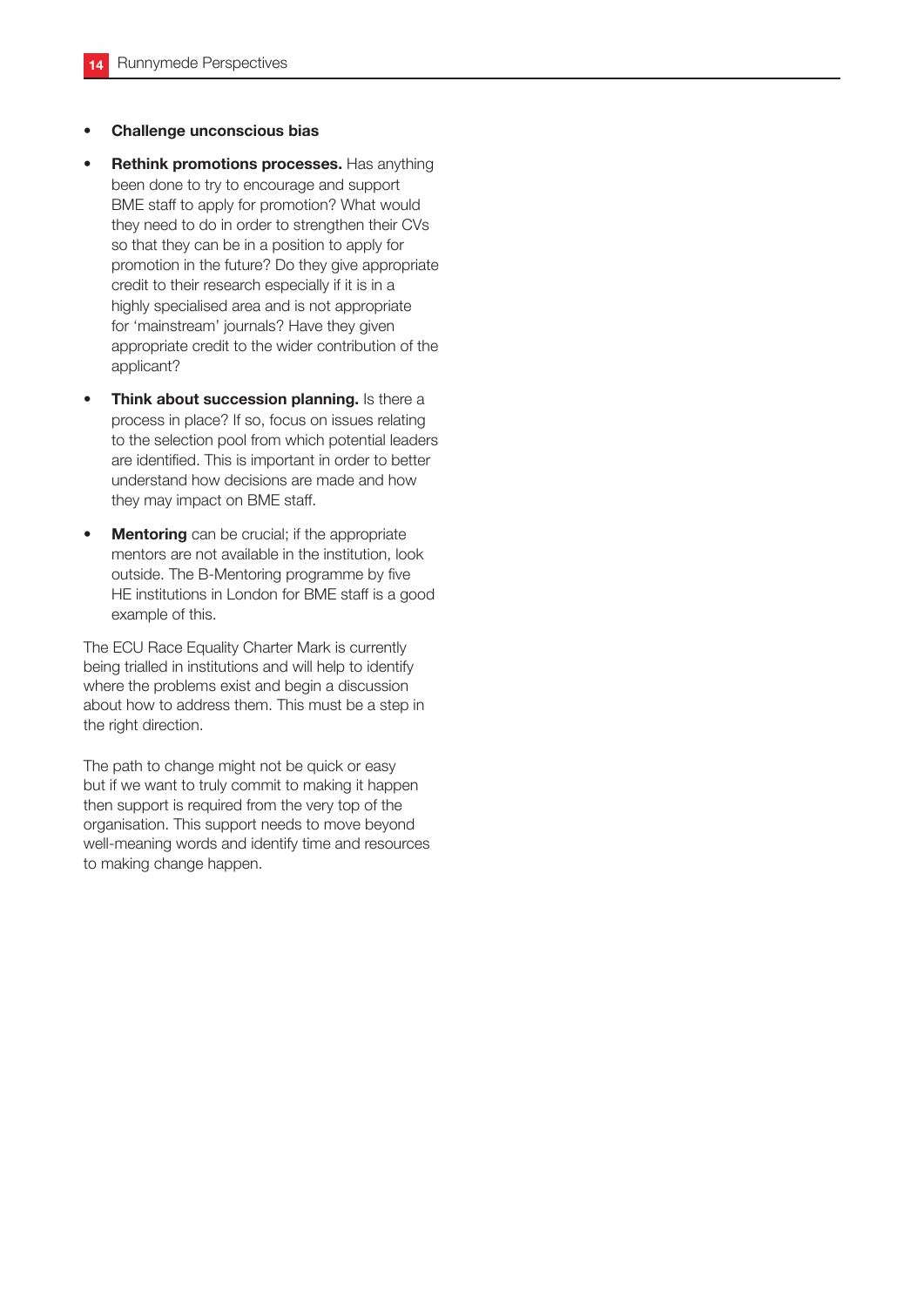# SECTION II: WIDENING PARTICIPATION

# 5. Why are British Ethnic Minorities Less Likely to be Offered Places at Highly Selective Universities? Vikki Boliver

Durham University

Although British ethnic minorities are generally more likely than their White British peers to go to university (Modood, 2012), some ethnic minority groups remain strikingly under-represented among students attending the UK's most selective institutions (Business in the Community, 2010). As Table 1 shows, 1.1 per cent of 15−29 year olds in England and Wales are of Black Caribbean heritage compared to just 0.5 per cent of students at Russell Group universities. Similarly, 2.8 per cent and 1.2 per cent of 15−29 year olds are of Pakistani and Bangladeshi origin respectively compared to only 1.8 per cent and 0.6 per cent of students at Russell Group universities. Young people from Indian, Chinese, and 'Mixed' ethnic backgrounds, on the other hand, appear to be well-represented at these institutions.

Part of the reason for the under-representation of Black, Pakistani and Bangladeshi students at highly selective universities is that these students are less likely to achieve the high grades required for entry (BIS, 2013; Connor et al., 2004). But research has

also shown that Black, Pakistani and Bangladeshi applicants to Russell Group and other highly selective universities are substantially less likely to be offered places even when they have the same A-level grades as their White peers (Shiner and Modood 2002; Boliver 2004, 2013; Noden et al., 2014; Parel and Ball 2013; Parel and Boliver 2014; Zimdars et al., 2009).<sup>1</sup> These ethnic disparities in offer rates have been found to hold even after taking into account applicants' A-level subjects, and even after taking into account how many other applicants were competing for places on the same course.<sup>2</sup> Studies have also found that Chinese, Indian, 'Mixed' and 'Other' minority ethnicity applicants are similarly disadvantaged in the competition for places at highly selective universities relative to comparably qualified White applicants (Boliver, forthcoming; Noden et al., 2014;). Since admissions selectors receive nonanonymised application forms containing applicants' names and other personal details (but not their stated ethnicity, which is concealed until after admissions decisions have been made), the possibility of direct

|                        | 15-29 year olds in England<br>and Wales $(\% )$ | <b>Students attending UK</b><br>universities $(\% )$ | <b>Students attending Russell</b><br>Group universities (%) |
|------------------------|-------------------------------------------------|------------------------------------------------------|-------------------------------------------------------------|
| White                  | 81.2                                            | 80.4                                                 | 82.8                                                        |
| <b>Black Caribbean</b> | 1.1                                             | 1.5                                                  | 0.5                                                         |
| <b>Black African</b>   | 2.2                                             | 4.4                                                  | 2.1                                                         |
| <b>Black Other</b>     | 0.6                                             | 0.3                                                  | 0.1                                                         |
| Pakistani              | 2.8                                             | 2.4                                                  | 1.8                                                         |
| Bangladeshi            | 1.2                                             | 0.8                                                  | 0.6                                                         |
| Indian                 | 3.2                                             | 3.4                                                  | 4.2                                                         |
| Chinese                | 1.5                                             | 0.9                                                  | 1.5                                                         |
| <b>Other Asian</b>     | 1.9                                             | 1.7                                                  | 1.8                                                         |
| Other (incl. mixed)    | 4.5                                             | 4.2                                                  | 4.5                                                         |

#### Table 1. Ethnic composition of young people, university students, and students at Russell Group universities

Note: Column 1 draws on census data for 2011 (https://www.nomisweb.co.uk/census/2011/dc2101ew). Columns 2 and 3 draw on HESA data for the 2012/13 academic year (students of unknown ethnicity have been excluded from calculations). Source: Boliver (2014).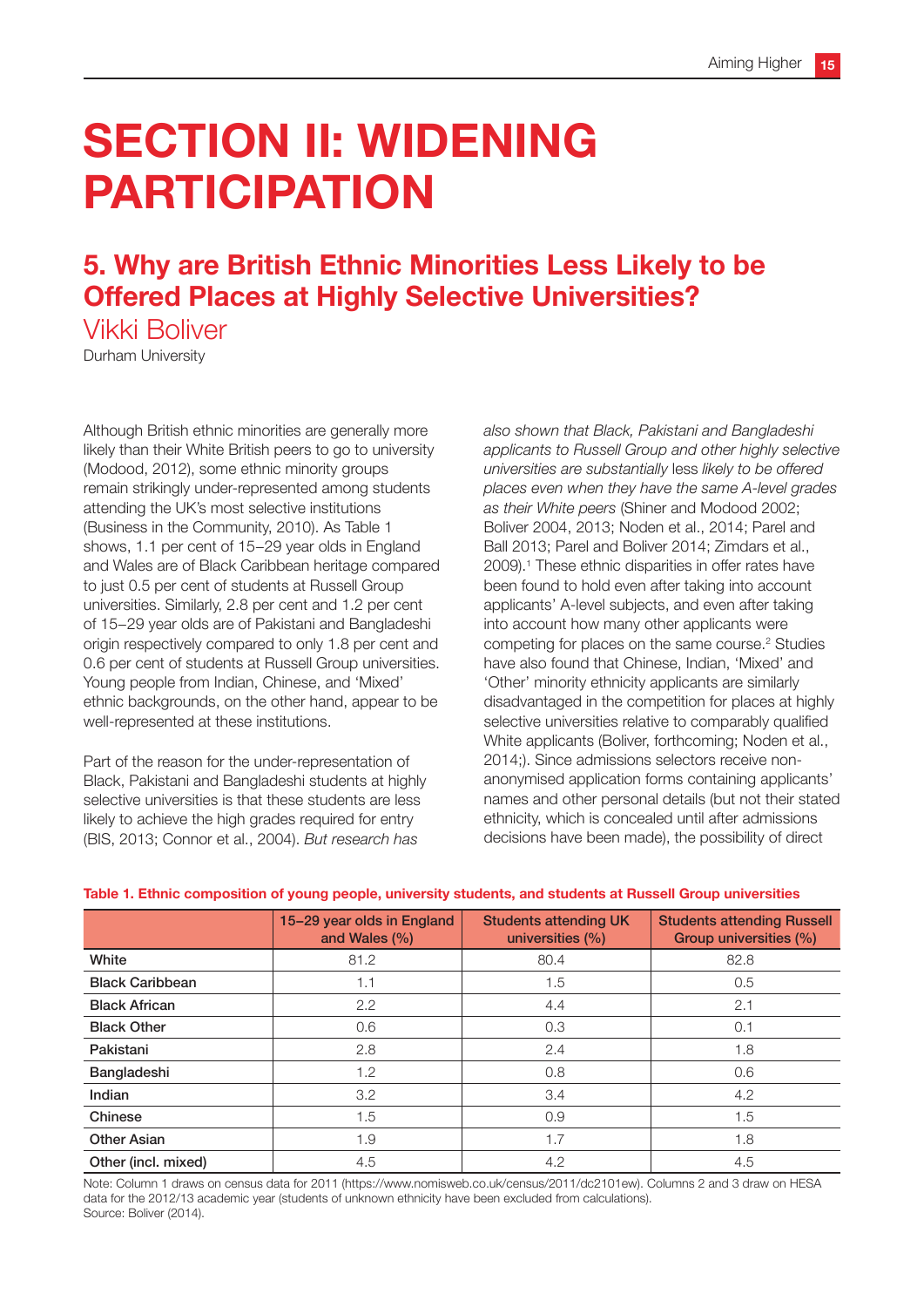discrimination, perhaps resulting from unconscious bias (ECU, 2013), cannot be ruled out.

It is important to note that it is not just highly selective universities that disproportionately reject ethnic minority applicants. A recent analysis of UCAS data for 2008 found that ethnic disparities in offer rates net of attainment were similar for universities in the top and bottom halves of the Sunday Times university league table (Noden et al., 2014). Table 2 reports similar findings based on an analysis of UCAS data for 2010 to 2012, showing that offer rates from Russell Group, other Old and New universities are lower for many ethnic minority groups than for the White group even after controlling for A-level achievement and other relevant factors.<sup>3</sup> For example, compared to White applicants who are equally well qualified at A-level, Black Caribbean applicants have a seven percentage points lower offer rate from Russell Group universities, and a four percentage points lower offer rate from both other Old and New universities.

Last year UCAS announced via a short article in the Times Higher Education (Grove, 2013) that its own in-house analysis had found only a 'small' ethnic bias in offer rates from Russell Group universities of around two percentage points. Their analysis was restricted to 18 year-old applicants predicted to obtain three or more high grades at A level, and focused on just a single (and, because of the tuition fees increase, a somewhat unusual) year of application, 2012. Rather worryingly, UCAS has not published the results of this analysis in any detail,

nor has it permitted independent researchers to access the particularly detailed data on which its analysis was based. Even more worryingly, UCAS recently took the unprecedented step of deciding not to permit independent researchers to access any individual-level applications and admissions data at all (UCAS, 2014).

The fact that detailed, individual-level university admissions data is not available for independent scrutiny is deeply concerning for at least three reasons. For one thing, it flies in the face of the increasingly accepted norm that all data pertaining to public life should be open data (Cabinet Office, 2012). Secondly, it compromises the public accountability of universities which are, after all, public institutions in receipt of large sums of public money and legally bound to ensure that they do not discriminate against applicants on grounds such as ethnicity. And thirdly, it makes it impossible to test currently unevidenced claims about why ethnic minority applicants have lower offer rates than White applicants with the same A-level grades; for instance, the assertion that ethnic minority applicants are more likely to have the wrong combination of A-level grades and subjects for their chosen university courses (Russell Group, 2013).

If we want to understand and remedy ethnic differences in university offer rates, two things must happen. Firstly, serious consideration must be given to whether aspects of the university admissions process need to be changed to reduce the possibility of unlawful discrimination; most obviously, whether

|                        | <b>Russell Group universities</b> |                                              | Other old universities |                                       | <b>New universities</b> |                                              |
|------------------------|-----------------------------------|----------------------------------------------|------------------------|---------------------------------------|-------------------------|----------------------------------------------|
|                        | No controls                       | <b>Controls</b><br>for A-level<br>attainment | No controls            | Controls<br>for A-level<br>attainment | No controls             | <b>Controls</b><br>for A-level<br>attainment |
| <b>White British</b>   | 54.6                              | 52.0                                         | 64.4                   | 62.1                                  | 60.1                    | 60.8                                         |
| <b>Black Caribbean</b> | $29.6*$                           | $44.7*$                                      | $44.0*$                | $57.8*$                               | $46.3*$                 | $56.7*$                                      |
| <b>Black African</b>   | $21.9*$                           | $35.7*$                                      | $35.8*$                | $50.6*$                               | $36.8*$                 | $50.7*$                                      |
| Pakistani              | $30.3*$                           | $39.6*$                                      | $47.8*$                | $58.3*$                               | $58.2*$                 | $58.5*$                                      |
| Bangladeshi            | $31.2*$                           | $42.6*$                                      | $48.9*$                | $57.9*$                               | 61.3                    | 62.3                                         |
| Indian                 | $43.1*$                           | $47.6*$                                      | $58.6*$                | 61.9                                  | $62.8*$                 | 60.9                                         |
| Chinese                | $49.6*$                           | $48.4*$                                      | 63.5                   | 62.0                                  | 61.9                    | 59.7                                         |
| Mixed                  | $47.8*$                           | $48.8*$                                      | $58.2*$                | $59.7*$                               | $56.1*$                 | $59.0*$                                      |
| Other                  | $36.1*$                           | $44.2*$                                      | $50.0*$                | $59.7*$                               | $53.2*$                 | $58.4*$                                      |

Table 2. Ethnic group differences in offer rates from Russell Group, other Old, and New universities, before and after controlling for A-level attainment

Note: Figures refer to the percentage of applications met with an initial offer of admission, usually conditional on a subsequent level of achievement at A-level or in an equivalent qualification. The percentages under the columns headed 'Controls for A-level attainment' have been calculated for the average application submitted to the type of university concerned. An asterisk indicates that the figure is statistically significantly different at the p. < 0.05 level from the corresponding figure for the White British group. See Note 3 for further details about how the figures have been calculated.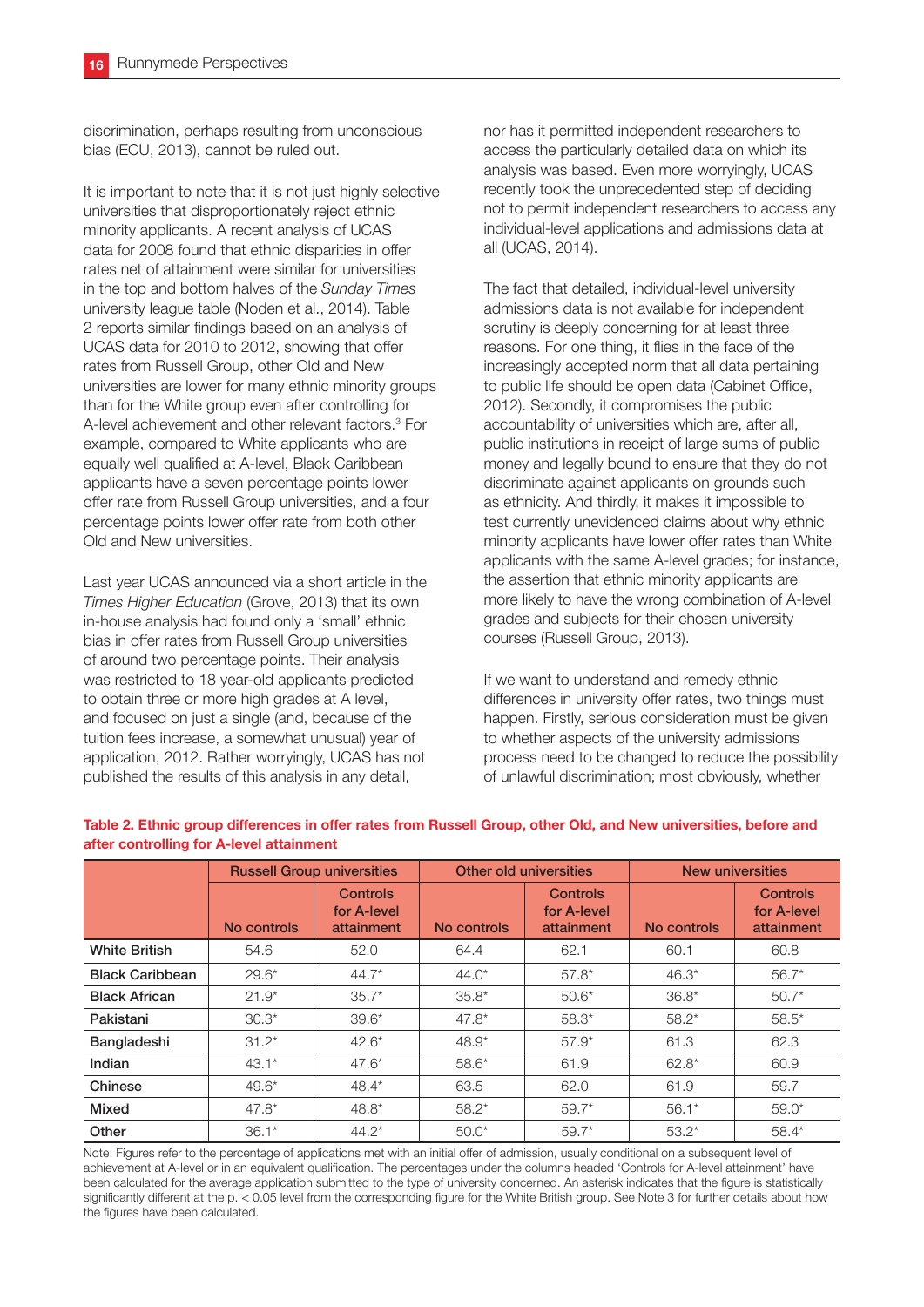applicants should be identified by their UCAS ID numbers, rather than by their names, while admissions decisions are being made. Secondly, and just as importantly, suitably anonymised, detailed, individual-level data on university applications and admissions must be made openly available so that it can be subject to rigorous independent analysis and proper public scrutiny.

# **Notes**

- 1. This has been the case for more than 20 years see the early study by Taylor (1992).
- 2. Boliver (2013) controls for whether or not applicants had studied any of eight 'facilitating subjects' at A level – identified as Biology, Chemistry, English Literature, History, Geography, Languages, Mathematics, Physics by the Russell Group in its publication entitled Informed Choices (Russell Group, 2011, 2012). Noden et al. (2014) control for A-level difficulty scored on a three point scale, and for course competitiveness by means of a multilevel model.
- **3.** Applications are taken as the unit of analysis and all analyses are conditional on application to Russell Group ( $N = 151,281$ ), other old ( $N =$ 143,958) and new ( $N = 374,685$ ) universities respectively. The control variables included in the analysis are: number of A levels (excluding general studies) at grade A\*, A, B, C, D and E (or total UCAS points for holders of qualifications other than A level); whether or not any of eight facilitating subjects were studied at A level; year of application; timing of application (before the Oxbridge deadline, by the UCAS main deadline, or late), and the numerical competitiveness of the chosen degree subject area at the chosen institution (calculated from the data at hand as the percentage of applications met with an initial offer of a place for each of 23 broad degree subject areas, e.g. Medicine and Dentistry, at each institution).

# References

**BIS** (2013) Investigating the Accuracy of Predicted A level Grades as Part of the 2010 UCAS Admissions Process, Research Paper No. 20. London: Department for Business, Innovation and Skills.

Boliver, V. (2004) 'Widening participation and fair access at the University of Oxford'. Sociology Department Working Paper, Oxford University 2004-02. Available at: http://www.sociology.ox.ac. uk/working-papers/widening-participation-and-fairaccess-at-the-university-of-oxford.html

**Boliver, V.** (2013) How fair is access to more prestigious UK universities? British Journal of Sociology 64(2): 344−364.

**Boliver, V.** (2014) 'Why aren't there more black British students at elite universities?' The Conversation 9 April. Available at: http:// theconversation.com/hard-evidence-why-arentthere-more-black-british-students-at-eliteuniversities-25413

**Boliver, V.** (forthcoming) Exploring ethnic inequalities in admission to Russell Group Universities. Sociology.

**Business in the Community** (2010) Race into Higher Education: Today's Diverse Generation into Tomorrow's Workforce. London: BITC.

**Cabinet Office** (2012) Open Data: Unleashing the Potential. London: Cabinet Office.

Connor, H., Tyers, C., Modood, T. and Hillage, J. (2004) Why the Difference? A Closer Look at Higher Education Minority Ethnic Students and Graduates. Nottingham: Department for Education and Skills.

ECU (2013) Unconscious Bias in Higher Education: Literature Review. London: Equality Challenge Unit.

Grove, J. (2013) 'Small' Russell Group Racial Bias in Admissions: Ucas. Times Higher Education, 2 May. Available at: www.timeshighereducation.co.uk/ news/small-russell-group-racial-bias-in-admissionsucas/2003594.article.

Modood, T. (2012) 'Capitals, ethnicity and higher education'. In: Basit, T.N. and Tomlinson, S. (eds) Social Inclusion and Higher Education. Bristol: The Policy Press, pp. 17−40.

Noden, P., Shiner, M. and Modood, T. (2014) 'University offer rates for candidates from different ethnic categories'. Oxford Review of Education 40(3): 349−369.

Parel, K. and Ball, J. (2013) 'Oxford University accused of bias against ethnic minority applicants'. The Guardian, 26 February. Available at: http://www. theguardian.com/education/2013/feb/26/oxforduniversity-ethnic-minority-applicants.

Parel, K. and Boliver, V. (2014) 'Ethnicity trumps school background as a predictor of admission to elite UK universities'. Economics of Higher Education, 9 May. Available at: http://economicsofhe. org/2014/05/09/ethnicity-trumps-schoolbackground-as-a-predictor-of-admission-to-elite-ukuniversities/.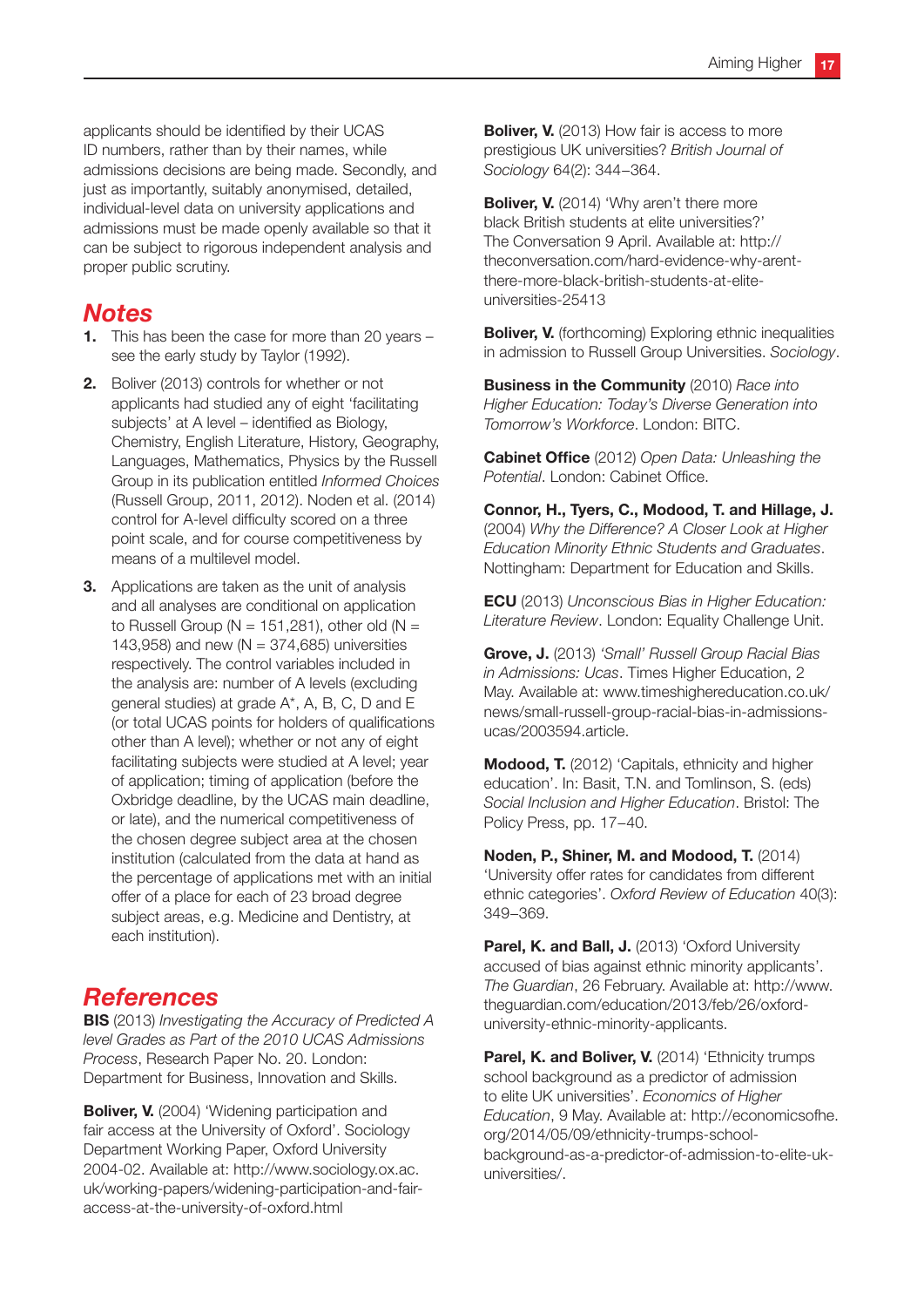Russell Group (2011) Informed Choices: A Russell Group Guide to Making Decisions about Post-16 Education. London: Russell Group.

Russell Group (2012) Informed Choices: A Russell Group Guide to Making Decisions about Post-16 Education. London: Russell Group.

Russell Group (2013) Russell Group Comment on Access Research. Available at: www.russellgroup. ac.uk/russell-group-latest-news/154-2013/5485 russell-group-comment-on-access-research/.

Shiner, M. and Modood, T. (2002) 'Help or hindrance?' Higher Education and the route to ethnic equality. British Journal of Sociology of Education 23(2): 209−232.

Taylor, P. (1992) 'Ethnic group data and applications to higher education'. Higher Education Quarterly 46(4): 359−374.

**UCAS** (2014) 'Universities and offer making to ethnic minority applicants'. The UCAS Blog, 8 July. Available at: http://ucasonline.blogspot.co.uk/2014/07/ universities-and-offer-making-to-ethnic.html.

Zimdars, A., Sullivan, A. and Heath, A. (2009) 'Elite higher education admissions in the Arts and Sciences: Is cultural capital the key?' Sociology 43(4): 648–666.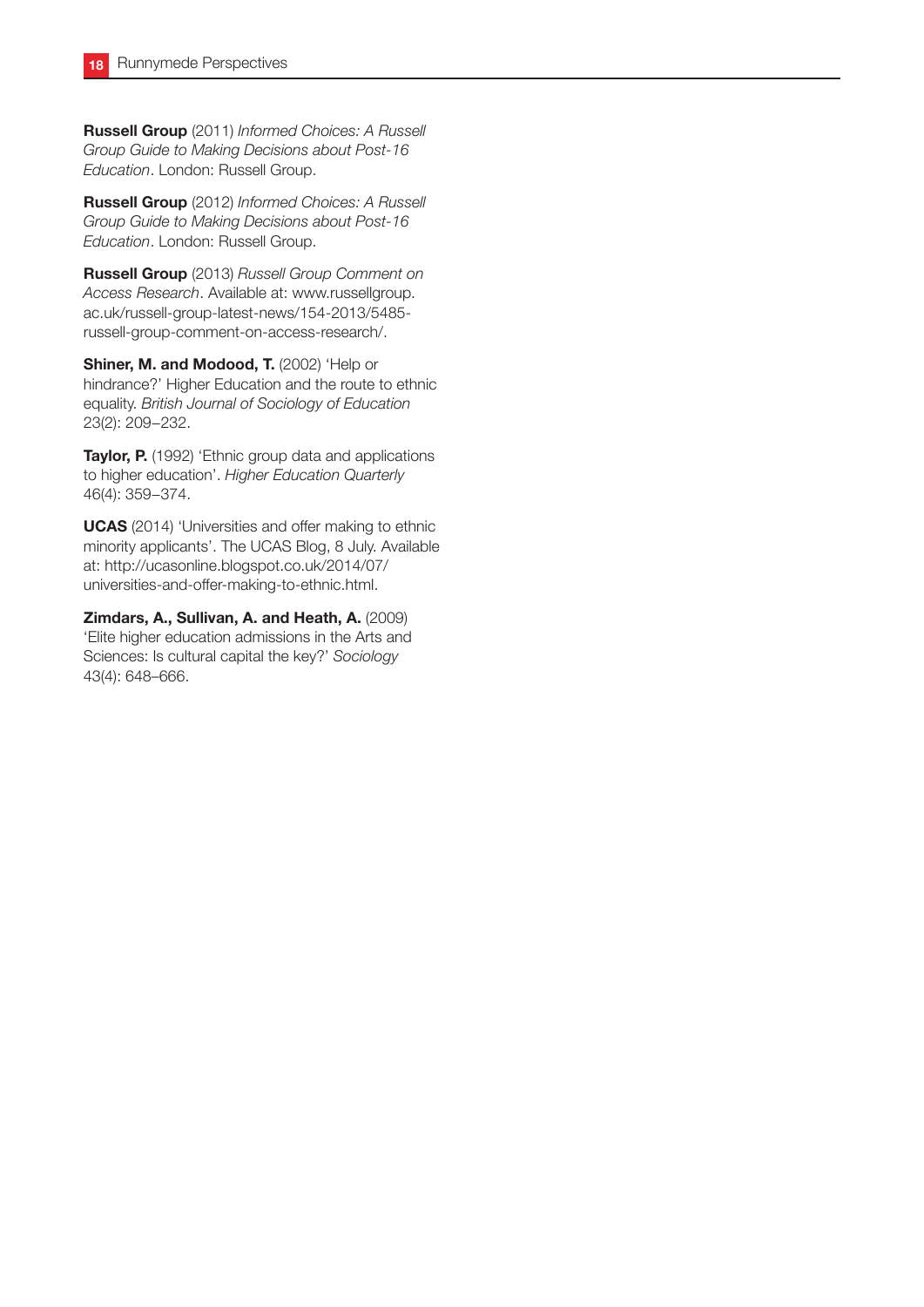# 6. Time to Change: Bringing Oxbridge into the 21st Century Diane Reay

University of Cambridge

It was a complete shock, it was different from anywhere else I have ever been, it was too traditional, too old fashioned, from another time altogether. I didn't like it at all. It was like going through a medieval castle when you were going down the corridors. It was like a proper castle, and I was thinking – where's the moat, where's the armour? Save me from this. You know, you expect little pictures with eyes moving around, watching you all the time. And I just didn't like the atmosphere, not one bit.

In this quote Ong, a Chinese working class student, tries to explain why he turned down an offer from Cambridge; a place he says all his friends thought he was mad to refuse.

Then there was Candice, a Black working-class student who raises a collective dilemma facing Black students when she discusses her desire to go to 'a good university':

It's been really scary thinking that you could have made the wrong decision, very anxiety inducing… .I think it's more difficult if no one in your family's been there. I think in a funny sort of way it's more difficult if you're Black too…. Because you want to go to a good university but you don't want to stick out like a sore thumb. It's sad isn't it? I've sort of avoided all the universities with lots of Black students because they're all the universities which aren't seen as so good. If you're Black and not very middle class and want to do well then you end up choosing places where people like you don't go and I think that's difficult.

What is apparent in both Ong's and Candice's words is how different, even alien, elite universities appear to BME students. Both quotes reveal a class and ethnic distance, particularly in relation to the elite universities (Reay et al., 2005). In a study of working class students I conducted at Cambridge, all the students described the university as 'a white, middle class bubble'. And we found many of the same feelings and attitudes that led a majority of high achieving, BME working class students, like Ong, to decide Oxbridge was not for them (Reay et al., 2009).

The introduction of a system of mass HE has resulted in large numbers of BME students going to university

but beneath the veneer of diversity lies a troubling divide.

Growing diversity within HE, rather than producing a more inclusive higher education, has resulted in a segregated and increasingly polarised system. Upper and upper middle class pursuit of the educational exclusivity they experienced in private and selective state schooling has relegated both Black and White working classes to the universities that the more privileged do not want to attend. The new opportunities for BME students have diminished value because they are studying in low ranking universities with 'too many' students like themselves who are perceived to be 'low status'.

I have always found it strange that positive discrimination is frowned upon in the UK context because it seems very apparent that there are strong processes of positive discrimination at work in Oxbridge, bestowing advantage on the already advantaged. In 2012, private school pupils accounted for 7 per cent of British children, 37 per cent of Oxford applications, and 42.5 per cent of the new Oxford intake. If we take a snapshot of Oxbridge admissions policies, we find that:

- They rarely allow individuals with alternative qualification routes into their undergraduate programmes.
- They do not cater readily for part-time firstdegree students.
- They assume the vast majority of their intakes will be aged 18 with very high A-level scores.
- They don't allow students to work in term time.

These are all policies that rule out the majority of BME working class university applicants!

So, unsurprisingly, although Oxford and Cambridge universities have access schemes in place for students from low income backgrounds, very few apply (or are able to apply) for places, resulting in an intake in 2012 of 11 per cent working-class students at Oxford and 10.3 per cent at Cambridge. There are very different sorts of higher education on offer and they reflect a deep and widening class and racial stratification within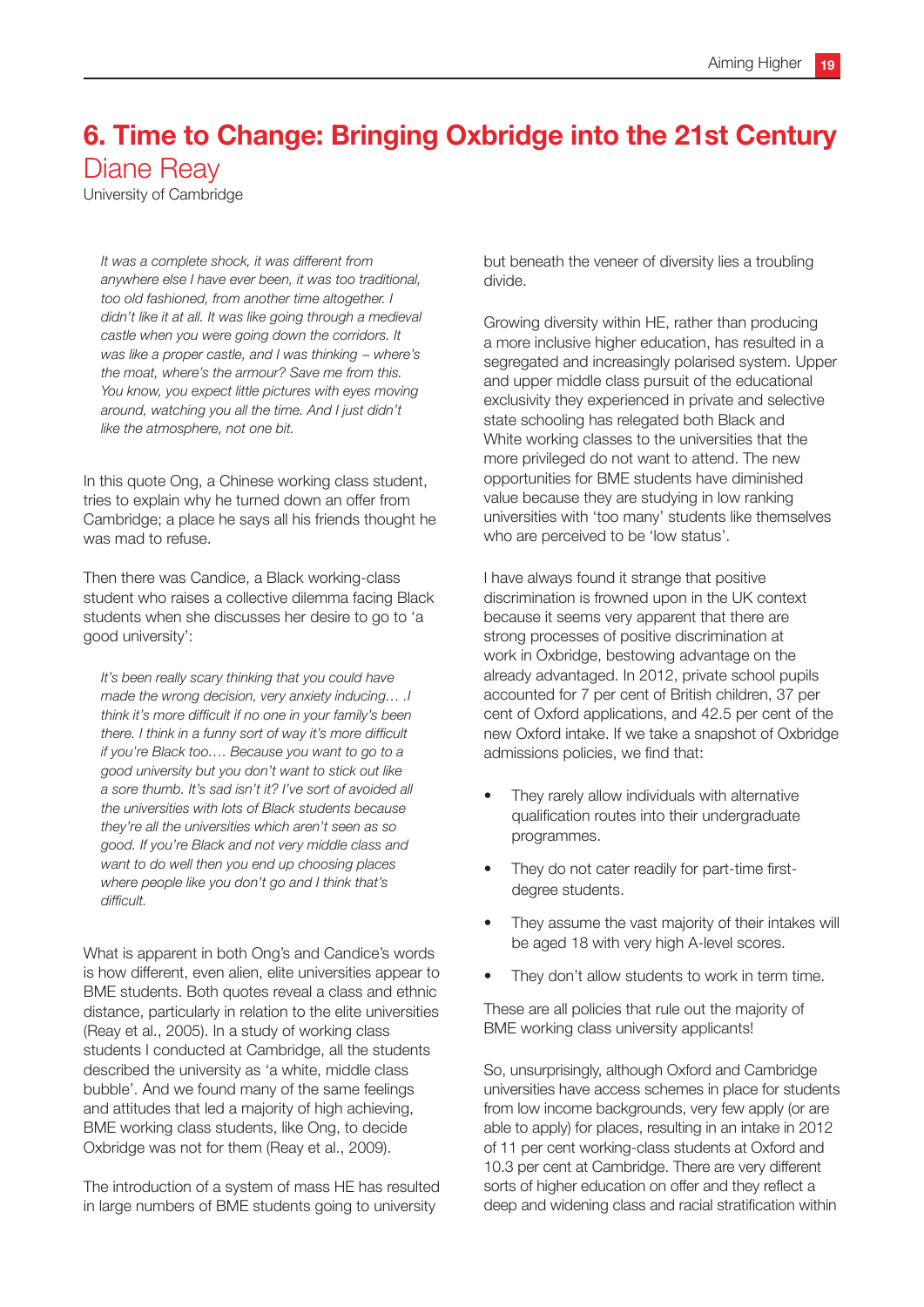the HE sector. Of the 200,000 of the nation's children who live in poor areas, 1.1 per cent get in. This is not just an issue of class; BME students are more likely to come from a lower socio-economic background with 75 per cent of Britain's minority communities living in 88 of Britain's poorest wards.

But the elite universities are not just central in social class reproduction; they are also institutionally racist. In 2013 the success rate of White students applying to Oxford was 25.4 per cent. The success rate of Bangladeshi students was 6.7 per cent, that of Pakistani students 6.5 per cent, while Black Caribbean students had a 14.3 per cent success rate and Black African students a 13 per cent success rate. Cambridge University was doing only slightly better. While Black Caribbean applicants had a 24.3 per cent chance of success compared to White applicants' 29 per cent success rate, Black African students had a 9.2 per cent chance of success, and Bangadeshi and Pakistani students 13.8 and 13.6 per cent respectively. Disparities in rates of admission remain substantial for White and BME applicants, even after entry qualifications have been taken into account (Boliver, 2013).

Research (Scales and Whitehead, 2006) shows that even those BME students who succeed in getting into Oxbridge face substantial hurdles once they are there. The study focused on the British Caribbean, Pakistani and Bangladeshi students in Cambridge. It found that 47 per cent of those who said there were 'lots of things they can't afford' in day-to-day life gained a 1st or 2:1 compared to 76 per cent of those who said they 'have enough money to do everything they want'. Poverty had a major impact. Those who received money from their parents are much more likely to gain good examination results. Seventy three per cent got a 1st or 2:1 compared with only 45 per cent of those who said they received no money from their parents. Relatedly, vacation working showed a strong significant relationship with examination performance. Only 47 per cent of those who undertook paid vacation work to fund their education achieved good examinations grades compared to 76 per cent of those who did not. The authors found in relation to Caribbean, Pakistani and Bangladeshi students that 'some students were in situations of severe financial hardship, including a number from single-parent families and larger families'. Here we see class compounding race to produce very inequitable cultures and outcomes!

Oxbridge remains the equivalent of 'a finishing school' for the private school system, polishing, refining and accentuating the elitism and sense of superiority acquired in earlier schooling. In this process Black and White working class students are both marginal and marginalized, small in numbers and peripheral to the main work of the elite universities which is, as it always was, the reproduction of educational inequalities. So what can be done? Of course, we want more ethnic minority and working class students to go to university but when they primarily go to poor, working class, universities in a segregated system, we are talking about a very unlevel playing field. So it is much more than an issue of widening access. The painful irony for someone like myself who has spent more than 20 years researching class and racial inequalities in our school system is that when I moved my research focus to higher education I was faced by policies that are generating the same inequalities and divisions we find in schooling. What we need is more radical action in terms of admissions, drawing lessons from affirmative action policies. Only then can we counteract the growing class and race inequalities that are pervasive across the HE sector. It is time for change.

## **References**

**Boliver, V.** (2013) 'How fair is access to more prestigious UK Universities?' British Journal of Sociology 64(2): 344−364.

Reay, D., David, M. E. and Ball, S. (2005) Degrees of Choice: Social Class, Race and Gender in Higher Education. Stoke-on-Trent: Trentham Books.

Reay, D., Crozier, G. and Clayton, J. (2009) 'Strangers in Paradise: Working class students in elite universities'. Sociology 43(6): 1103−1121.

Scales, J. and Whitehead, J. (2006) 'The undergraduate experience of Cambridge among three ethnic minority groups'. The Cambridge Reporter, 15 March.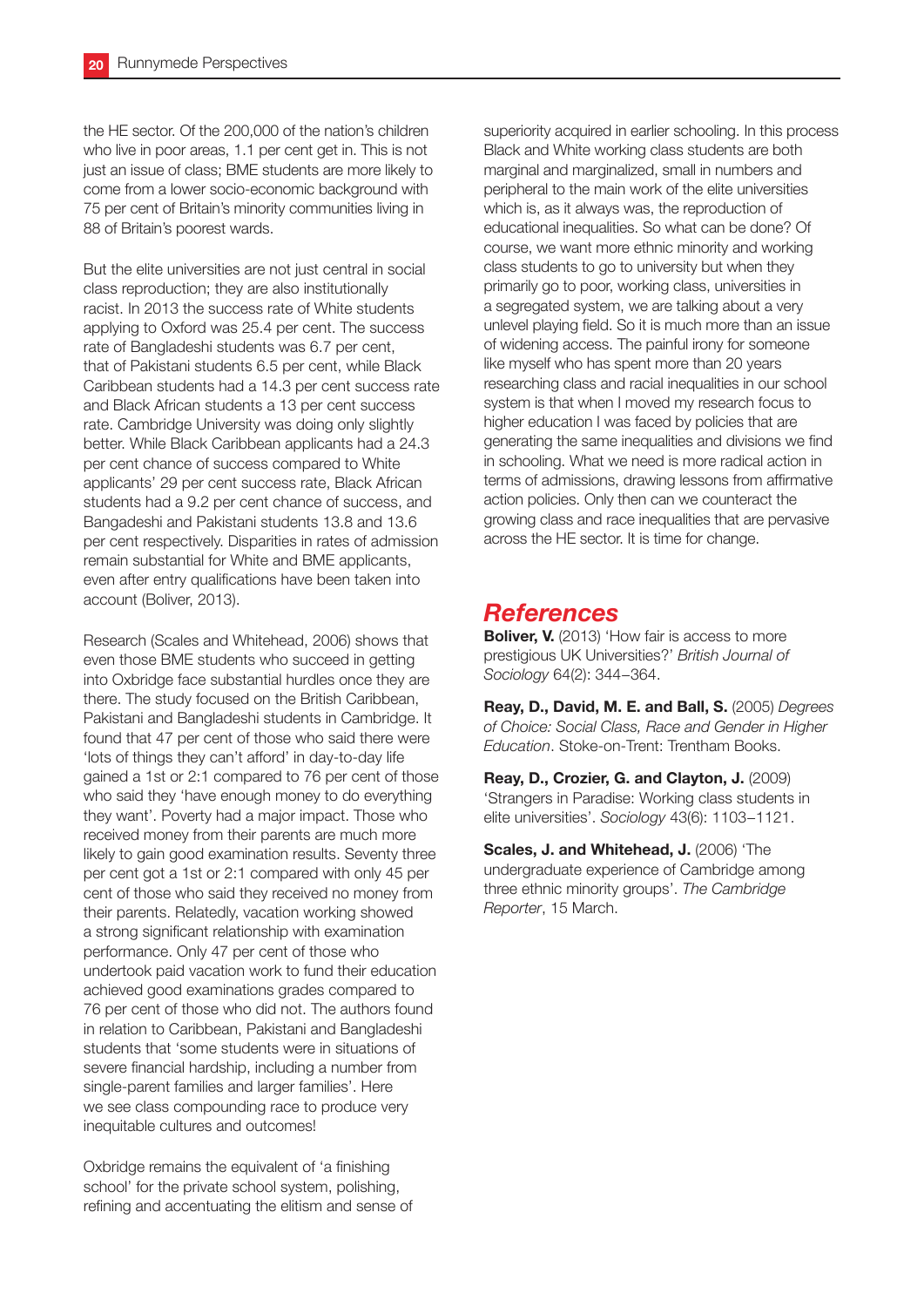# 7. Widening Participation in Higher Education: Racialised Inequalities and Misrecognitions

# Penny Jane Burke

Paulo Freire Institute-UK, University of Roehampton

Access to and participation in higher education poses serious challenges for policy and practice because it is necessarily bound up with longstanding historical inequalities. To develop effective strategies, close attention must be paid to the different practices and contexts in which inequalities of race and ethnicity are formed and reformed. Such formations are deeply connected to struggles for recognition within the highly stratified and selective spaces of higher education. This helps identify two imperatives for policy and practice:

- **1.** We must identify structural inequalities, which are tied in with relations of power and difference, such as race and ethnicity. This must be nuanced in terms of the ways that structures of inequality are intersecting. Therefore, in order to make sense of inequalities of race, we must analyse the relationship of race to other structural inequalities, such as class and gender, for example.
- 2. We must analyse and challenge processes of misrecognition. Misrecognition operates at the symbolic, cultural and emotional levels and produces subtle and insidious forms of inequality in higher education. Misrecognition is related to ways of imagining 'potential' and 'ability' and the kinds of persons who are recognised, or not, as having the potential to benefit from higher education.

Misrecognitions are difficult to capture because they work at the level of everyday, taken-for-granted practices (such as admissions, selection, assessment and so forth). The practices that perpetuate histories of misrecognition take place within and across different institutional contexts, as well as within particular disciplinary fields (such as Arts, Medicine, Law, Philosophy and so forth). Through takenfor-granted academic practices, constructions of difference are formed, often in problematic ways. The tendency is to project a pathologising gaze on racialised bodies that have historically been constructed as a problem, and as suffering from a range of deficit disorders (e.g. lack of aspiration, lack of motivation, lack of confidence and so on).

Gaining access to higher education depends on demonstrating particular attributes and dispositions. These are embedded in an esoteric framework, requiring that the student decodes legitimated forms of academic practice. Young people from socially privileged backgrounds often have access to a range of resources that enable them to decode how to demonstrate 'academic potential' (Burke, 2012). For example, to achieve in higher education, the 'successful' student must first understand how to write, speak and read in ways that are recognised as legitimate forms of practice within higher education. These academic practices of writing, speaking and reading are highly contextual, profoundly constrained ways of developing a student identity. Students from under-represented backgrounds often experience feelings of unworthiness or shame, which are related to processes of misrecognition. Academic practices are usually presented as neutral, decontextualised sets of technical skills and literacy that students from socially disadvantaged backgrounds are seen to lack (Lillis, 2001).

We are all socially situated and we make sense of ourselves and others through the discourses, power relations and practices that name and make us; processes of 'recognition' and 'misrecognition'. For example, if we are continually recognised by our teachers as having 'potential', this becomes a way of understanding ourselves, just as being identified as 'lacking potential' profoundly shapes our self-understanding, feelings of worthiness and aspirations. However, in order to be recognised as 'having potential', a person must first decode the practices that will allow them recognition as an appropriate, legitimate or authentic student. For those from under-represented backgrounds, it might take time to develop an understanding of the ways that 'potential' is constructed and recognised within particular disciplinary fields.

Becoming a university student demands the developing of a particular form of voice within the boundaries of the discipline, course or subject being studied. Ways of writing in sociology will be different from ways of writing in psychology or physics and this is not just simply about learning sets of skills but learning very particular ways of thinking, arguing, being critical, analytical and so forth. These are methodologies rather than technical skills (Burke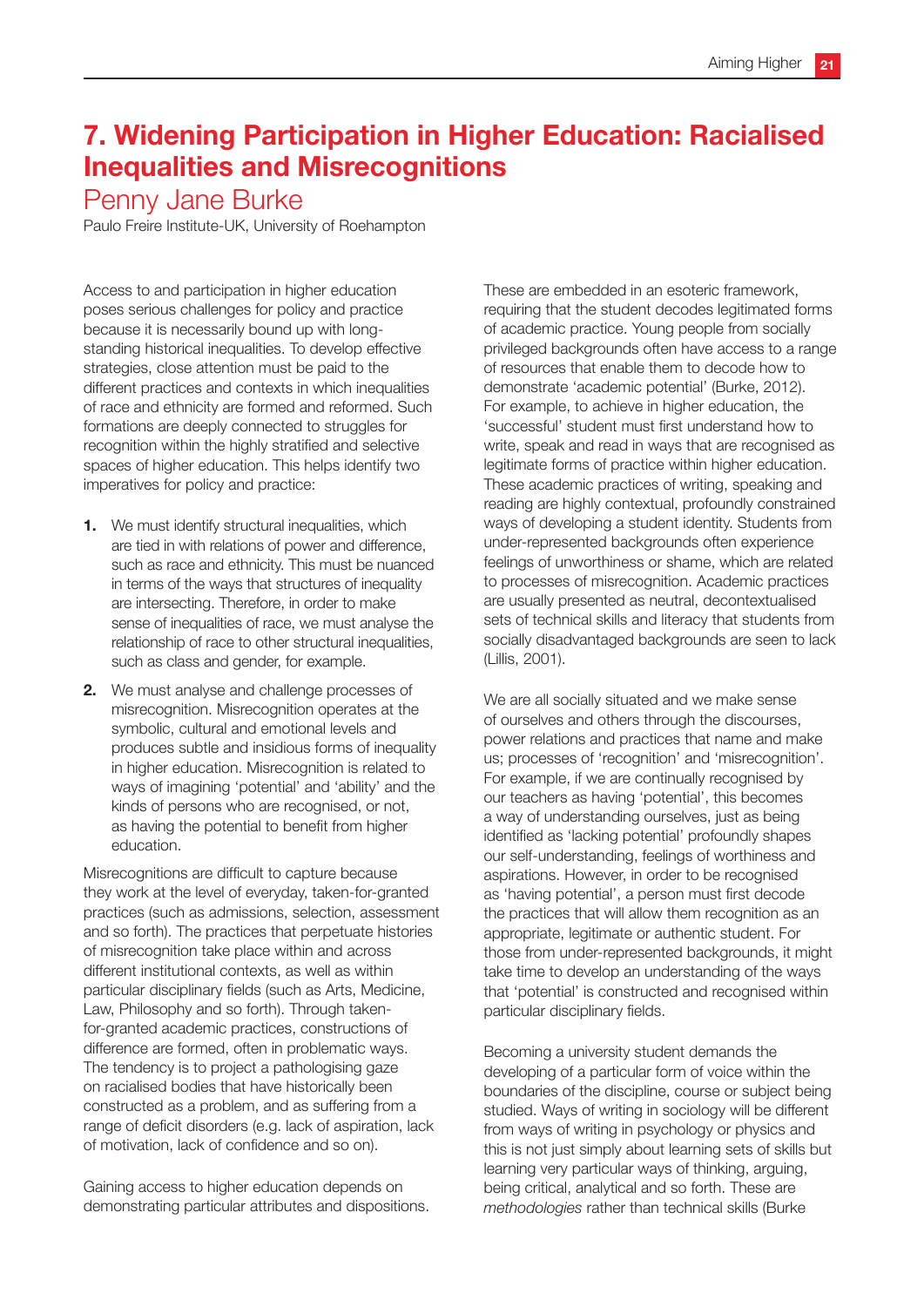and Hermerschmidt, 2005). Furthermore, White, Eurocentric and masculine perspectives and orientations have historically formed assumptions about who has the right to higher education. Indeed, 'inclusion' tends to be more about fitting into the dominant culture than about interrogating that culture for the ways that it is complicit in the social and cultural reproduction of exclusion, misrecognition and inequality.

An ethical framework for widening participation requires universities to provide the resources and opportunities for students from under-represented backgrounds to develop their understanding of ways of writing, reading, speaking and learning that will facilitate their access to privileged forms of being and knowing, whilst at the same time encouraging spaces of change and transformation. This is different from providing study skills support that tends to reduce complex sets of literacy practice to remedial support for skills acquisition (Lea and Street, 2000). This requires a shift in the gaze – away from identifying individual students 'with problems' and towards developing sophisticated pedagogical interventions that support students' access to meaning-making processes. This also shifts our orientation away from instrumentalised frameworks of teaching and learning and towards transformative pedagogical approaches that engage students as participants in the development, and critique, of knowledge and meaning.

My research *Art for a Few (Burke and McManus,* 2009) has shown that the recognition of potential or ability – or conversely being seen as 'weak', 'needy' or 'lacking confidence' – is deeply tied in with the subjective judgements made by those with the institutional authority to name, classify and assess. Through this research we had the rare opportunity to observe actual live selection interviews with Art and Design candidates. The data uncovered the ways that recognition of potential is implicitly shaped by value judgements embedded in disciplinary communities of practice. We found, for example, that potential is often judged in terms of knowing where to shop and where to travel, which museums and galleries to go to, and which artists and designers to be inspired by, and what forms of art and design to be interested in. Above that, judgements are shaped by the performance of attributes such as 'being witty', 'dressing with style' and 'being motivated'.

This was most explicitly shown through the case of Nina (pseudonym), a young Black woman from a poor inner city area applying for a BA Fashion course. All the candidates were asked about their influences

at the start of the selection interview, and Nina explained that she was influenced by hip-hop. Nina's interview was cut short, and she was also denied the opportunity to complete her admissions test. After the interview, we observed the admissions tutors discussing how they would formally record their decision. They decided to claim that Nina's portfolio was weak. However, we had also observed the assessment of her portfolio before the interview and it had not been judged as weak. They additionally claimed that Nina lacked 'fashion flair' although she was dressed almost identically to the other White female candidates we had observed being interviewed earlier. They were also disappointed with her desire to stay home while at university, claiming that this reflected her lack of maturity.

Yet the male, White, middle class candidate interviewed immediately after Nina was accepted. He cited famous contemporary artists as his influences, and said he would 'definitely be leaving home as it's all part of the university experience'. Despite having significantly poorer qualifications than Nina, including having failed GCSE Art, he was offered a place. We argue that classed, racialised and gendered practices, values and assumptions implicitly inform the everyday selection practices of admissions tutors when they are caught up in identifying potential in ways that misrecognise and thus exclude young black women such as Nina. All of us who have institutional positions of authority and responsibility in making judgements about others must therefore exercise a critical and ethically-based reflexivity in interrogating the taken-for-granted values, perspectives and judgements that we bring to selection and assessment processes.

Strategies to widen participation must not only attend to objective forms of institutional discrimination but also to the symbolic violence of being misrecognised. The injuries of misrecognition are embodied, through the internalisation of shame, and are tied to the emotional level of experience. So, for example, my recent research on higher education pedagogies has revealed the intensive forms of anxiety many students experience, even after they successfully gain access to higher education, and this is connected to the residual memory of shame from earlier educational experiences as well as the ongoing fear of being shamed again (Burke, 2014).

We must therefore question and challenge deficit constructions associated with widening participation categorisations, such as 'Black and Minority Ethnic'. Yet, simultaneously, we must be accountable for ensuring that scarce resources are targeted towards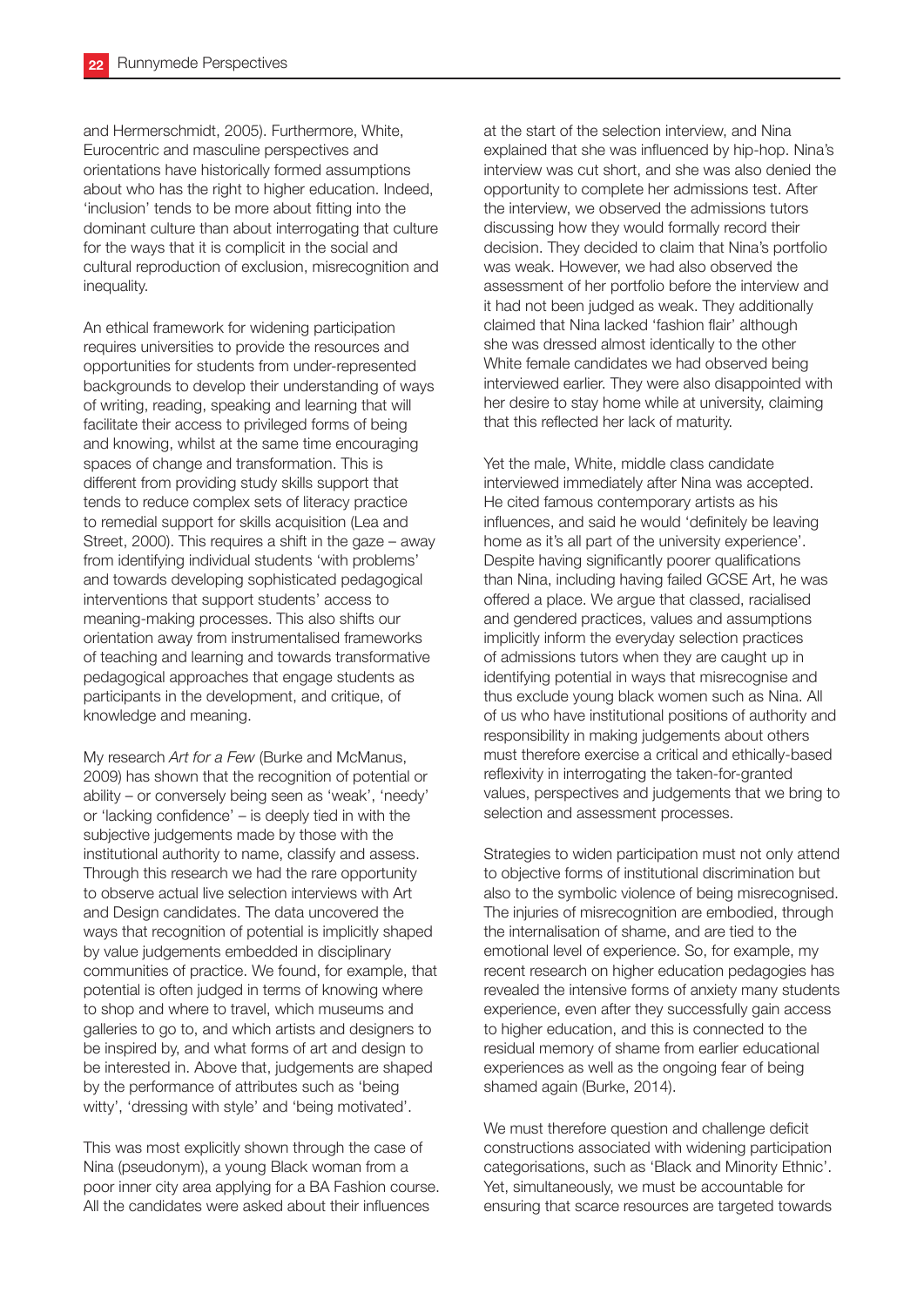those social groups who have experienced social disadvantage and structural inequality. This is a tension we are compelled to address in policy and practice; categorisations help us to decide how to redistribute resources whilst simultaneously categorisations require interrogation of the ways they become mechanisms to homogenise, standardise and pathologise. The category of 'Black and Minority Ethnic' is both a useful device to identify an appropriate target group for the redistribution of resources but it also contributes to the perpetuation of social divisions and hierarchies through reducing that person or group to one aspect of identity. We must make visible the ways such constructions are entangled in cycles of exclusion and unequal power relations and devise inclusive, reflexive and participatory frameworks that challenge misrecognition.

## **References**

**Burke, P.J.** (2012) The Right to Higher Education: Beyond Widening Participation. London and New York: Routledge.

Burke, P.J. (2014) 'Changing pedagogical spaces: Difference, diversity and inclusion'. Keynote paper, Universities Association of Lifelong Learning Annual Conference 2014, Senate House, London.

Burke, P.J. and McManus, J. (2009) Art for a Few: Exclusions and Misrecognitions in Art and Design. London: National Arts Learning Network and HEFCE.

Burke, P.J. and Hermerschmidt, M. (2005) 'Deconstructing academic practices through selfreflexive pedagogies'. In: Street, B. (ed.) Literacies Across Educational Contexts: Mediating Learning and Teaching in Philadelphia. Washington, DC: Caslon Press.

Lea, M.R. and Street, B. (2000) 'Student writing and staff feedback in higher education: An academic literacies approach'. In: Lea, M. and Stierer, B. (eds), Student Writing in Higher Education: New Contexts. Buckingham: The Society for Research into Higher Education and Open University Press.

Lillis, T. (2001). Student Writing: Access, Regulation, Desire. London: Routledge.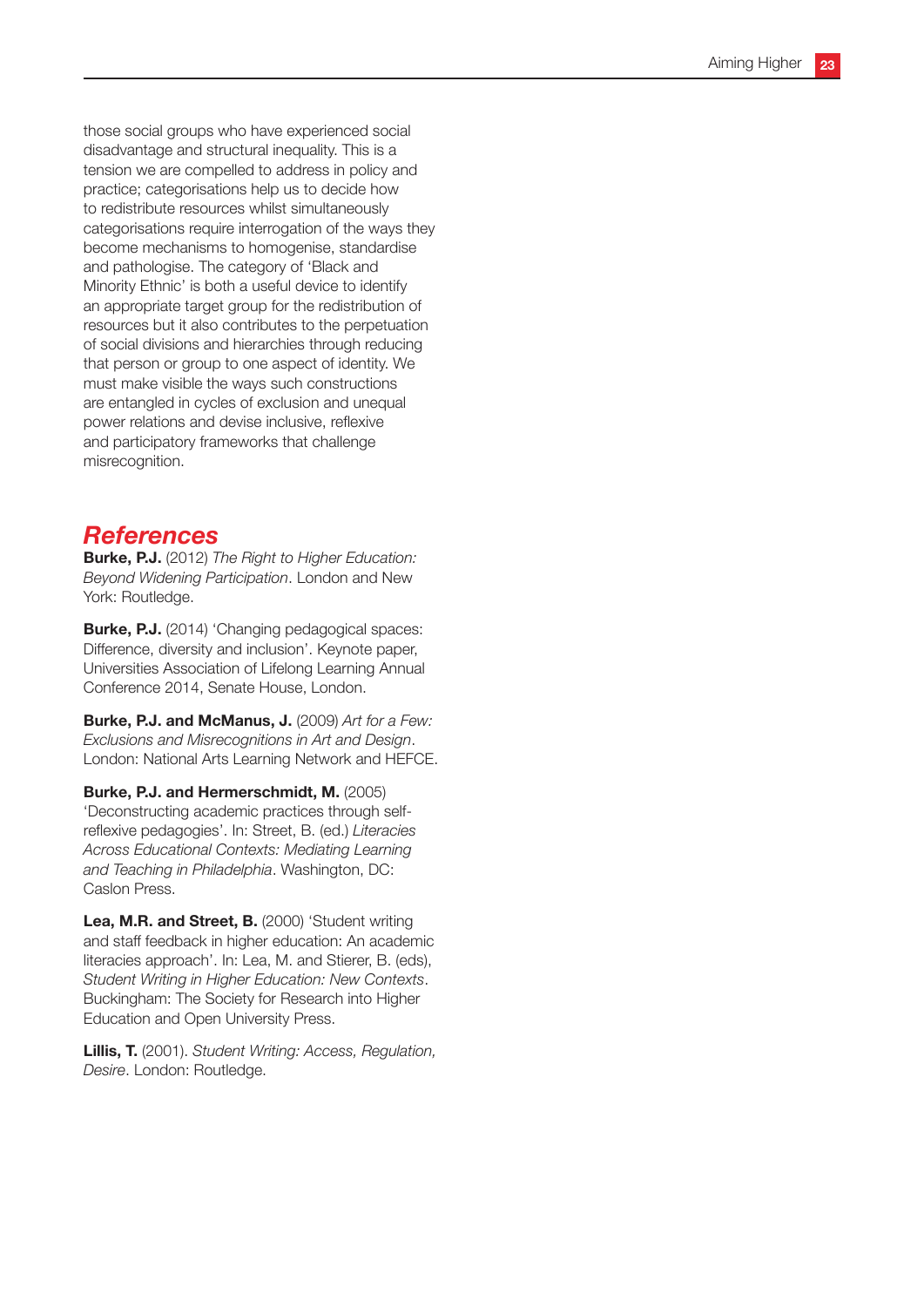# 8. Beyond the Gap: Dismantling Institutional Racism, Decolonising Education

Malia Bouattia

National Union of Students

The issues faced by Black<sup>1</sup> students within Higher Education are not limited to the BME attainment gap. It is undoubtedly a considerable burden that they are almost 20 per cent less likely to achieve a First or Upper Second Class degree in comparison to their white counterparts, despite having entered their institution with the same A-level grades.<sup>2</sup> However, there is a dangerous move towards limiting the conversation to simply tackling the Gap instead of considering it to be only a small part of the ultimate goal to dismantle institutional racism<sup>3</sup> and decolonise education.

This is not to mean that the work on the Gap should be undermined, because it has contributed considerably to encouraging institutions to analyse the realities for their Black students. Furthermore, in doing so with one specific group, it has revealed the multiple issues faced by other students and therefore the implemented solutions have progressed to a more intersectional approach.

# Moving Away from Changing Students to Changing Institutions

In the Race for Equality report (2011), the NUS Black Students' Campaign highlighted the multiple factors which not only explain the Gap, but also depicted the systematic rejection felt by Black students through both the content of their degrees and the treatment they face. Some of the key issues include a Eurocentric curriculum which Black students are unable to relate to given that it is not reflective of diverse contributions to the field.

There is a standard way of thinking that is hegemonically White, and students from ethnic minorities either have to get with the programme or do worse …. (Respondent, HE)

There is also the minoritisation of their identity through historical omission, potentially problematic material used, and/or the way their views and experiences are received. In addition to biased marking, hate crime on campus, and the lack

of Black academics, the report concluded that expectations for Black students are also considerably lower, and often internalised.

[There are] double standards: different treatment and support for the same course, from the same tutor. (Respondent, HE)

Tutors/lectures do have a tendency to look down on ethnic minority students. If not racist, [they are] at the least favourable towards White students. (Respondent, HE)

The report stressed the need to consider all of these barriers, but since its release the growing tendency for institutions to adopt a deficit model-based mentoring scheme as the sole solution is becoming an increasing worry. Black students are being treated as passive recipients of generally White-led and designed programmes instead of active participants in dismantling the barriers they face; not just overcoming them.

The element of self-organisation should be seen as a foundation to all matters relating to liberation and the eradication of oppression, especially within education.

# The Black Ambassador Scheme at the University of Birmingham

At the University of Birmingham, early attempts to address the Gap included developing a peer mentoring project. There was little engagement from Black students largely due to their feelings towards an initiative which problematised them. Although some students benefitted from the project because the mentoring provided them with a 'Black space', this form of targeted intervention was not tackling the embedded barriers within the institution, which led these students to underachieve and feel marginalised to begin with. In reality, Black students were being mentored through a learning environment where structural and social oppression continued to thrive. Once the focus had shifted to this and away from the notion that Black students needed help, things changed considerably for the better.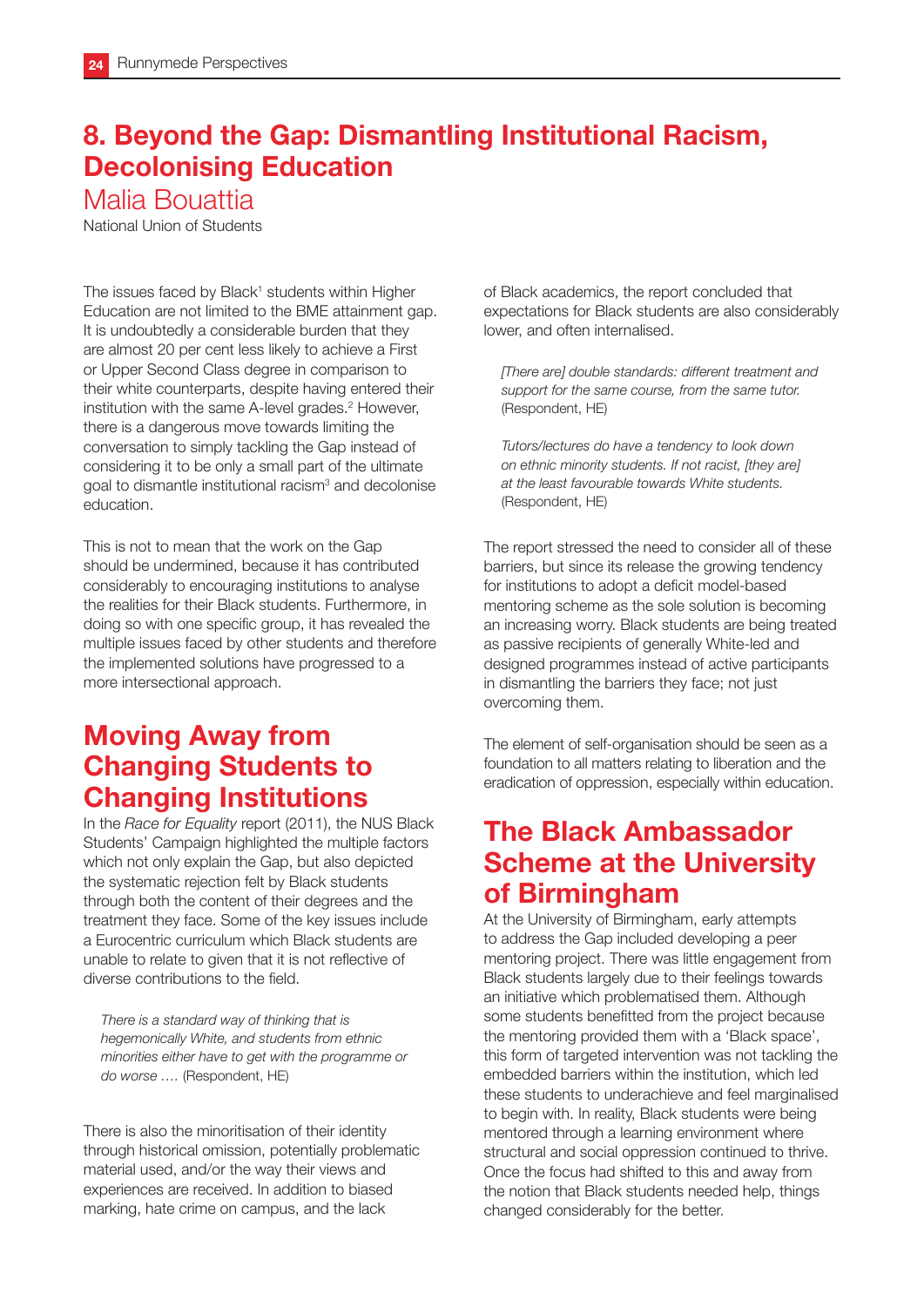With the continued active engagement of the Black Students' Association (BEMA), Black students were invited to share their experiences and also offer advice about solutions which they would be involved in applying. From such research, a Black Ambassador scheme was developed that took on Black students across every school and department to engage with their faculty and staff. They would provide input regarding the content of their curriculum, the structures of their courses and assessments, as well as address overt racism and microaggressions. These Black students would also be responsible for creating safe, autonomous spaces where self-defining students can share any grievances or simply seek a sense of empowerment.

Black students were notified about the Black Ambassador positions through the employment services and information portal and once applications were submitted, two students per school were recruited. The Ambassadors, who received hourly pay, were given a day-long training which: offered an overview of the context for Black students nationally and locally; established an understanding of Black safe spaces; as well as the skills not only to apply them but also to ensure they are supported by staff and faculty.

The Black Ambassadors were also supplied with an informative toolkit which includes templates for addressing race within their departments and schools. Regular meetings were held for them to feedback to the Equality and Diversity Adviser and to engage with fellow ambassadors for the exchange of ideas and support. There was also a strong collaboration with the Black Students' Association which functions within the Students' Union so that a supportive and diverse Black Student and staff community was strengthened and felt to exist within the institution.

The legitimacy of holding the position of a Black Ambassador also empowered the Black students in those roles. They feel that they are able to call out when privilege is being exercised and oppression enforced; without running the risk of being reprimanded or made to feel alone in their experience.

Some of the most important aspects of this project include:

The creation of a campus environment where discussions on race and experiences of Black students are encouraged, including amongst staff and academics.

- The active creation of Black safe spaces. This can be anything from an event for self-defining students, to a Facebook group/email thread, or even the presence of a representative like a Black ambassador.
- Black students' input in addressing the issues they face is being valued and prioritised.
- Black students are not being made to feel like the problem, but rather the focus is on the structures of their institutions.
- Black students are being included in the process of dismantling barriers, without the sense of White-saviour complex attached (Cole, 2012).

Overall the project<sup>5</sup> has helped not only pave the way for an inclusive learning environment, but also changed the way we address the Gap to the extent that other HE institutions are also implementing such a scheme.<sup>6</sup> Furthermore, future efforts will include increased engagement with Black postgraduate researchers and academics.

# Radical Alternatives, Not Reforms

There needs to be a recognition that Black people hold the knowledge necessary to provide the solutions to their oppression; as demonstrated with the project undertaken at the University of Birmingham. White allies (institutions, etc.) should support the implementation rather than trying to design top-down solutions without consulting Black students as well as Black academics. After all, Black academics have lived through similar experiences of racism and isolation within the institution and have historically often served as unofficial mentors for Black students, as they continue to be their first point of reference for support and guidance.

The importance of Black-led movements, which date back to the development of Black Consciousness during anti-colonialist struggles, should be respected. The NUS Black Students' Campaign believes this is vital, even when it concerns the BME attainment Gap. Those who consider this to be a 'radical' proposal do not have a full understanding of today's context for Black people. As well as 50 per cent youth unemployment, an overrepresentation in prisons and psychiatric wards, an education system which not only fails their children but also rejects them, Black people are also seven times more likely to be stopped and searched by the police, or even killed in police custody.<sup>7</sup> Black communities have endured all of this and have been fighting against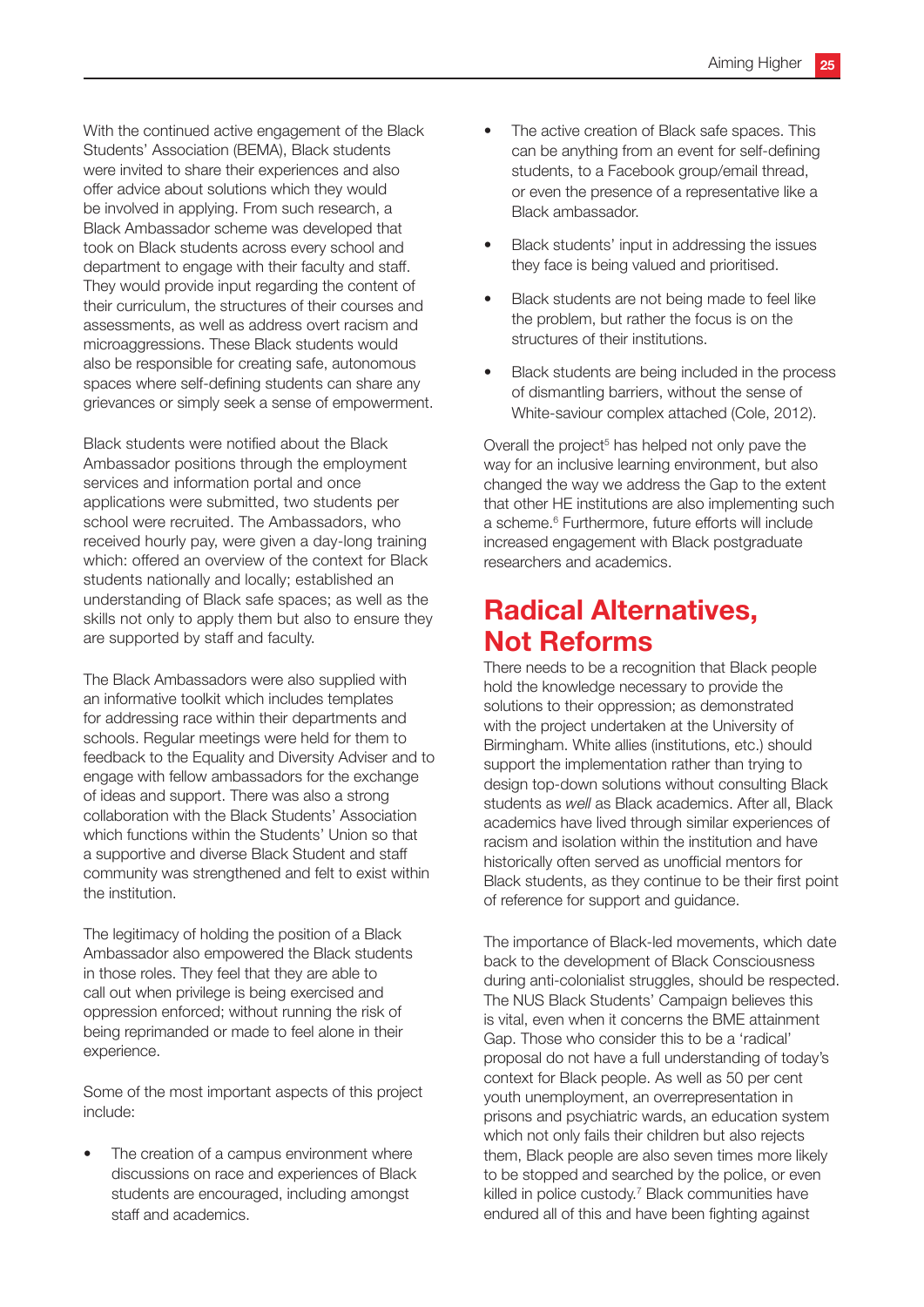such multi-layered systematic discrimination for over 50 years, so surely a radical approach is long overdue. Minor reforms are not working, we require alternatives to structures which mainly benefit straight White middle-class men.

The conversation has been considerably watered down to the extent that the use of terms like 'racism' or even 'discrimination' to describe student experiences are rarely uttered and the HE sector and institutions rarely criticised let alone held accountable for what Black students are facing. It is therefore unsurprising that the most important issues like the underrepresentation of Black academics<sup>8</sup> and staff, the underrepresentation of Black students within democratic structures of Students' Unions, the Eurocentric curriculum and racism/hate crime are not being seriously addressed. The only way this is likely to change is if Black students and Black academics are invited to sit at the dinner table instead of simply being on the menu.

# **Notes**

- 1. The NUS Black Students' Campaign uses the term 'Black' in its political sense. We acknowledge the immense diversity within and between the African, Arab, Asian and Caribbean communities yet recognise the commonalities of experiences of underrepresentation and racism faced by our communities and across institutions including education.
- 2. http://www.theguardian.com/education/2014/ mar/28/white-students-better-degreesminorities-same-grades-universities

http://www.ecu.ac.uk/publications/equality-inhigher-education-statistical-report-2013/

3. 'Institutional racism' – when a whole organisation's procedures and policies disadvantage BME people. In the UK the Macpherson report (Macpherson of Cluny, 1999) into the death of Stephen Lawrence defined institutional racism for the first time: 'the collective failure of an organisation to provide an appropriate and professional service to people because of their colour, culture or ethnic origin. It can be seen or detected in processes, attitudes and behaviours which amount to discrimination through unwitting prejudice, ignorance, thoughtlessness and racial stereotyping which disadvantaged minority ethnic people'. (Definition from Institute of Race Relations. Available at: http://www.irr.org.uk/research/statistics/ definitions/)

- 4. Autonomous spaces are a recognition of the issues, and are implemented so as to alleviate some of these social and systematic burdens on groups who are most affected.
- **5.** With thanks to the Higher Education Academy for funding and supporting this project through its BME-Strategic Development Grants Programme. https://www.heacademy.ac.uk/ workstreams-research/themes/retention-andsuccess/student-attainment
- 6. https://intranet.birmingham.ac.uk/collaboration/ equality/students/getinvolved/bme/index.aspx
- 7. http://www.stop-watch.org/about-us/

http://www.irr.org.uk/research/statistics/criminaljustice/

http://www.theguardian.com/society/2012/ mar/09/half-uk-young-black-men-unemployed

http://www.voice-online.co.uk/article/rise-blackpeople-detained-under-mental-health-act

http://www.inquest.org.uk/statistics/bamedeaths-in-police-custody

8. http://www.newstatesman.com/politics/2014/03/ the

# **References**

Cole, T. (2012) 'The White-Savior Industrial Complex'. The Atlantic, 21 March. Available at: http:// www.theatlantic.com/international/archive/2012/03/ the-white-savior-industrial-complex/254843/

Macpherson of Cluny, Sir W. (1999) The Stephen Lawrence Inquiry. London: The Stationery Office. Available at: www.archive.official-documents.co.uk/ document/cm42/4262/4262.htm

National Union of Students (2011) Race for Equality: A Report of the Experiences of Black Students in Further and Higher Education. London: National Union of Students. Available at: http://www. nus.org.uk/en/news/race-for-equality/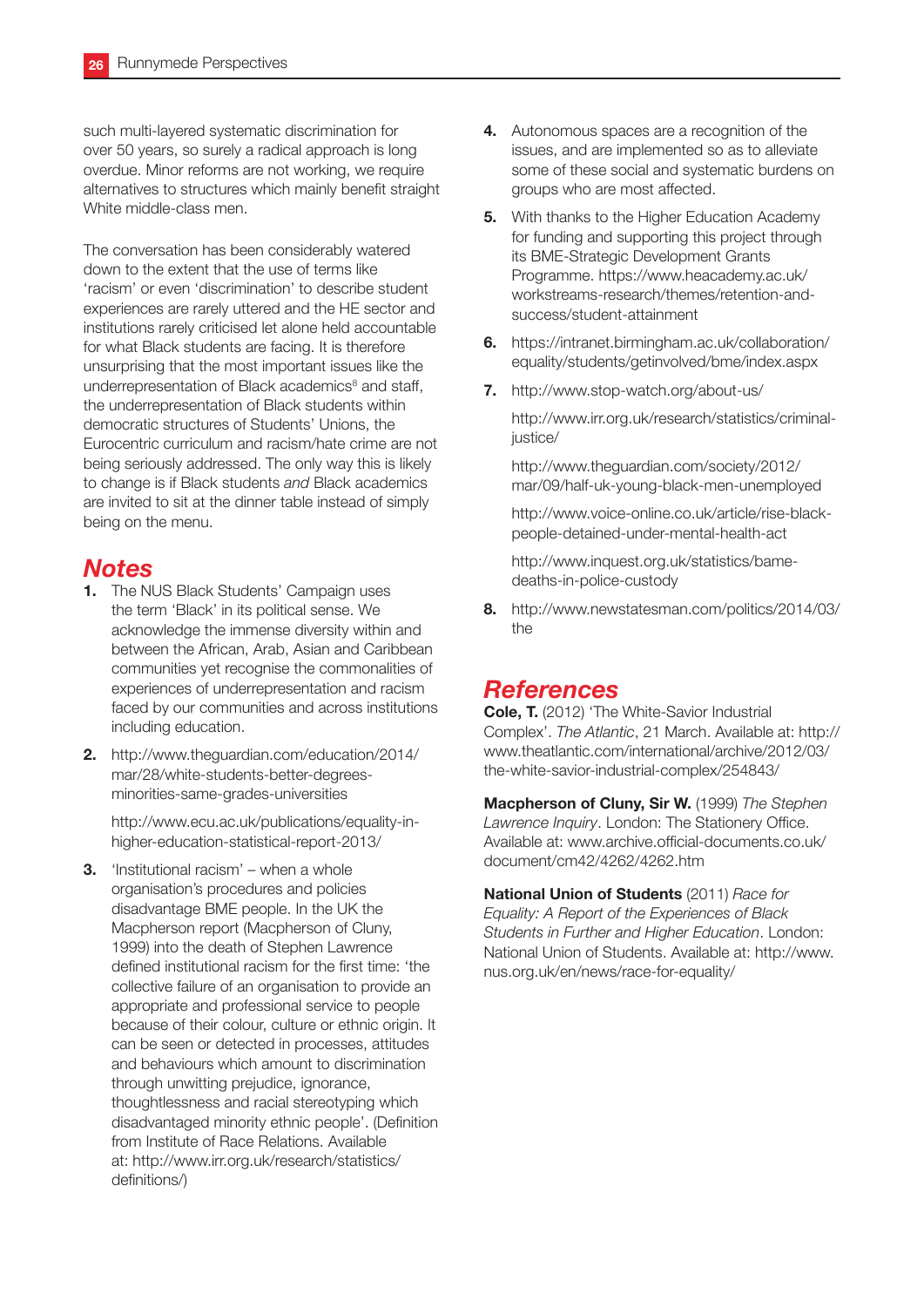# 9. Respecting Difference: Widening Participation in Postrace Times

Heidi Safia Mirza

Goldsmith's College, University of London

# Introduction: Achieving race equality in Post-race times

If we are to achieve real equality of outcome for Black and minority ethnic people in our places of higher learning, the challenge for widening participation in 'post-race' times has to move beyond a focus just on access. The election of Barack Obama, and a rising Black and Asian middle class in post-imperial Europe has been hailed as signalling the coming of age of the 'post-race era'. It is now argued that in contrast to the 'colour line' that defined the 20th century, 'race' as defined through skin colour is no longer an impediment to educational and economic opportunities. In a climate which is hostile to multiculturalism and sees targeted equality initiatives as unfair advantage grounded in 'political correctness', the difficult and brave question now for academic leaders and policy makers is 'How do we tackle the unspoken roots of racism still lodged deep within our institutional walls?' The task is not easy, and as history shows, movements for racial justice are wrought with messy and hard fought struggles between the powerful and those who are deemed less than human. The sustainability and success of such movements are predicated on a capacity for forgiveness and a commitment to a steep and honest learning curve for all those involved.

# Widening Participation: Teacher Educators in **Higher Education**

Respecting Difference: Race, Faith and Culture for Teacher Educators (Mirza and Meetoo, 2012) aims to shed light on how social and cultural identity plays out in the 'affective' learning landscapes of our transnational, borderless, but still racially sedimented and elitist universities. The research investigates the everyday barriers to recruitment, retention and progression for Black and minority ethnic students on a Postgraduate Certificate of Education (PGCE) teacher education course. Over 85 per cent of undergraduate and postgraduate initial teacher education (ITE) courses are to be

found in higher education institutions. However less than 12 per cent of student teachers on these courses are from Black and minority ethnic backgrounds and they are twice as likely to drop out or not to qualify as teachers as their White counterparts. This shortfall in developing a diverse teacher workforce is deeply worrying for the future of our increasingly multicultural schools.

In the wake of this hidden crisis in the teaching profession, the research investigated the professional practice of teacher educators on a PGCE course in a university situated in a large multicultural city in England. The tutors were all White and the case studies of their personal strategies and professional 'good practice' revealed the contradictory and multiple challenges they faced in the emotive space of the higher education classroom. While students from different ethnic, religious, gender, disability, class and cultural backgrounds expressed their hopes and desires for an equitable education, the intended and unintended discrimination they faced on their courses had real consequences for them to realise their dreams.

# Getting in the Door: Recruitment and Admissions

The research unpacked the micro-institutional practices that reproduce racism by identifying the flashpoints in an organisation that lead to discriminatory practices for Black and minority ethnic teacher trainees. The first hurdle for the students is often the exclusionary effects of a highly cultivated image and reified reputation of a university. Students can be discouraged by advisers or would not apply to certain institutions if they were seen as 'privileged White spaces', that is, 'not for people like me'. Admission processes were influenced by well meaning gatekeepers who had unacknowledged but prejudicial assumptions about the quality, ability and potential of Black and minority ethnic students. As one student was told, 'Don't bother to apply, African Caribbean students have difficulty in getting in'.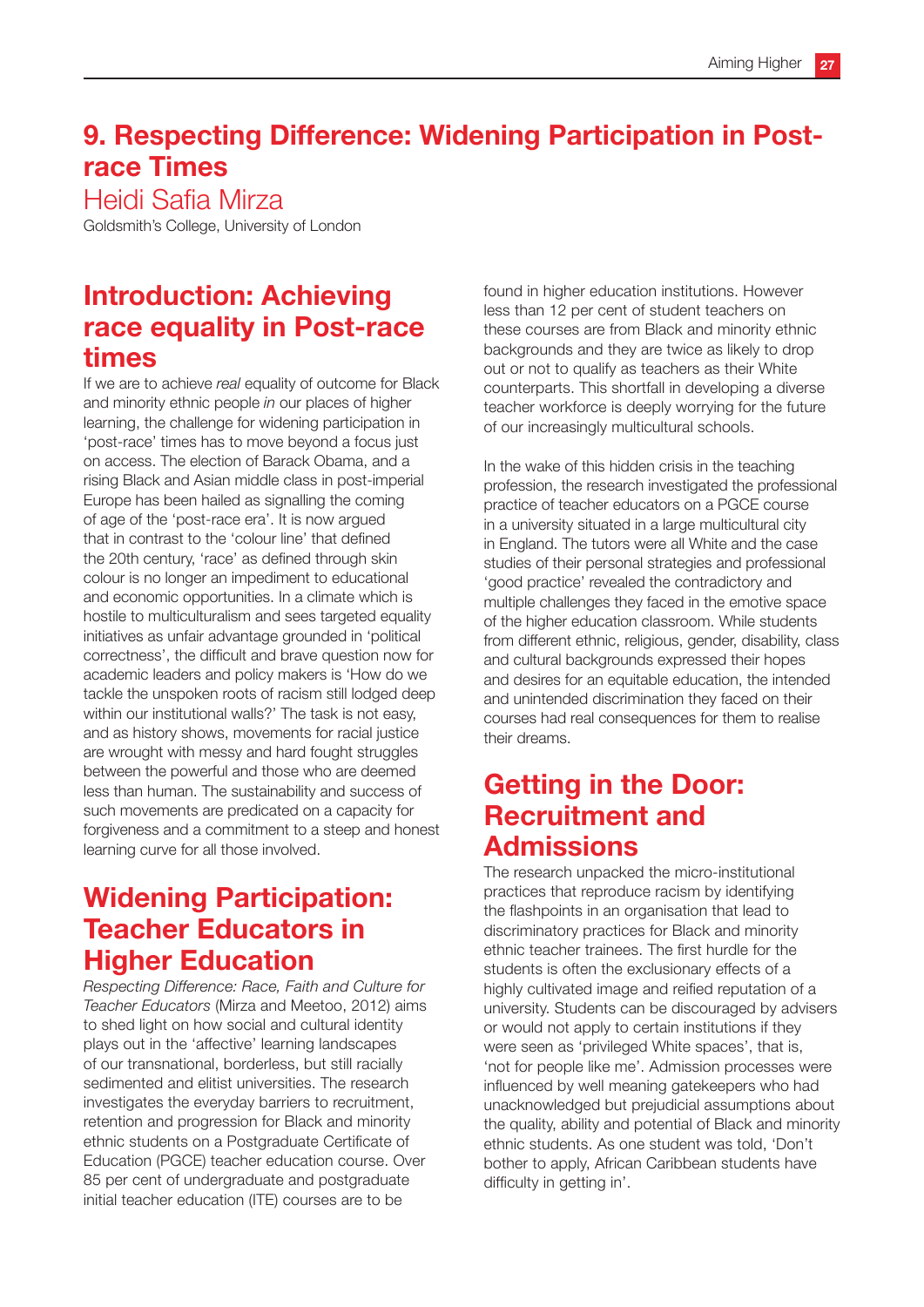# Staying the Course: Retention and Progression

Whether their views were radical or conservative most of the tutors wanted to be more effective in supporting their Black and minority ethnic students through their programmes of learning. However many demonstrated a reluctance to take explicit 'positive action' to support a struggling Black or minority ethnic student. They felt this amounted to unfair 'special pleading' or might lead to the 'dilution of quality' and 'lowering standards' on the course. A 'colour-blind' approach was evident in the case of Sam, a Nigerian engineer who, though bringing a wealth of experience to the teaching profession, was 'treated the same' as everyone else and hence given no extra support even when he was struggling to complete the course. While course monitoring was seen as an official way to track students' progress on the course, tutors complained this was often an official 'tick box' exercise, and the feedback systems not robust enough to inform real change.

Generally, and somewhat surprisingly for a university with a 'diverse' student make-up, tutors were not confident about issues to do with multiculturalism, bilingualism, inclusive pedagogy and practice. Topics such as talking about Islam and ethnic and religious difference were consciously avoided in classroom discussions. One White newly qualified science teacher whose views had never once been challenged during his whole course openly declared, 'Black boys are just not suited to academic work as the same genes that affect IQ affect skin colour.'

# Promoting Dialogue: Developing Curriculum and Resources

The tutors were united in wanting more open dialogue in their institutions about tackling issues of racism that went beyond simple compliance with the law. The teacher educators expressed a desire to challenge their professional practice by developing an inclusive classroom pedagogy underpinned by culturally relevant curricula and desired a 'safe' space for open and frank dialogue about tackling issues of racism at a personal and professional level. However with the demands of their job, they found very little time and space to explore their own philosophy on difference and diversity and embed multicultural and anti-racist practice in their professional life world.

# Looking in the Mirror: Reflecting on Anti-racist **Practice**

A key concern of teacher educators was 'How do we tackle cultural, faith-based and familial tensions without being racist or patronising?' Some tutors felt multiculturalism, which aims to be inclusive and accommodate different cultures and religions, can conflict with their aims of supporting students to achieve their potential. This was particularly so for Muslim female students who were often stereotyped as passive or oppressed. One tutor was exceptionally hard on a Muslim woman student because he believed all Muslim women make poor teachers and she needed 'saving' from herself and given a dose of tough love. However, successful multicultural interventions require an understanding of power and respect if students are to feel confident about sharing their concerns with their tutors.

# Recommendations: Recognising Racism in Institutional Practice

As educators, if we are serious about widening participation, we need to ask 'What are our principles of anti-racist professional and academic engagement, and how do we arrive at them?' Decolonising our taken-for-granted knowledges and entrenched ways of being inherent within our institutional walls requires not only deep selfreflection, but an intellectual and institutional safe space to develop critical consciousness for ourselves and our students. The research identified three key areas essential for race equality and educational inclusion. These included:

- Embedding multicultural and anti-racist professional practice in everyday processes and procedures.
- Developing inclusive classroom pedagogy with culturally relevant curricula.
- Enhancing race equality and diversity through committed institutional leadership.

# Conclusion: Challenging Perceptions and Changing **Culture**

A more diverse and equitable higher education system is more than just 'good business sense';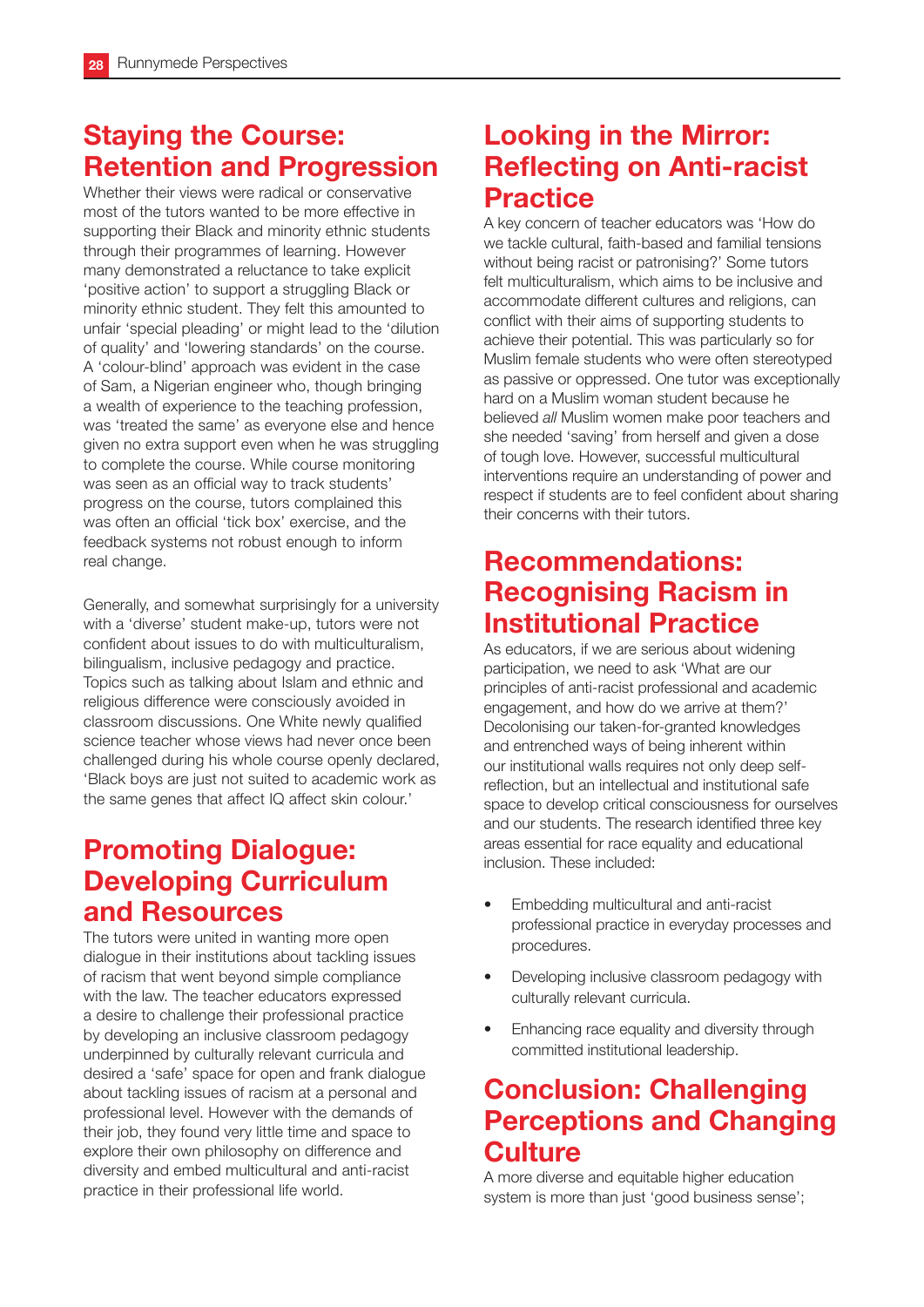it a moral and legal imperative that fundamentally changes our pedagogy and practice and shifts the way we teach and learn. In post-race times, where 'race' is off the political agenda, new patterns of insidious racism and deep inequalities are evolving. There is a much needed dialogue on race, faith and culture that goes beyond the performativity of race equality in our institutions – where saying you are for race equality does not mean you do race equality! My hope is always, that with visionary leadership our universities can be 'brave places of possibility', opening up radical movements for achieving real race equality which respects and embraces the humanity of every person.

# **Reference**

Mirza, H. S. and Meetoo, V. (2012) Respecting Difference: Race, Faith and Culture for Teacher Educators. London: IOE Press.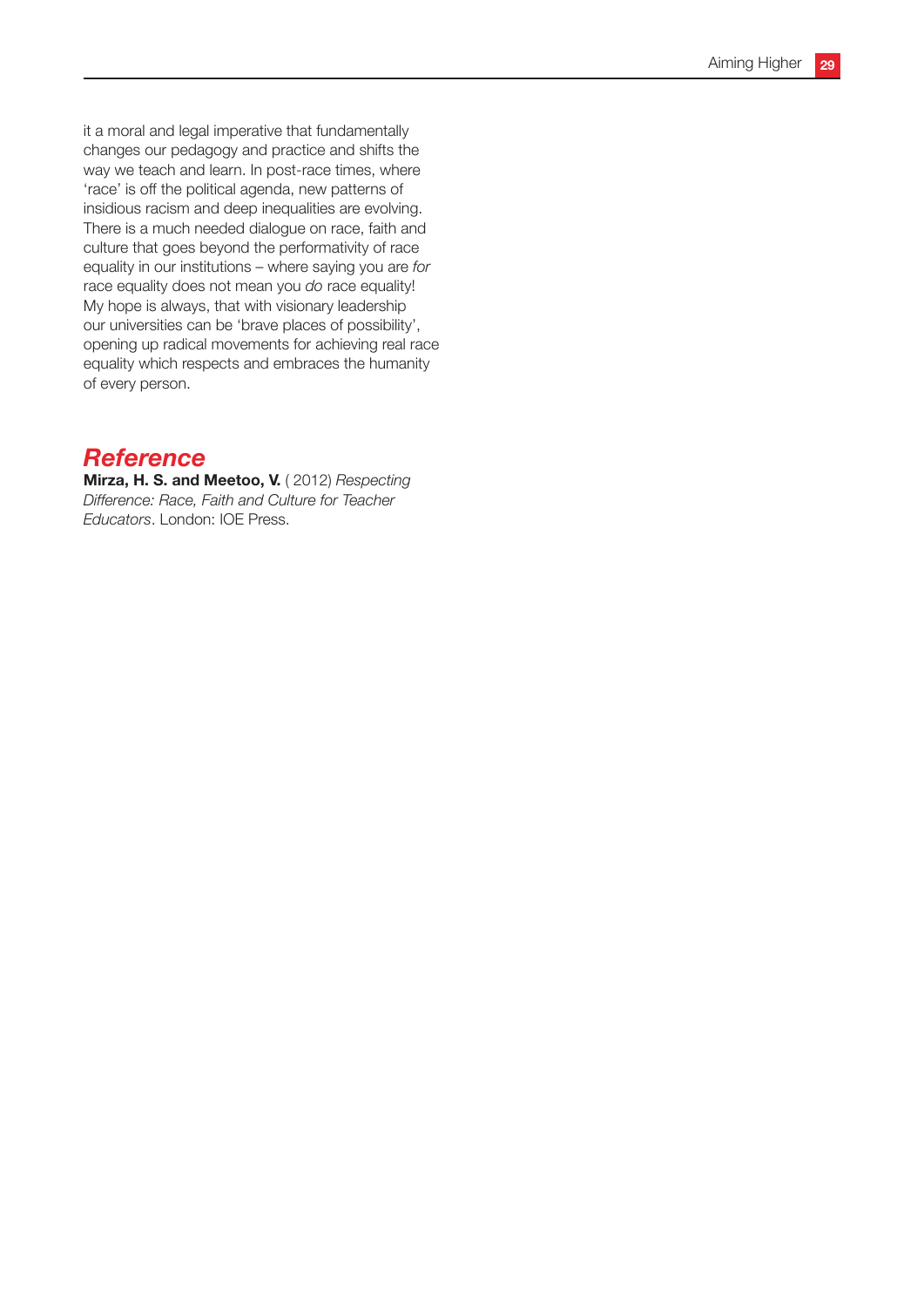# SECTION III: STUDENT **EXPERIENCE**

# 10. The Black Studies Movement in Britain: Addressing the Crisis in British Academia and Social Life

Kehinde Andrews

Birmingham City University

There is a crisis within British higher education, which has significant implications for social life and policy in the nation. This is not the crisis of funding or lack of access to higher education for working class and ethnic minority students, though these do present as foundational issues for the system. The crisis at hand is the chronic under-representation of ethnic minority staff in general and Black (those of African ancestry) in particular. In the UK only 1.1 per cent of British born academic staff are Black, and only 0.4 per cent of British born professors (University and College Union, 2012). This under-representation is more than just a civil rights issue of the Black population being given fair access to employment and promotion. The shortage of Black staff also means that British scholarship is lacking a range of perspectives and therefore knowledge in terms of understanding society and the world we live in.

British higher education is an overwhelmingly White space, both physically and theoretically. As one of the fortunate 1.1 per cent to be employed as a British academic I can personally attest to the difficulties in getting alternative ideas and concepts heard, debated and considered. The implications of this dearth of critical engagement with Black perspectives reach far outside the walls of the university. Dubois (1903) foresaw that in America the problem of the twenty-first century would be the 'colour-line'. Unfortunately, this prediction is as prescient for twenty-first century Britain, with colour being replaced with culture and one of the fundamental challenges going forward being how society lives together in the 'melting pot'. The rise of the Right and anti-immigration populism represents a significant challenge for anti-racist scholarship, policy and practice. The knowledge produced in universities is central to informing how wider society decodes and interprets social changes, providing language and resources for people to draw on. Simply put, a predominantly White academia producing knowledge that is hostile to Black perspectives and experiences

can never hope to produce scholarship that can help the complex and multicultural British society work out how to live together.

# Black Studies

A group of scholars have come together to attempt to open up spaces for Black perspectives and the Black experience in British academia (Andrews and Palmer, 2013). In order to carve open a significant space for these perspectives and knowledge we are establishing a Black Studies Association for British academia.

Black Studies was first established as a discipline in the United States, after a long fight to include it on university campuses (James, 1969). The discipline is now well established, having developed into African American Studies, which can be found on the majority of university campuses. The discipline has had a major impact on US higher education, creating opportunities for the Black population and it has also been a route in for academics to establish themselves in higher education and then go on to have a major impact on other disciplines. The development and influence of Black feminism on mainstream sociological thought in the USA and the UK is probably the best example of the success of Black Studies in creating space for a ideas that have heavily impacted on how we understand society (Hill Collins, 2004).

The Black Studies Association is being established, taking note of the US history of the discipline but also drawing on the conditions and experiences in the UK and connection into the established networks in Europe. The association is rooted in exploring the lived and historical experiences of the African Diaspora and ensuring that our scholarship is connected with improving the conditions faced by the Black population. Black Studies presents the possibility of bridging the gap between the university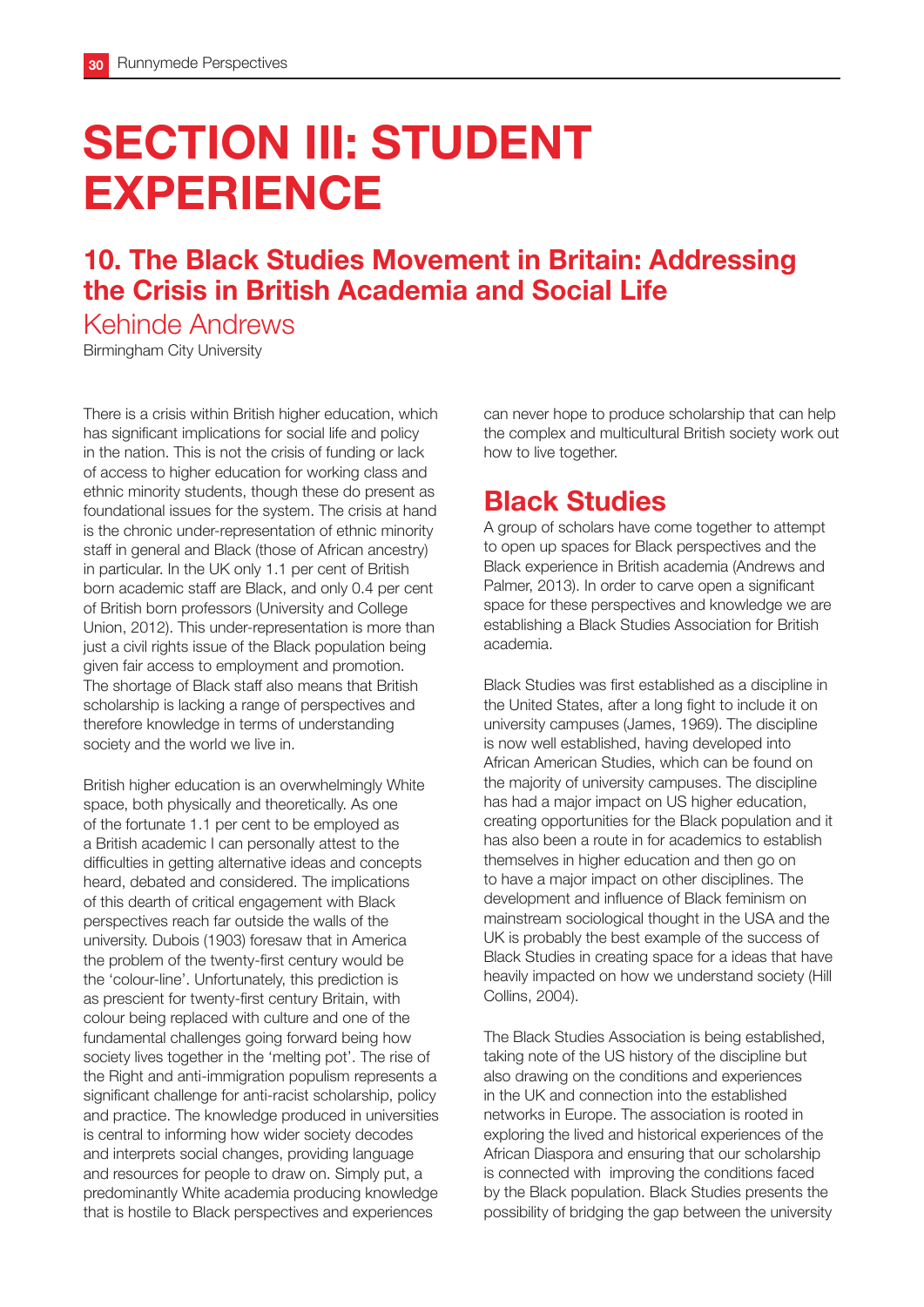and wider community. There are four areas that the Association is going to focus on. We will be developing a national seminar series and establishing a regular international conference in order to provide spaces for discussion, debate and presentation for the ideas. A peer-reviewed open access journal where an academic platform for theoretical discussion and research can be developed will also be established. There will be a section of the association dedicated to establishing Black Studies as a discipline with a curriculum at higher education as well as examining the prospects of developing a further education programme. There will also be a focus on support for graduates and postgraduate students in the discipline of Black Studies to help support the number of successful PhDs in the discipline. Through the work of the association we aim to establish Black Studies as a recognised academic discipline in the UK.

Support for Black Studies from policy makers, universities and the public would enable the discipline to develop and create a dynamic space for scholarship rooted in the experiences and perspectives of the Black British population. Black Studies cannot solve all of the problems of the under-representation of ethnic minority groups in British higher education. However, it does offer the possibility of carving out a distinctive space for a critical mass of scholars to enter into academia. The alternative theoretical space that Black Studies offers also presents the opportunity to discover new and insightful knowledge that can benefit society as a whole.

# References

Andrews, K. and Palmer, L. (2013) 'Why Black Studies matters and what it means'. Discover Society 2. Available at http://www.discoversociety.org/whyblack-studies-matters

DuBois, W. E. B. (1903/1994) The Souls of Black Folk. New York: Dover Thrift Publications

Hill Collins, P. (2000) Black Feminist Thought. Maryland: University of Maryland Press.

James, C.L.R. (1969) Black studies and the contemporary Student. In Grimshaw, A. (ed.) (1992) The C. L. R. James Reader. Oxford: Blackwell, 390–404.

University and College Union (2012) The position of women and BME staff in professorial roles in UK HEIs. Available at: http://www.ucu.org.uk/media/ pdf/9/6/The\_position\_of\_women\_and\_BME\_staff\_in\_ professorial\_roles\_in\_UK\_HEIs.pdf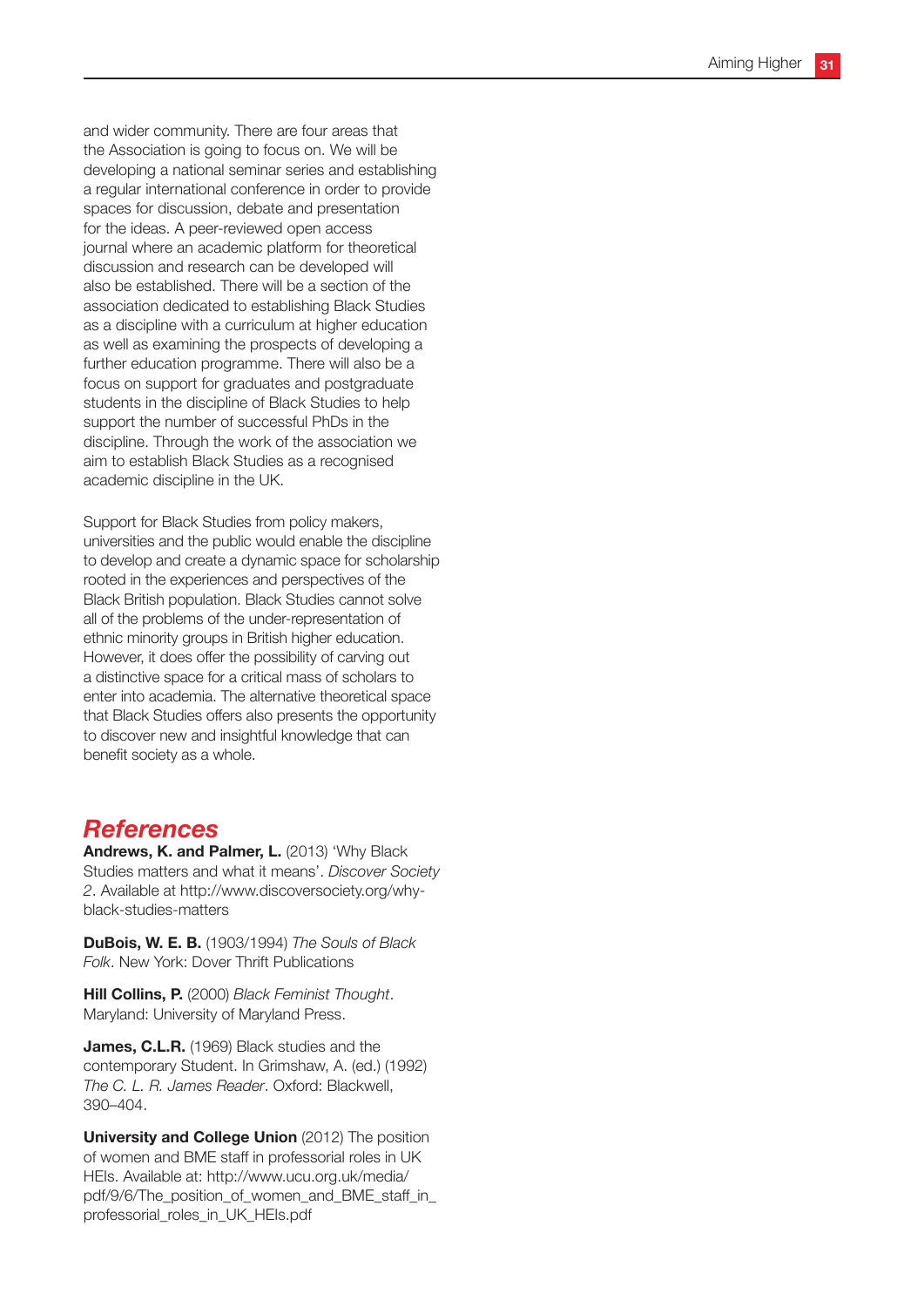# 11. Black Academia: The Doors Have Been Opened but the Architecture Remains the Same

# Robbie Shilliam

Queen Mary University of London

# Introduction

Black undergraduate students are significantly overrepresented in less-prestigious universities and suffer from significantly poorer attainments proportionate to all other ethnic groups. Meanwhile, Black academics are massively under-represented in the professoriate and in senior management. The Black academic constituency (which for the specific purposes of this chapter I define as peoples of various African heritages) is over-represented at the bottom and significantly under-represented at the top. These facts suggest that after decades of struggle against visceral and institutional racism the doors to higher education have been opened; however, the architecture of the building has hardly changed.

British academia remains administratively, normatively, habitually and intellectually 'White', and Black academics and students suffer the most from the institutional racism and implicit biases that accompany this mono-culturalism. In what follows I shall present some recent statistics that reveal the disparities suffered by Black academia and relate these figures to some of the lived experiences of academics and undergraduate students. An examination of the challenges facing Black academia also provides an accurate gauge of the extent to which the British university system is fit to compete in the inter-cultural global market in higher education.

# Black Academic Staff

Black academics constitute 1.54 per cent of the total UK academic population, a significant underrepresentation in terms of the broader resident Black population being 3.3 per cent. In contrast, White academic professionals compose 87.45 per cent of the total and are over-represented in terms of being 86 per cent of the broader population.<sup>1</sup> Furthermore, 92.39 per cent of professors (15,905) in UK academia are White, and 0.49 per cent (85) are Black, with just 17 of those being women. Indeed, in a decade of growth in higher education, the number of Black women professors has risen by around seven – a miserly increase. A similarly desperate picture emerges for academics with senior management roles: 0.58 per cent of Black academics occupy such positions as opposed to

3.69 per cent of White academics. In absolute terms, just 15 Black academics in the British university system perform senior management roles.

It should be noted that when it comes to minorities what appear to be small differences in representation relative to majority groups translate into significant disparities in substantial terms. Indeed, many Black academics feel themselves to be 'space invaders' (Puwar, 2004) operating in a predominantly White environment. Of course, being in a minority should not necessarily give rise to distressing experiences. However, the problem lies in the harmful racial/ gender stereotypes that are often held against isolated Black academics by mostly White senior colleagues and managers and expressed through a set of implicit biases (Equality Challenge Unit, 2013b).

Key, in this respect, is the assumption that Black professionals lack competency. Hence, Black academics often suffer from over-scrutiny by senior colleagues relative to their peers. Compounding this problem is the fact that racial/gender stereotypes also tend to reproduce predominantly White male networks of prestige and career advancement. Many Black academics complain of a lack of mentorship, and these challenges begin during PhD study. All this means that Black academics – and especially women − tend to be overlooked for promotions or not encouraged to reply. We must also face the fact that straightforward bullying and mentally debilitating racial harassment, if by no means common, still happen.<sup>2</sup>

Experiences of isolation, exclusion, marginalisation and discrimination should be related to the fact that BME academics as a whole leave their current institution at a higher rate than their White counterparts, and subsequently enter into unemployment at a higher rate than their White counterparts.

Alternatively, the very presence of Black people in high-level meetings complicates and unsettles implicit biases and mono-cultural practices that structure these spaces of White privilege (Puwar, 2004: 71; see also Bhopal and Jackson, 2013). And more principled diversity at the highest levels would also contribute to the making of a less mono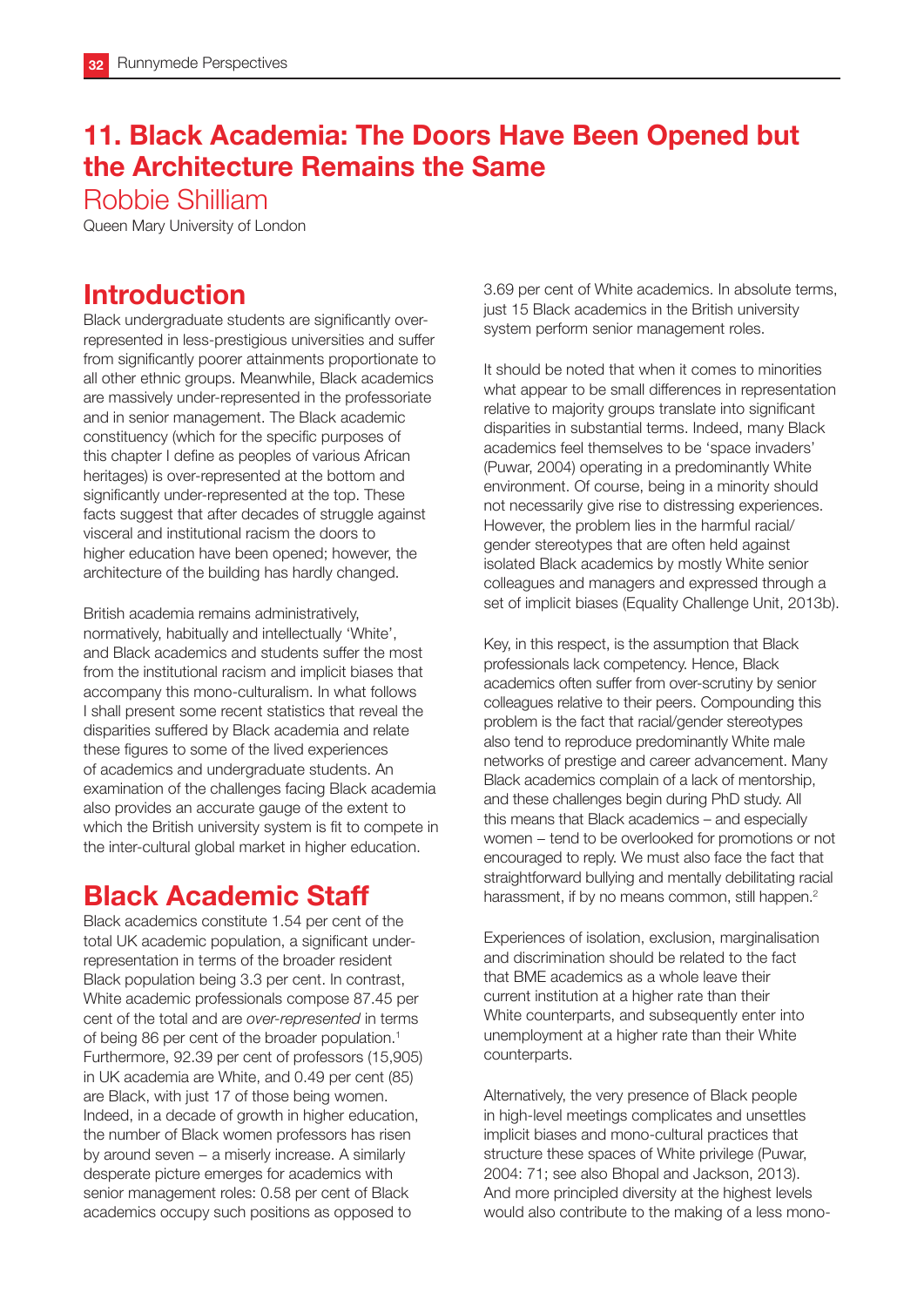cultural and institutionally racist environment for Black students to inhabit.

# Black Undergraduate **Students**

Black undergraduate students make up 6 per cent of UK-domiciled students. This figure is close to double the representative percentage of Black peoples as part of the general population (3.3%). Moreover, Black students have enjoyed the biggest increase amongst BME groups (up by 4.4%) over the last decade. At first glance, then, the situation looks extremely positive. But let us dig a little deeper. Here I will focus specifically on UK-domiciled Black students.

Black students tend to be over-represented in less prestigious universities. For example, there have in the recent past been more Black students enrolled in London Metropolitan than in all universities that belong to the prestigious Russell Group (Elevation Networks, 2012: 16). In general, Black students are overrepresented at the lower end of the rankings table.

Certainly, the university system is not immune to wider socio-economic disparities in British society that inflect through race and affect secondary school education. Nevertheless, there is evidence to suggest that even after accounting for existing socio-economic disparities, race still plays a part in selection (and self-selection) processes that funnel Black students away from more prestigious universities (Noden et al., 2014).

In any case, as announced in the Robbins Report of 1963, the mass higher education system is supposed to denude, as much as possible, childhood socio-economic disparities by allowing for a genuine meritocratic playing field to emerge for adulthood. And yet the current evidence with regards to degree attainment shows that universities are still failing Black students in this task.

Amongst all ethnic and gender groups, Black women achieve the lowest percentage of 1sts by a significant margin – 5.7 per cent in comparison to 18.3 per cent of White women. Black men are second lowest to Black women in terms of the percentage of firsts attained by them: 6.9 per cent in comparison to 19.4 per cent of White men. Both Black women and men are over-represented in the 2:2 and 3rd categories relative to other ethnic groups.

A higher percentage of Black students than White students transfer from their institution, or leave higher education altogether, at the end of the academic

year. More Black students complain about their lack of integration into university social life relative to their White peers (NUS, 2011: 41). Indeed, Black students can share the feeling of many Black academics that they are in foreign territory at university (NUS, 2011: 41). This is not helped by a curriculum that almost half of Black students surveyed consider to be insufficiently diverse and even 'hegemonically White'. (NUS, 2011: 22) .

And similar, again, to Black academics, a significant minority of Black students feel that they are differentially treated and assessed to their White peers on account of racial stereotypes and implicit bias; some also report incidents of direct racism (NUS, 2011: 39).

# **Conclusions**

Black academics and students are united by the tendency to feel alienated from their environment, to feel discriminated and/or excluded, and to be significantly under-represented in the higher arenas of attainment and progression.

We must not, however, presume that Black academics and students are more 'deficient' than any other ethnic group with regards to the cultural competencies and resources required to excel in higher education. In fact, they possess abundant abilities to aspire, network, navigate and challenge their environment. The real problem lies in the fact that their universities tend not to recognise and even devalue the provenances, styles, expressions and substance of Black 'cultural capital' (see Wright et al., 2010). Universities remain overwhelmingly administratively, normatively, habitually and intellectually 'White'. Their doors have been opened, but the architecture remains the same.

Changing this architecture is urgently required for the equitable treatment of Black academics and students. However, such changes are also crucial to the ongoing competition by UK universities in the international higher education market. What is good for Black academics and students is good for all. And with this in mind, I propose the following policies:

- 1. 'Implicit bias' workshops, especially in relation to anti-Black racism, should be made mandatory for all university staff and must include appropriate student representatives.
- 2. Curricula should be made far more inter-cultural, not just in terms of content, but also in terms of philosophical and methodological approaches and pedagogical styles. Collaboration should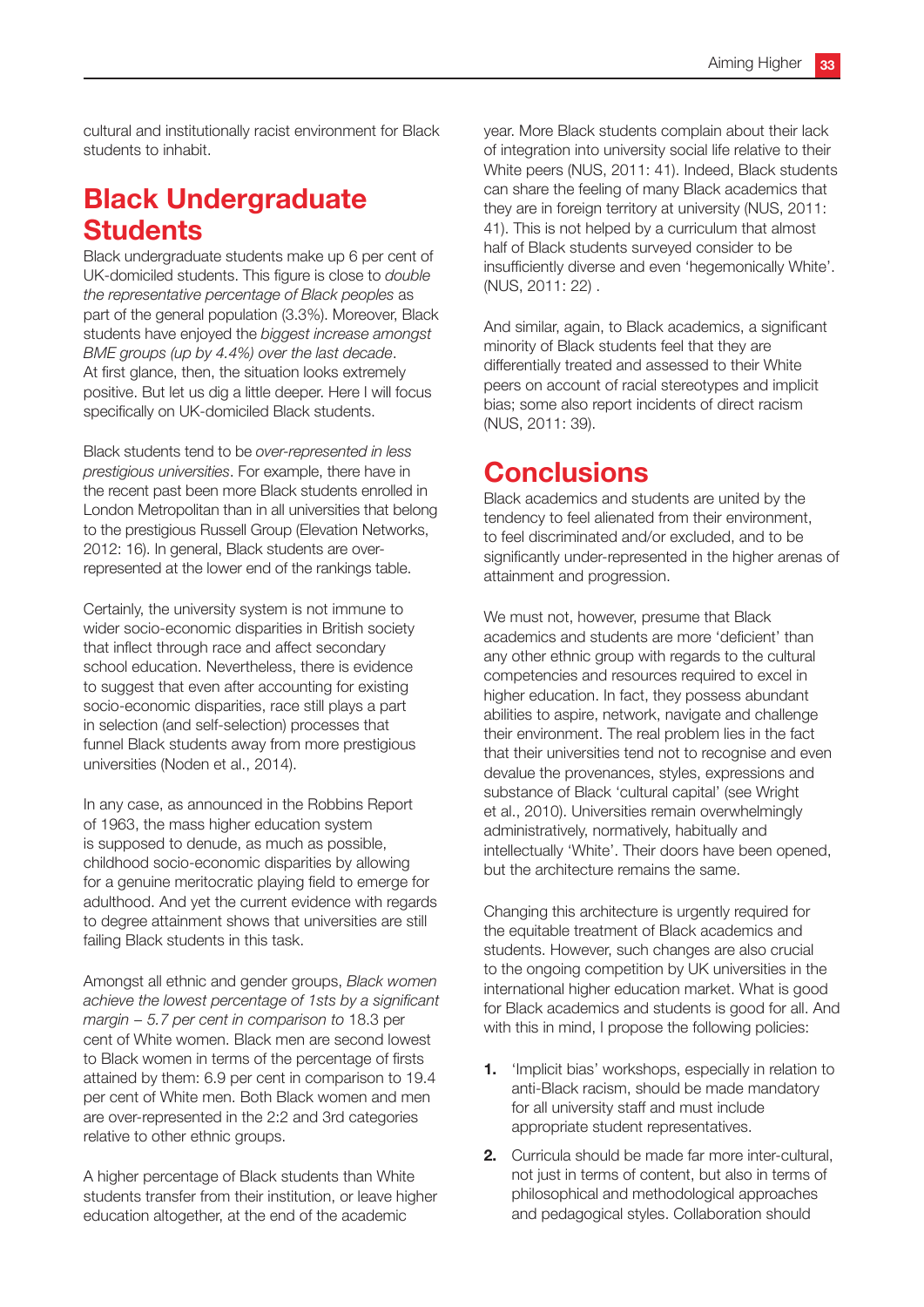be entered into with the National Association of Black Supplementary Schools for the running of subject-specific workshops on Black cultures, narratives and knowledge traditions.

3. Universities – central administration and departments alike – must plan for more intimate and equitable engagements with the Black communities that are geographically nearest to them. These engagements must be integrated into internationalisation frameworks so that diversity agendas have an irreducible domestic element rooted in equality concerns.

#### **Notes**

- 1. Unless otherwise noted, all statistics are taken from (Equality Challenge Unit, 2013a).
- 2. See for example Black British Academics (2014).

# **References**

Bhopal, K. and Jackson, J. (2013) The Experiences of Black and Minority Ethnic Academics: Multiple Identities and Career Progression. Available at: http://blackbritishacademics.co.uk/ wp-content/uploads/2013/04/Research-Report-The-Experiences-of-Black-and-Minority-Ethnic-Academics-Dr-Bhopal.pdf.

**Black British Academics** (2014) Race Equality Survey. Available at: http://blackbritishacademics. co.uk/our-work/research/publications/.

Elevation Networks (2012) Race to the Top: The Experience of Black Students in Higher Education. Available at: http://www.abdn.ac.uk/careers/ resources/documents/4854.pdf.

Equality Challenge Unit (2013a) Equality in Higher Education: Statistical Report. Available at: http:// www.ecu.ac.uk/publications/equality-in-highereducation-statistical-report-2013/.

Equality Challenge Unit (2013b) Unconscious Bias in Higher Education: Literature Review. Availabe at: http://www.ecu.ac.uk/wp-content/uploads/2014/07/ unconscious-bias-and-higher-education.pdf.

Noden, P., Shiner, M. and Modood, T. (2014) Black and Minority Ethnic Access to Higher Education: A Reassessment. London: London School of Economics. Available at: lse.ac.uk/socialPolicy.

NUS (2011) Race for Equality. Available at: http:// www.nus.org.uk/PageFiles/12350/NUS\_Race\_for\_ Equality\_web.pdf.

Puwar, N. (2004) 'Thinking about making a difference'. The British Journal of Politics and International Relations 6(1): 65–80.

Wright, C., Standen, P.J. and Patel, T. (2010) Black Youth Matters: Transitions from School to Success. Abingdon: Routledge.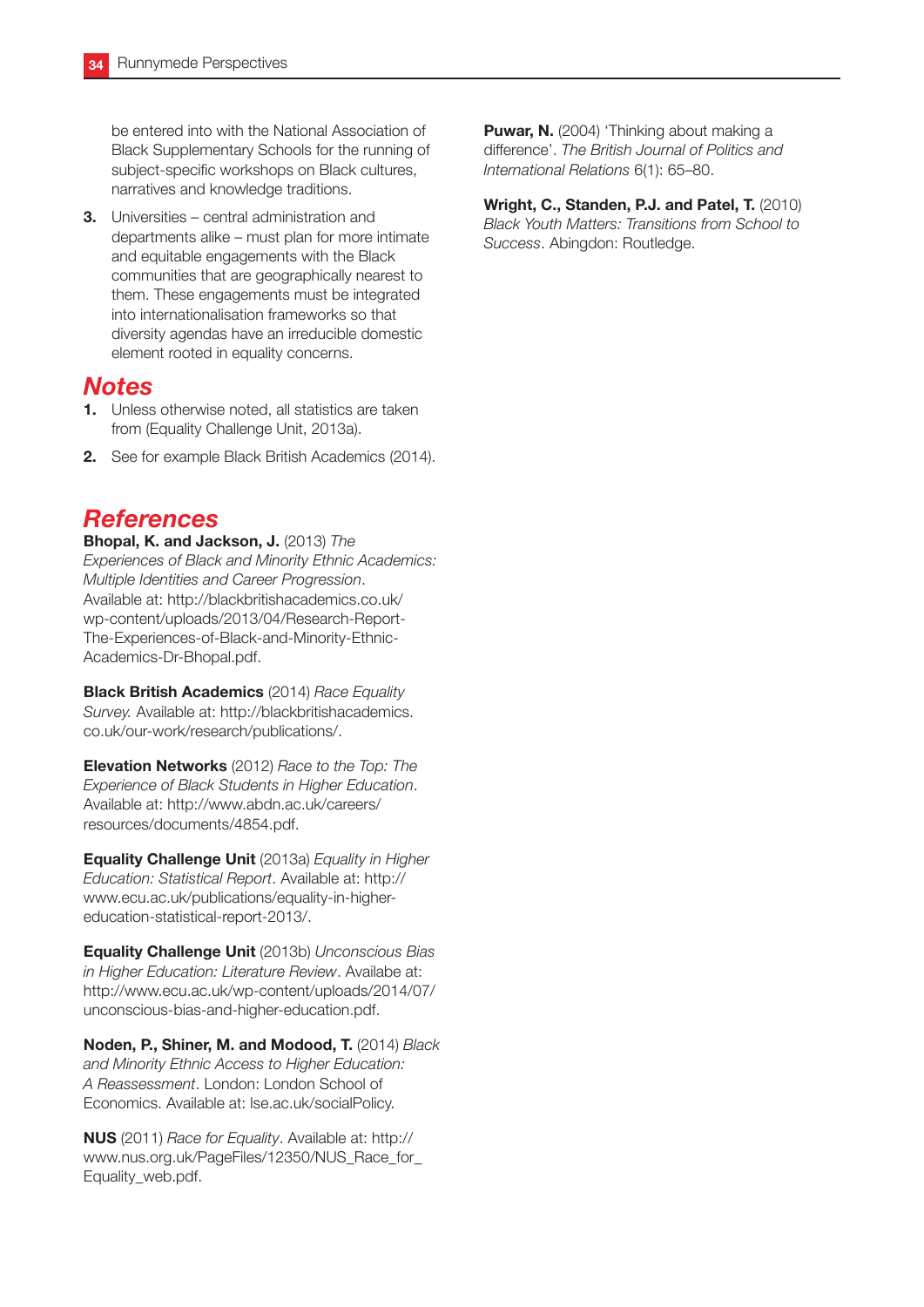# 12. Ethnic Minority Unemployment in Hard Times Yaojun Li

University of Manchester

The composition of the British population has undergone considerable changes in the last few decades, with the proportion of visible ethnic minorities rising from around 2 per cent in the 1950s to over 14 per cent at the present time. The fortunes of members from the ethnic minority communities in the socio-economic life of the country – and whether they experience increasingly reduced disadvantages in the labour market − have been enduring concerns for academic research and policy making.

# Ethnicity, Employment and Generational Shifts

For most people in the working-age population, having a job is of great importance to their own and their families' social-economic well-being. Differences and disadvantages in access to paid employment due to gender, ethnicity and other ascriptive characteristics are contrary to the principle of equality of opportunity which is enshrined in the law. Various Race Acts have been enacted since the 1970s aiming at equal opportunity to gain employment, and equal treatment in employment, for immigrants and their descendants. Much research has shown that ethnic minority groups face considerable disadvantages in the labour market. In this short

piece I look at unemployment in Britain covering a longer period of time than hitherto available and show that ethnic differences in unemployment are most marked during hard times and that even a degree from British universities is no guarantee.

The patterns in Figure 1 show that, overall, unemployment rates are much higher for ethnic minorities than for the majority. We can also see some other features. First, we find that when the overall levels of unemployment were low, those for the minority groups were only slightly higher such as in the 1970s, but when the overall rates were high such as during the early 1980s, the early 1990s and from 2009 onwards, the rates for ethnic minorities were disproportionately higher − around twice as high. This is what sociologists have called the 'hyper-cyclical' effect. Put in other words, when the going gets tough, it gets much tougher for the ethnic minorities. Secondly, we find what economists have termed the 'lead and drag' effect: when overall unemployment rates began to rise, those for the minority ethnic groups started earlier and climbed at a much faster pace, such as around 1982, 1992 and 2009, but when the overall situation began to improve, ethnic unemployment rates remained higher and for a longer period of



#### Figure 1. Unemployment in Britain by sex and ethnicity (1972−2013)

Note: For men aged 16−64 and women aged 16−60 in Great Britain (N = 2,763,770). Source: The General Household Survey and The Labour Force Survey.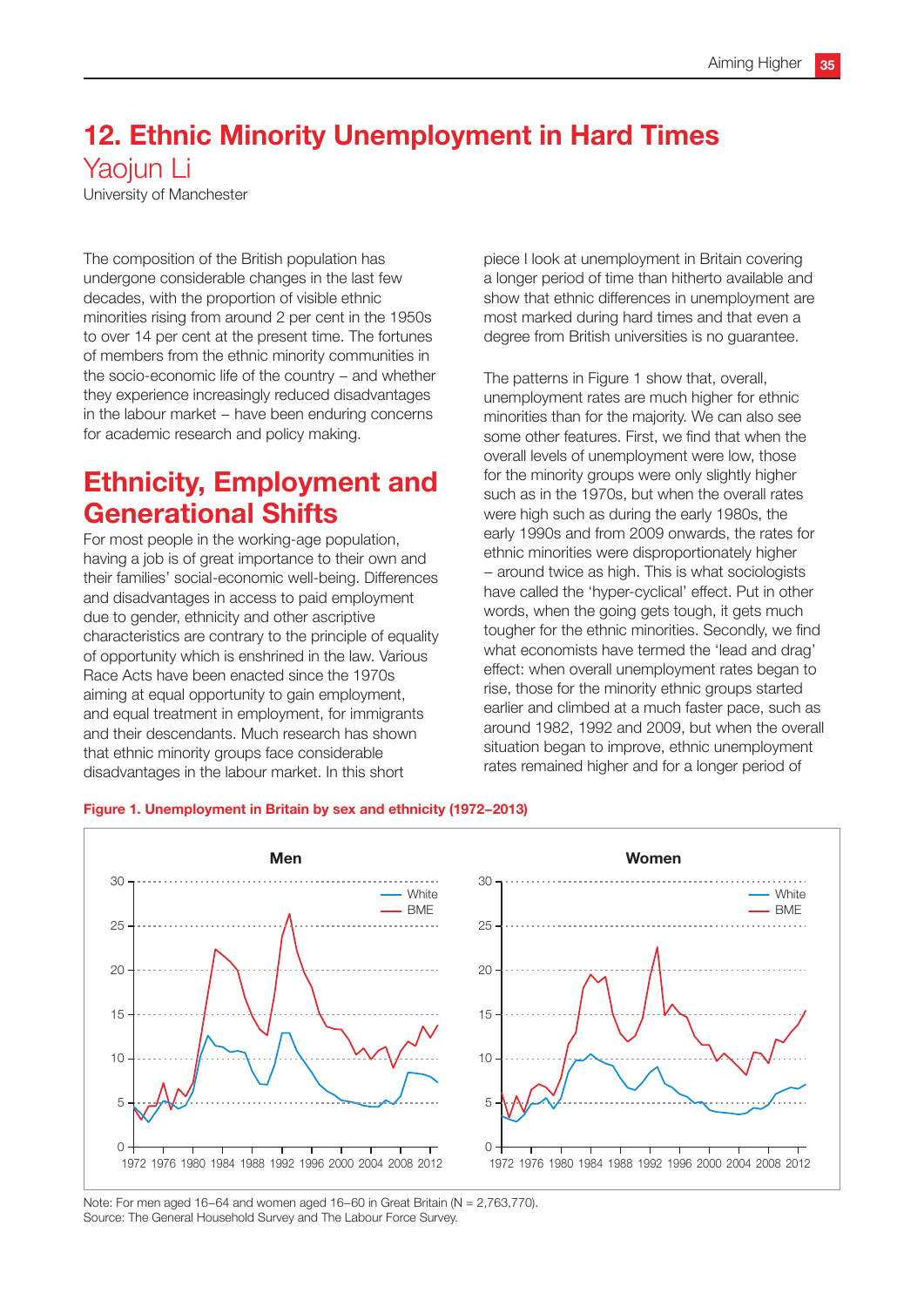time, as shown in the down-hill journeys from the two peaks of unemployment. The ethnic minorities tend to be the last in and the first out in times of mass unemployment. And thirdly, whilst women's unemployment rates are a few points lower than those for men, the ethnic differences manifested themselves to a similar extent within each of the gender groups and remained more or less so in the last 30 years. Ethnicity trumps gender insofar as unemployment is concerned.

# Ethnicity and Graduate Employment: Perpetuating **Inequality**

Social scientists have proffered a variety of explanations as to why ethnic minorities may face disadvantages. With particular regard to unemployment in hard times, the most prominent account is the conflict theory. Competition over scarce resources will lead employers to adopt greater discriminatory practices. Parallel to this is the contact theory positing that as minority ethnics stay longer in the country, especially for the second generation, there will be more understanding between the minority and the majority, with the former gaining greater socio-cultural capital and more knowledge about the local labour market, and the latter reducing bias, prejudice and discrimination, both of which will help to reduce ethnic differences. The two theories are, however, not necessarily in contradiction. In the thick of recessions, when jobs are fewer, the competition over rare resources could overrun the understanding gained and result in more disadvantages for ethnic minority groups.

Ethnic disadvantages are partly due to the members' deficiencies in socio-cultural capital. Adult migrants will typically have foreign human and social capital, poor English, foreign citizenship, and origin-country orientation – hence lower expectations and lower reservation wages. As Britain, like many other developed countries, tends to set high thresholds for immigrants, the first generation are also typically 'positively selected', willing to take even menial jobs. This determination and perseverance may be reduced or lost in the second generation, who may have acquired the British standard of acceptability in terms of jobs and wages and who will have thus revolutionised their aspirations. Indeed, our data show that among the ethnic minorities, the first generation are less likely to be unemployed, by around 3 percentage points, than the second generation.

Ethnic minorities are different from the majority in some aspects of personal characteristics. Typically, they tend to be younger than the majority (with a mean age of 34.5 versus 38.2), especially for the second generation (mean age being 29.7), and young people are more prone to unemployment. Sociologists have stressed the need to study the net effects for people with similar levels of educational qualifications and experience. The classical human capital theory would expect that, for people with similar skills and experience, labour market attainment would be 'colour-blind'. Highly educated people are generally less likely to face unemployment (3.8%) than the poorly-qualified (10.9%). But the point is whether education offers an adequate protection against unemployment for the ethnic minorities. The crucial test would be to compare the fortunes for different ethnic groups that have high levels of human capital acquired in Britain.

As the space limit precludes lengthy discussions, I focus on the three periods of high rates of unemployment as shown in Figure 1: 1981−1987, 1992−1995 and 2009−2013, and examine the unemployment profiles of the degree holders for those who were born in the UK or arrived before the age of 17 so that they will all have attended British universities. This group of second-generation degreeholders would, on most reasonable accounts, have similar levels of socio-cultural capitals to their British peers. Figure 2 shows the unemployment rates controlling for gender, ethnicity, education, period, age, and age squared. The ethnic minority groups are defined in the same way as in standard practice.

The data in Figure 2 show that for both men and women second-generation degree-holders, all ethnic minority groups are more likely to be unemployed than their white peers in each of the three periods. Black Africans, Pakistani/Bangladeshis and black Caribbean people have markedly higher rates of unemployment, around 3−4 times as high. Even Indian and Chinese men are around twice as likely to be unemployed. And the relative ethnic penalties are similar within both gender groups.

# Conclusion: Education is Not Enough

While this highly-qualified group may still be disadvantaged with respect to parental lack of human and social capital, their differences cannot be attributed to their lack of English fluency or low aspirations. One plausible reason is the employer bias resulting in the 'chill factor' as noted in the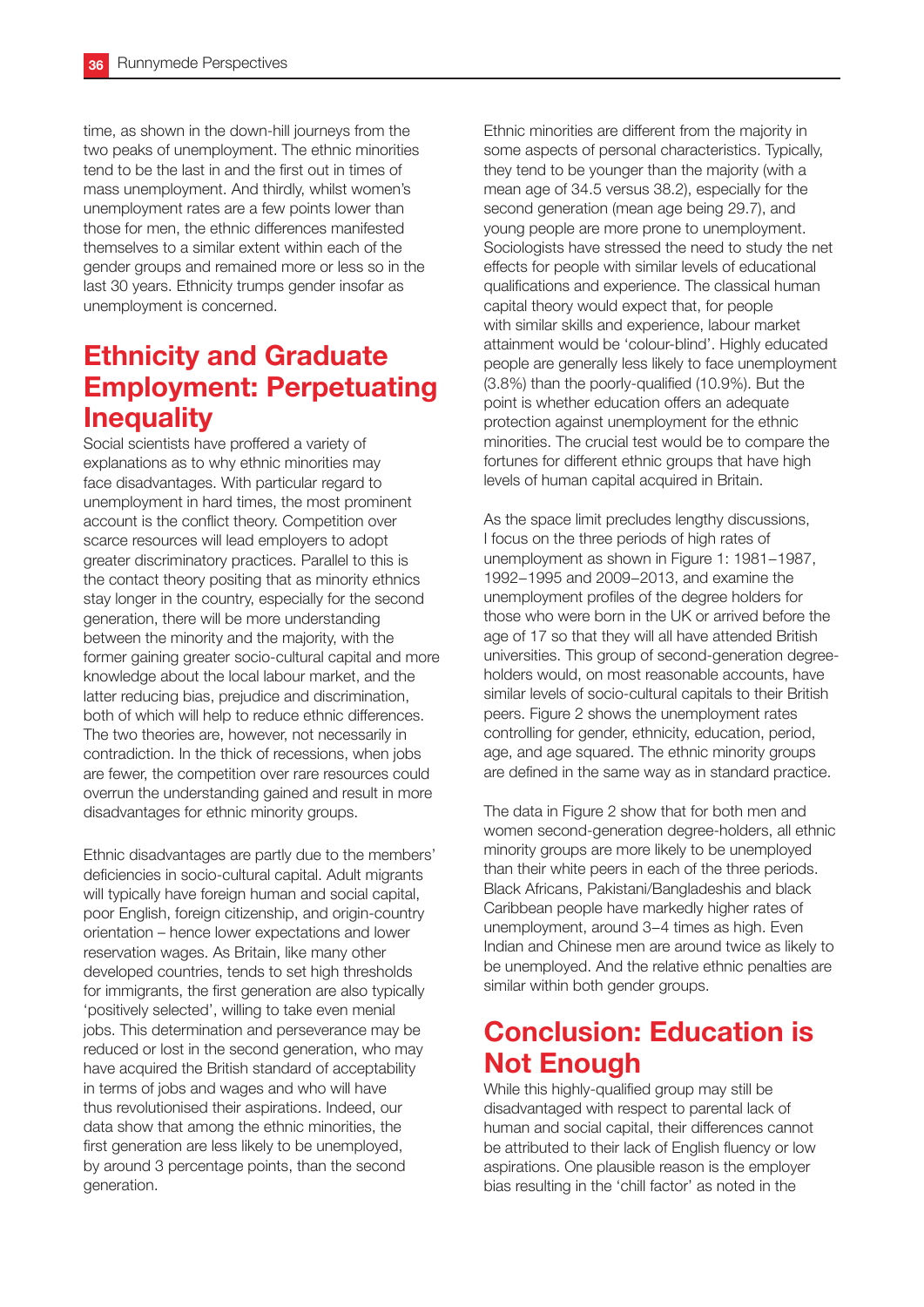

#### Figure 2. Second-generation graduate unemployment in three recession periods by sex

Source: The General Household Survey and The Labour Force Survey.

Northern Ireland context (Li and O'Leary, 2007) to the effect that they do not apply because of anticipated discrimination; another reason could be the impact of Islamophobia rampant in the media in the last decade with particularly negative effects on Pakistani/ Bangladeshi and parts of black African group – both may lead members from these groups to become 'discouraged workers'. A third possibility would be that even though the sample members used here all have degrees, the ethnic minorities are more likely to have non-elite education as they are underrepresented in Oxbridge and other Russell Group universities.

The marked disadvantages even amongst the second-generation degree-holders in gaining access to paid employment during hard times pose a serious challenge to policy makers, employers and wider society. More rigorous enforcement of anti-discrimination legislation is needed such as the use of government procurement to achieve equality objectives which have been shown to work in the USA and Northern Ireland (Muttarak et al. 2013). More effective mentoring schemes could also be devised and implemented, with the aim of building up the skills of members of the ethnic minority groups in both the first and the second generations in order to retain them in employment. And a more positive and welcoming social environment is needed to help ethnic minorities to get fully integrated into British society.



#### **References**

General Household Survey, 1972−2005. Colchester: ESRC Data Archive, Crown Copyright. Available at: http://www.esds.ac.uk/government/ghs/

Labour Force Survey (1983−2013). London: Office for National Statistics. Colchester: UK Data Archive [distributor]. Available at: http://discover. ukdataservice.ac.uk/series/?sn=2000026

Li, Y. and O'Leary, R. (2007) 'Progress in reducing Catholic disadvantages in Northern Ireland'. In: Heath, A. and Cheung, S.Y. (eds) Unequal Chances: Ethnic Minorities in Western Labour Markets. Oxford: OUP for the British Academy, pp. 549−587.

Muttarak, R., Hamill, H., Heath, A. and McCrudden, C. (2013) 'Does affirmative

action work? Evidence from the operation of fair employment legislation in Northern Ireland'. Sociology 47(3): 560−579.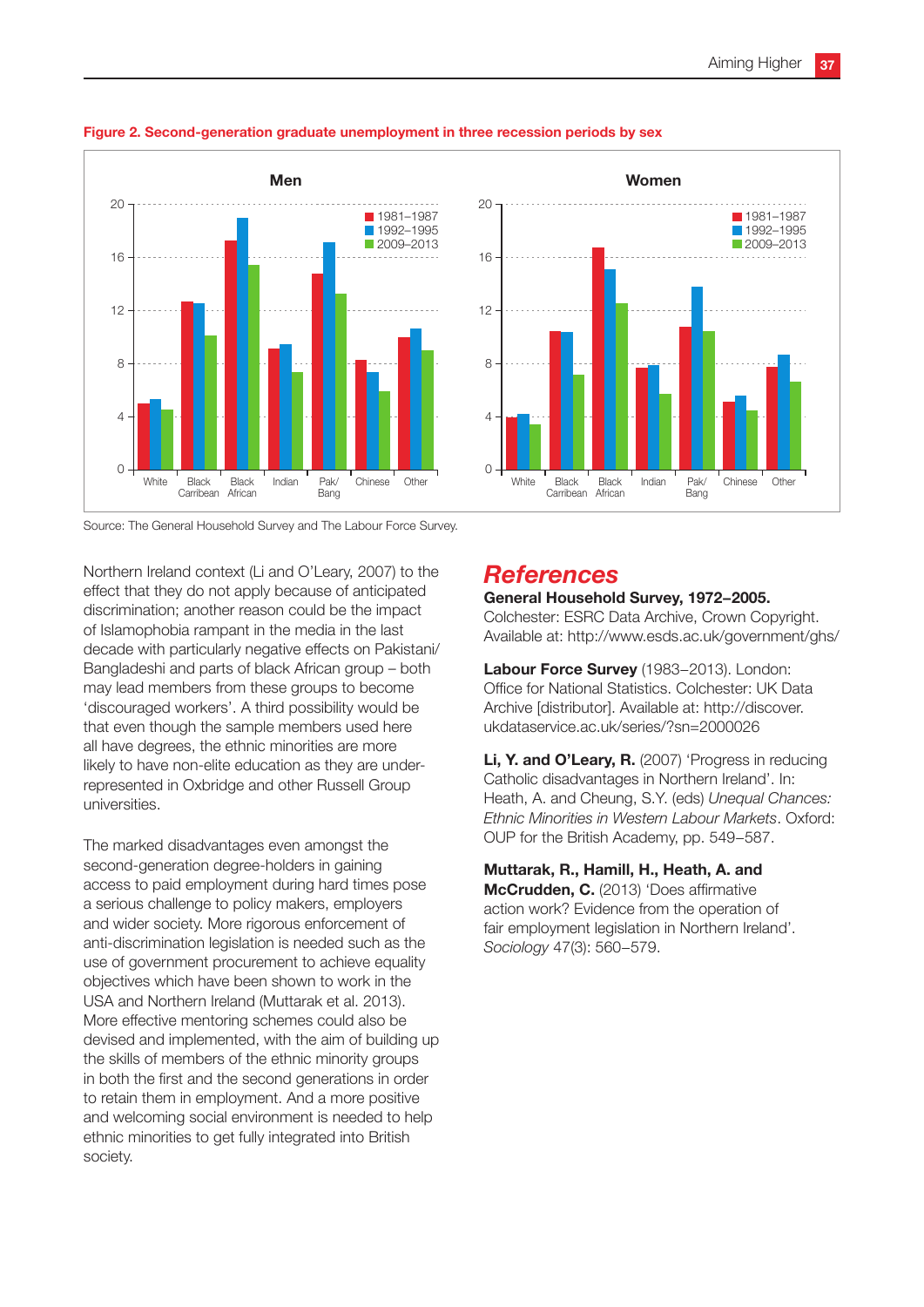# SECTION IV: STAFFING

# 13. The Experiences of Black and Minority Ethnic Academics: Multiple Identities and Career Progression

Kalwant Bhopal University of Southampton

# Introduction

Research exploring inequalities in higher education has outlined the discrimination and exclusion that Black and Minority Ethnic (BME)<sup>1</sup> individuals face (Pilkington, 2013). Pilkington suggests that BME academics experience a variety of discriminatory practices such as covert and overt forms of racism, over-scrutinisation of their work and challenges about their work. The Equality Challenge Unit (ECU) suggests that BME staff in higher education institutions 'receive lower levels of pay on average, and are less likely to benefit from a permanent/ open-ended contract of employment' (ECU, 2009: 10). Despite legislation to address inequality, there is evidence to suggest that BME staff and students continue to experience disadvantages in higher education compared to their White counterparts (Bhopal and Jackson, 2013; Pilkington, 2013). Pilkington argues that anti-discrimination policies in higher education institutions are ineffective because 'formal procedures can act as a smokescreen for judgements which may be indirectly discriminatory' (Pilkington, 2013: 230). According to recent Higher Education Statistics Agency (HESA) data in 2012/13 (HESA, 2014) out of a total of 17,880 professors, only 85 were Black (less than 1%), 950 were Asian (5%), 365 were 'other' (including mixed) and the overwhelming majority (15,200) were White (85%).

This research examines the experiences of BME academics working in universities in the UK. The research explored the factors that BME academics considered to be important in contributing to successful careers in higher education; this included examining positive and negative experiences, support networks and how higher education can contribute to an inclusive and equitable agenda. A total of 35 academics participated in the study. Semi-structured interviews were conducted with respondents which were recorded and transcribed. Data was analysed using methods of grounded theory from which key themes were analysed.

# Key Findings

In this research most BME academics did not talk about overt experiences of exclusion and racial discrimination; rather they were more likely to describe subtle, covert exclusionary processes related to their ethnicity which resulted in differential treatment.

#### Organisational culture

Whilst there is a general under-representation of BME staff in senior decision-making roles (HESA, 2014) many respondents emphasised the need for greater diversity of staff at senior levels (professorial grades, on senate and on senior decision making bodies). Respondents also emphasised the differing standards applied to their performance compared to their White colleagues. This included a lack of trust, questioning of their credibility and over-scrutinisation. Some BME staff welcomed the Research Excellence Framework (REF)<sup>2</sup> and described it as an objective process which 'neutralised ethnicity'. Others emphasised the subjectivity of the REF in which articles published in certain locations (such as Asian and the Indian sub-continent) would not score as highly as those published in the West (North America and the UK). BME respondents reported feeling 'outsiders' in their own university, whilst not in the sector as a whole. This resulted in part from experiences of subtle exclusion, and the need to develop ways of interacting in culturally specific ways, such as communication style, in order to progress.

#### Career progression

Several respondents reported having to reach a higher threshold for career promotion and progression compared to their White colleagues. However, there was extensive and enthusiastic support for mentoring systems, with several positive experiences of this contributing to career progression.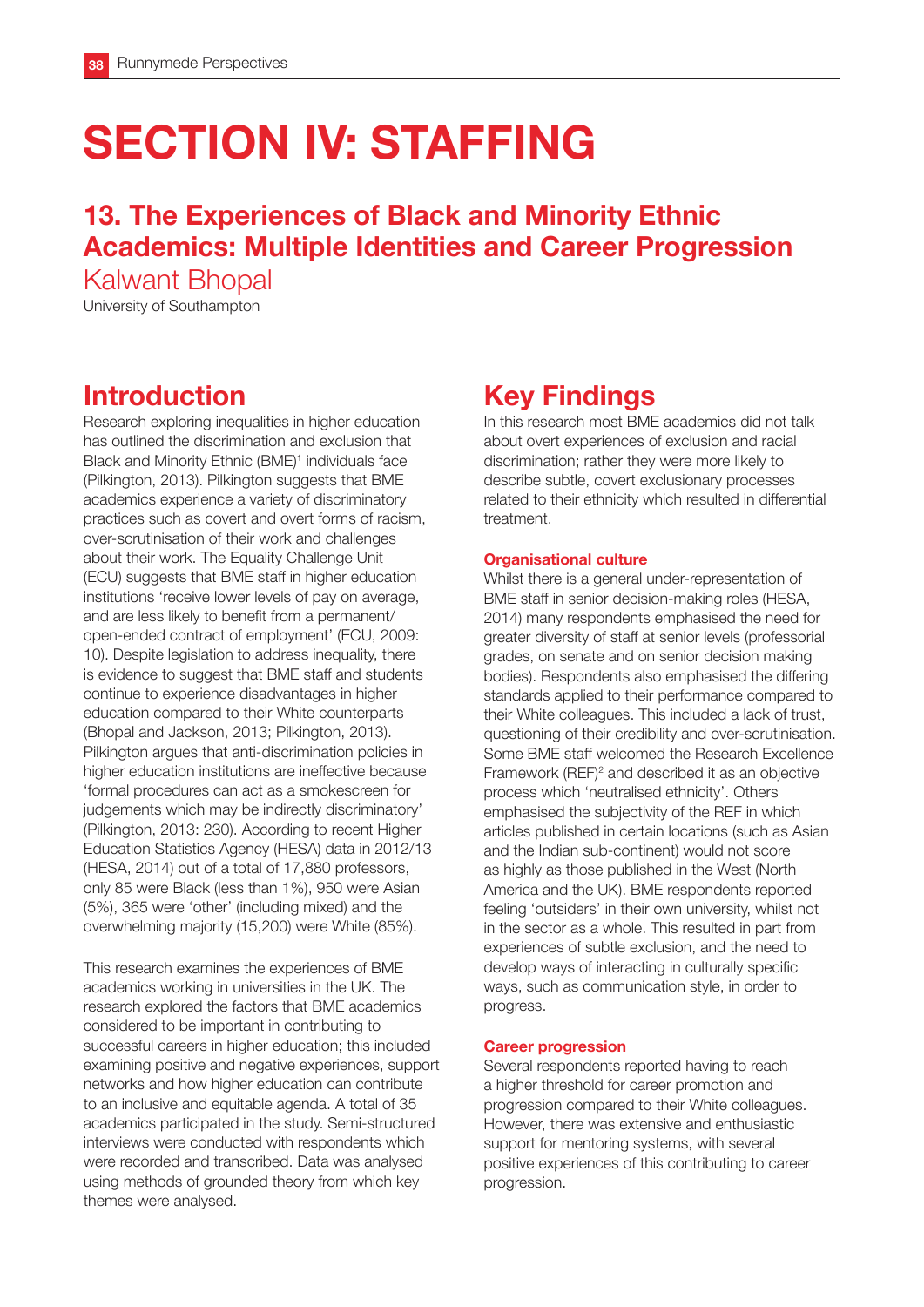#### Academic and intellectual contribution

Many respondents reported that they felt the work of White academics (particularly male) was more regularly profiled and celebrated in institutions compared to that of BME staff; furthermore the value of having BME staff can go unrecognised and unacknowledged. They often provide support and guidance for BME students; they often bring diversity of insights into the higher education curriculum.

Although there are many commonalities of experience amongst BME academics, it is important to recognise that 'BME' academics are not a homogenous group; there are various factors which affect an individual's experiences including gender, class, nationality, age, religion and culture.

# Conclusion: Ways Forward

Several recommendations emerge from this research, which include:

#### Organisational culture

It is important that senior managers acknowledge that discrimination and exclusionary practices exist and that such practices can impact negatively on the careers of BME academics and the contribution that they make.

#### Career progression

Strategies are needed which support and explicitly include BME academic staff once they are in the university, for example ensuring visibility on decision-making committees (such as Senate and internal REF panels). The development of formal and informal support networks for BME staff which includes a consistent and comprehensive approach to mentoring for all staff is crucial for the career progression of BME academics.

#### Academic and intellectual contribution

There is a need to recognise the potential for unconscious bias<sup>3</sup> towards BME academics, particularly at key points such as recruitment and promotion. Systematic regular equality monitoring of academic staff is needed, with actions identified to address under-representation which are implemented and communicated to University Equality and Diversity Committees.

Whilst all higher education institutions state a commitment to equality and diversity through specific policies, there is limited evidence of the impact of such policies. Clear and comprehensive programmes of targeted action are needed which specifically

address how policies are implemented and their effect on BME academic experiences, particularly in relation to recruitment, promotion and career progression.

#### **Notes**

- 1. In this research the term Black and minority ethnic refers to those who identified as Asian (Indian, Pakistani or Bangladeshi) or Black (African or Caribbean).
- 2. The REF (Research Excellence Framework) is the system for assessing the quality of research in UK higher education institutions. Higher education institutions are assessed on the 'excellence' of their research which results in the allocation of funding from HEFCE (Higher Education Funding Council for England)
- 3. The term 'unconscious bias' is used to refer to individuals being influenced by stereotypes based on ethnicity, which may not necessarily reflect their personal, public views.

#### **References**

Bhopal, K. and Jackson, J. (2013) 'The experiences of Black and minority ethnic academics: multiple identities and career progression'. University of Southampton: EPSRC Report.

Equality Challenge Unit (2009) The Experience of Black and Minority Ethnic Staff Working in Higher Education. London: ECU.

**HESA** (2014) Staff and Student Statistics 2012/13. London: HESA.

Pilkington, A. (2013) 'The interacting dynamics of institutional racism in higher education'. Race, Ethnicity and Education 16(2): 225−245.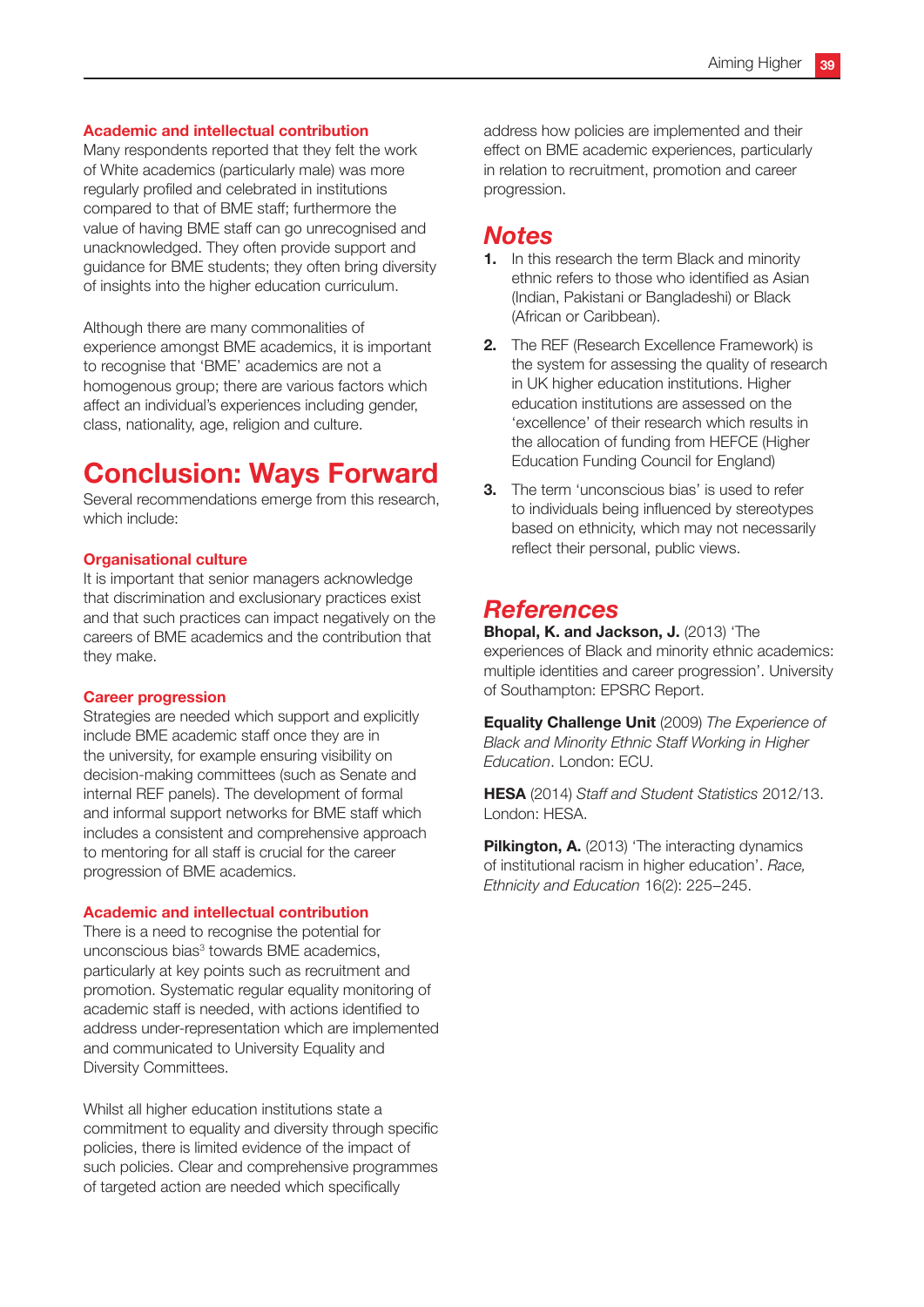# 14. Creating Space and Providing Opportunities for BME Academics in Higher Education

Jason Arday

Leeds Beckett University

Within academia… namely HE, we live in a vortex which is never going to openly accept individuals from BME backgrounds into HE…. And let's be honest… realistically and statistically if you are from a BME background… you have not got a hope, you are never going to get an opportunity… and at the end of the day… that's what it comes down to, like it or not… race and ethnicity is a huge deciding factor for an employer and within society… particularly… in relation to hiring people of colour…. Saying the right things is all well and good… but putting it into practice and reality is a whole another issue… one that in my experience no university is realistically willing to embrace or engage with.... (Academic, 4)

Within the Higher Education (HE) sector there remains an overwhelming under-representation of BME academics within HE institutions across the United Kingdom. The disparity in this underrepresentation reinforces the lack of equality and diversity within the sector.

The opening excerpt above is from a BME academic, who is currently a Senior Lecturer at a Russell Group University. This particular quote was provided during a series of interviews which aimed to capture the experiences of BME academics within HE. Many of the responses highlighted continuing problems, with the effectiveness of widening participation initiatives scrutinised regarding opportunities for BME academics and opportunities for BME students to thrive in HE, particularly in Russell Group institutions where the chasm for inequality is still visibility evident.

The research undertaken in February 2012 explored the experiences of Black and Minority Ethnic (BME) academics in Higher Education (HE), namely at three universities in the North-West of England and three universities in London. The purpose of the research was to gain an insight into lived experiences of BME academics in Higher Education concerning opportunity, employment, support and progression within the sector. The views and opinion of 12 BME academics were drawn on for this study. The BME academics gathered were from a diverse range of backgrounds; they held the positions of Lecturer, Senior Lecturer, Reader, Professor, Head of Department, and Research Fellow from different

academic disciplines. The study included women and men and those from Asian, Black, mixed heritage and other ethnic origins.

# Recruitment of BME Academics in Higher **Education**

Significantly, it has been acknowledged and recognised that the value of having BME staff can go unrecognised in the UK (HE) system. This notion was conceptualised quite explicitly within the study by a BME academic who stated:

As someone that works in a predominantly white institution… it is interesting… and embarrassing as a white person to hear some of the ignorant comments… when issues around race in Higher Education are discussed… Regarding this issue… of BME staff adding value… many of my white counterparts disagree…. (Academic, 2)

In this capacity staff from these backgrounds can often provide informal support for BME students, particularly with regard to familiarity and identity. Within the study, it was apparent that many of the participants felt that universities generally do not value concepts associated with equality, and when considerations are made this tends to be an afterthought:

Universities are not bothered by equality, if anything… universities are probably one of the main promoters of inequality… inequality only becomes a problem when you are the minority… with hardly any black people here in the first place, who is seriously going to prioritise this as a problem… the VC does not give a… about things like this…. (Academic, 7)

Research indicates that students from these backgrounds can be attracted to a university and specific departments based solely on knowing that there are BME staff present within that department. This was highlighted by one of the BME academics who explained: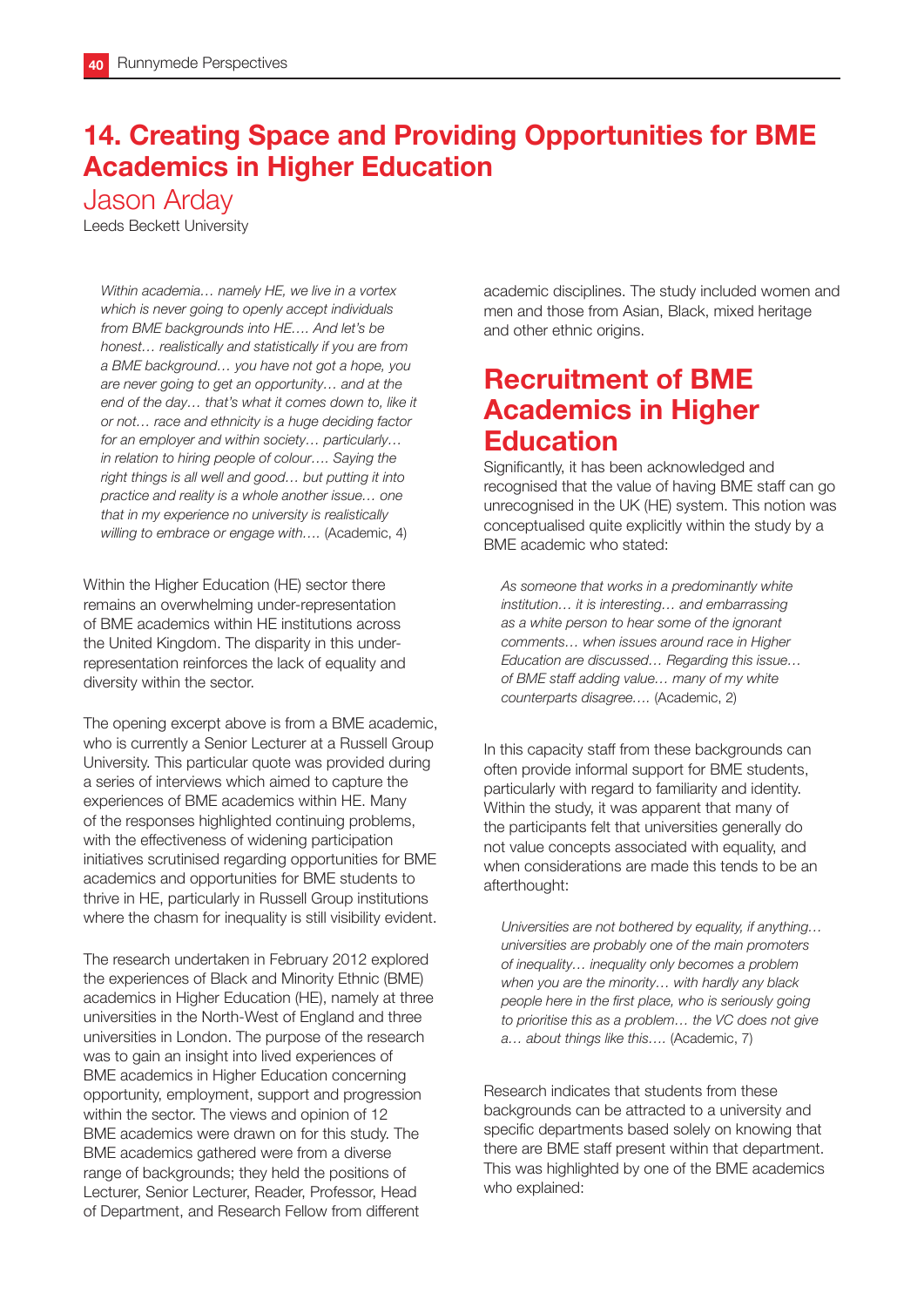What these idiots do not realise is that for an institution… BME staff can single-handily attract a demographic of students… which otherwise… would have had no flipping interest in the institution in the first place.... (Academic, 3)

However, as this appears to be largely unrecognised by senior staff or heads of department and by institutions more widely, it can result in an undue burden on BME staff as they spend time with BME students over and above other duties. For significant periods, the inequality present within HE has been acknowledged, but consciously ignored or suppressed as a pertinent issue or priority for major stakeholders within those institutions.

Additionally, this disparity in equality also undermines the recruitment process, with many of the BME academics citing that shortlisting procedures for academic posts were flawed and discriminatory:

The shortlisting process needs to be fairer…. Presently, it is not fair…. I think at times there needs to be a quota… which promotes 'positive discrimination'… to at least give opportunities for BME applicants to interview…. (Academic, 1)

# Promotion and Support

Within the research conducted relating to BME academics experiences in HE, many cited many problems that deter and discourage many potential BME academics from pursuing a career in academia. The glass ceiling presented continues to be an issue for BME academics that have ambitions towards gaining Senior Lectureships, Readerships and Professorships. Many of the academics expressed the internal discrimination that exists, in addition to the continuous need for having to prove that as a BME academic, they are as capable as their white counterparts. From the experiences expressed it was also evident that there are institutions that would prefer for the 'traditional' white dominated academic landscape regarding staff to remain:

I will be honest with you…. I would say to a BME student that had aspirations to be an academic… it is not worth the hassle mate… by the time you have cut through the tape, barriers, glass ceiling and BS… your white counterparts in the same position would be Readers or Professors… while you're still probably a research assistant… or the office lackey (laugh)…. To be frank… as someone from a BME background… you will never be given the opportunity, and if you are… you will not be seen in the same way as a white counterpart… most white

academics want things to stay 'pale and stale'… 'traditional' if you will…. (Academic, 3)

# Mentorship and Communities of Practice

Consequently, this research acknowledged the lack of support provided for BME academics within HE, in reference to professional guidance, mentoring and support. Collaborative and collegiate learning communities were suggested as a way to share experiences of inequality within the HE landscape. Interestingly, many of the BME academics within this research suggested that this particular type of community of learning would be beneficial towards their professional development and acclimatisation towards the rigours of Higher Education:

Having a learning community… or even some sort of mentoring programme for BME academics would be so beneficial... as a means for exchanging ideas.... (Academic, 5)

# Conclusion

Senior stakeholders within universities need to become more conscious of the issues that concern race and opportunity for minority groups within HE. Presently, issues surrounding equality and race have remained as a compulsory afterthought, undermined with ideas of rhetoric rather than reality.

From the narratives gathered from the study, I would recommend the following for consideration:

- 1. Recruitment procedures need to adopt a quota whereby a compulsory number of BME applicants must be shortlisted to ensure equal access and opportunity.
- 2. Professional development needs to reflect and support opportunities for promotion to more senior roles within academia such as Senior Lectureships, Readerships and Professorships for BME academics.
- **3.** Support, learning communities and mentorship need to be provided in the form of professional forums within HE institutions for BME academics.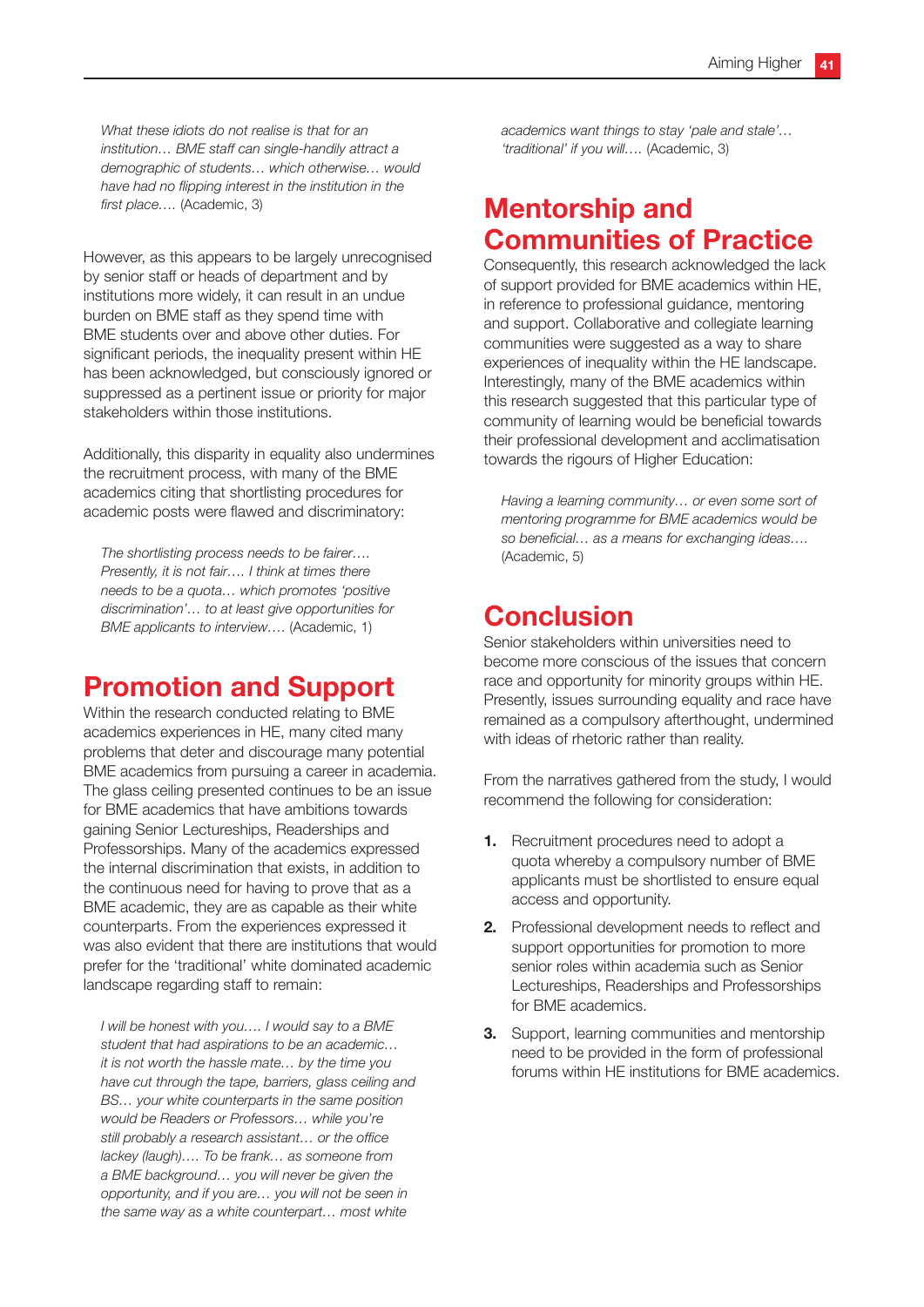# 15. Breaking the Race Inequality Cycle in Higher Education: A Change of Focus is Needed to Break the Statistical Groundhog Day

Gary Loke

Equality Challenge Unit

Equality Challenge Unit (ECU) has worked on advancing equality and diversity in higher education for over a decade. As part of our research, we publish an annual statistical report outlining the demographics and equality trends within the sector's workforce and student body and it is clear that the sector has changed and some real improvements have been made. However, we know that there are challenges, especially in achieving race equality. We aim to accelerate change so that future demographics are more positive.

There are more UK-national black and minority ethnic (BME) staff working in higher education now than there were eight years ago (7.8% of UK national staff in 2012/13 compared with 5.4% in 2003/04).<sup>1</sup> However, 7.8 per cent is still disproportionately below UK population demographics.

There has been a slight increase in the percentage of BME UK-national academics working in the sector (7.9% of UK national academics in 2012/13 compared to 5.9% of UK national academics in 2003/04). At the professoriate level, there are only 60 Black professors in the UK. This represents 0.4 per cent of all UK-national professors. With such low numbers, focusing on percentage increases can mask the real issues. Significant issues such as career progression and retention continue to be of concern, as does the ongoing degree attainment gap between BME and white students which has implications for the pipeline of future BME academics.

Progress continues to be slow, despite the tireless work of dedicated individuals and despite the commitment and engagement of many higher education institutions. Sector-wide initiatives including national and local staff networks, leadership and mentoring programmes exist to help retain and support BME staff, but new approaches are needed to make lasting change across the culture of HE.

# From Risk to Reputational Value

Perhaps one of the biggest barriers to advancing race equality in higher education is the risk of reputational damage. In an increasingly competitive higher education market, institutions may be concerned that admitting that racial inequalities exist will put off BME students from applying to them.

On the contrary, we believe that institutions that have the courage to be transparent and openly discuss the challenges of addressing race inequality can enhance their reputation.

The statistics are available for everyone to see, there is growing public awareness through media articles and academic reports, and students on campus are well aware of the ethnic make-up of the lecturers, professors and support staff. For institutions that do not acknowledge an issue, let alone make it clear how they are going to address it, silence will soon become more of a risk than acknowledgement.

Transparency about what each institution is doing to address race inequality will also allow BME people, and others, to make informed choices about where they may wish to study or work.

As a sector, if we jointly acknowledge the challenges we will create a culture and space where we can discuss race and how to address these challenges.

# From the Individual to the **Culture**

For too long actions have taken a deficit model approach, which presumes the issues are rooted within individual minority ethnic staff and students, rather than within institutional culture. With this approach there is an assumption it is cheaper, quicker and easier to think about changing minority ethnic individuals, rather than affecting change across the whole institution.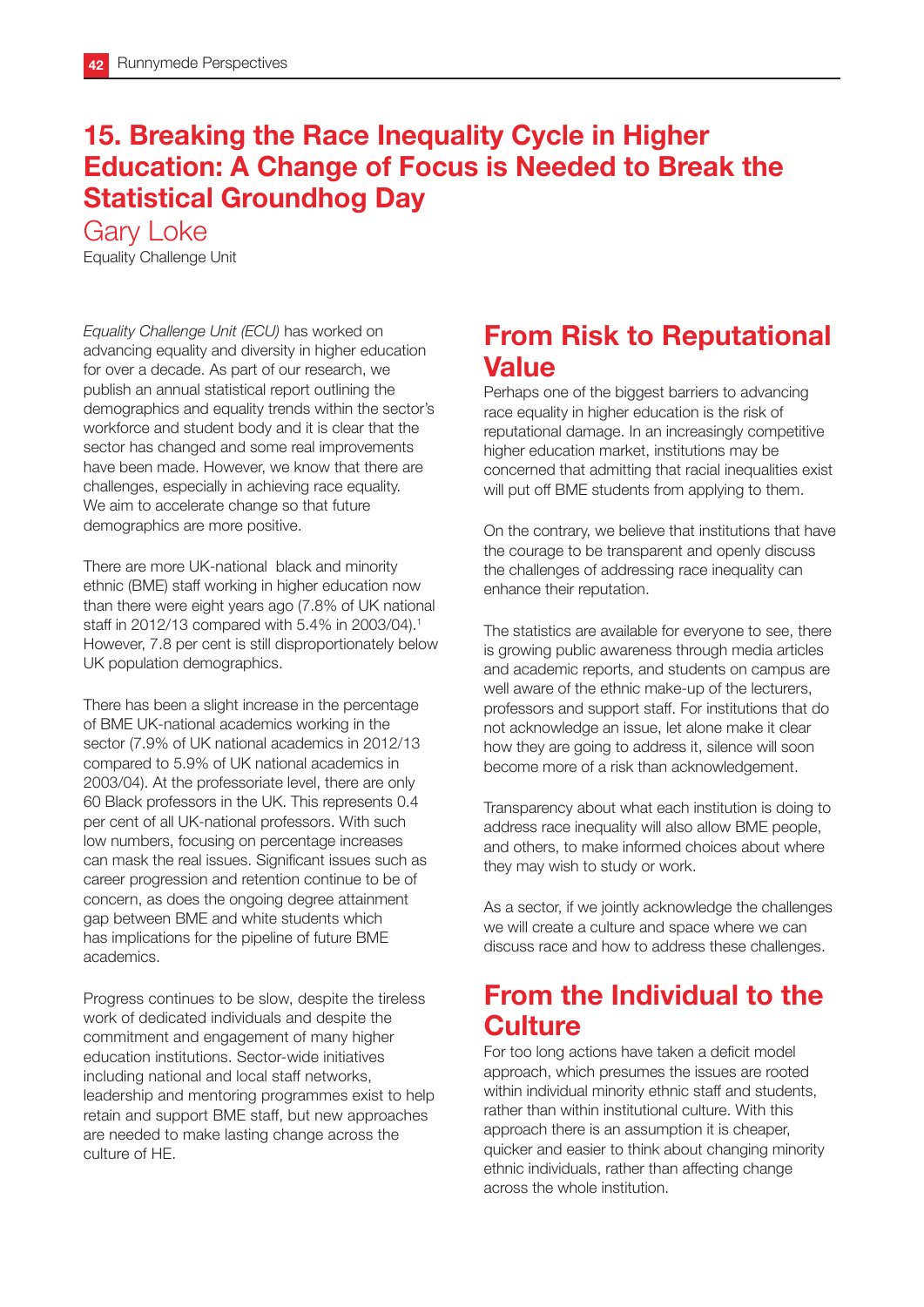That is not to say that training and development opportunities should not be targeted at particular groups of staff, but they must be clear in their approach and aims and not be an alternative to other training programmes for other staff. Targeted programmes such as Stellar HE<sup>2</sup> (which was developed by funding from the Higher Education Funding Council for England) and B-MEntoring3 have positive results through acknowledging the racial barriers for BME staff, and recognising that institutions need to take action to address the institutional culture.

In 2013 ECU produced training packs on unconscious bias which have proven to be very popular with institutions, and also organisations outside of the sector. This interest reflects a growing recognition that systems such as appointment and promotions processes can be subject to bias and discrimination. It is recognition that the system (consciously or unconsciously) presents barriers that are keeping BME staff from reaching their potential or progressing.

Many institutions are keen to advance race equality and there is much good practice. However, instigating long-lasting, meaningful culture change is complex. There is no quick fix; to create an inclusive culture the whole institution needs to be involved, with strong commitment from senior leaders, signalling that they are prioritising the equality agenda and will be investing time and resource in pushing forward change.

# Expediting Progress: Race Equality Charter Mark

ECU's Athena SWAN charter has proven to be successful in improving the representation of women in science, technology, engineering, mathematics and medicine (STEMM) in higher education through a framework that encourages cultural change. An independent evaluation of the charter found considerable evidence of the positive impact of Athena SWAN on the career development and satisfaction of women academics in STEMM. Importantly, it also highlighted the value of Athena SWAN as a driver for improving gender equality.

In light of the arguments above, it seemed obvious to us that an equivalent initiative for race was needed to act as a framework and a catalyst.

ECU's race equality charter mark has been in development over the past three years. Currently it is being trialled with 32 institutions across the UK. To attain a charter mark award requires high-level commitment, in-depth self-analysis of quantitative and qualitative data, consulting with and surveying BME staff and students, and developing an ambitious three-year action plan. Awards will have to be renewed every three years to ensure sustained commitment and resourcing for race equality work, and continuous reflection and review of actions and progress.

We congratulate those participating institutions that are taking part in the trial – not only does it involve significant work and effort, these institutions are taking the lead in beginning a transparent and honest dialogue about race inequality existing in HE.

Learning from the Athena SWAN experience, the race equality charter mark is specific to higher education and focused on culture change:

- It requires senior leaders to publicly acknowledge and discuss racial inequalities within their institution and to commit to tackling them. Reputational risk is lowered by institutions doing this collectively, rather than any one institution doing so alone.
- It requires institutions to facilitate frank, honest dialogue about race and ethnicity.
- It provides a systematic and cross-institutional approach which seeks to promote collaborative efforts which are embedded across the institution.
- It facilitates the collaboration between participating institutions so that issues are openly discussed and good practice is shared across the sector.
- Institutions must commit to agreed common principles which include consideration of individuals' multiple identities, and the intersection of those identities, as well as acknowledging the need for culture change, avoiding a deficit model approach.

# **Conclusions**

ECU believes that the sector can advance race equality more quickly but it will require more institutions to make this shift in focus. An open and honest dialogue, adequate and dedicated resourcing, and a strong commitment from senior leaders within the sector are also necessary for there to be further progress in eradicating long-standing racial inequalities.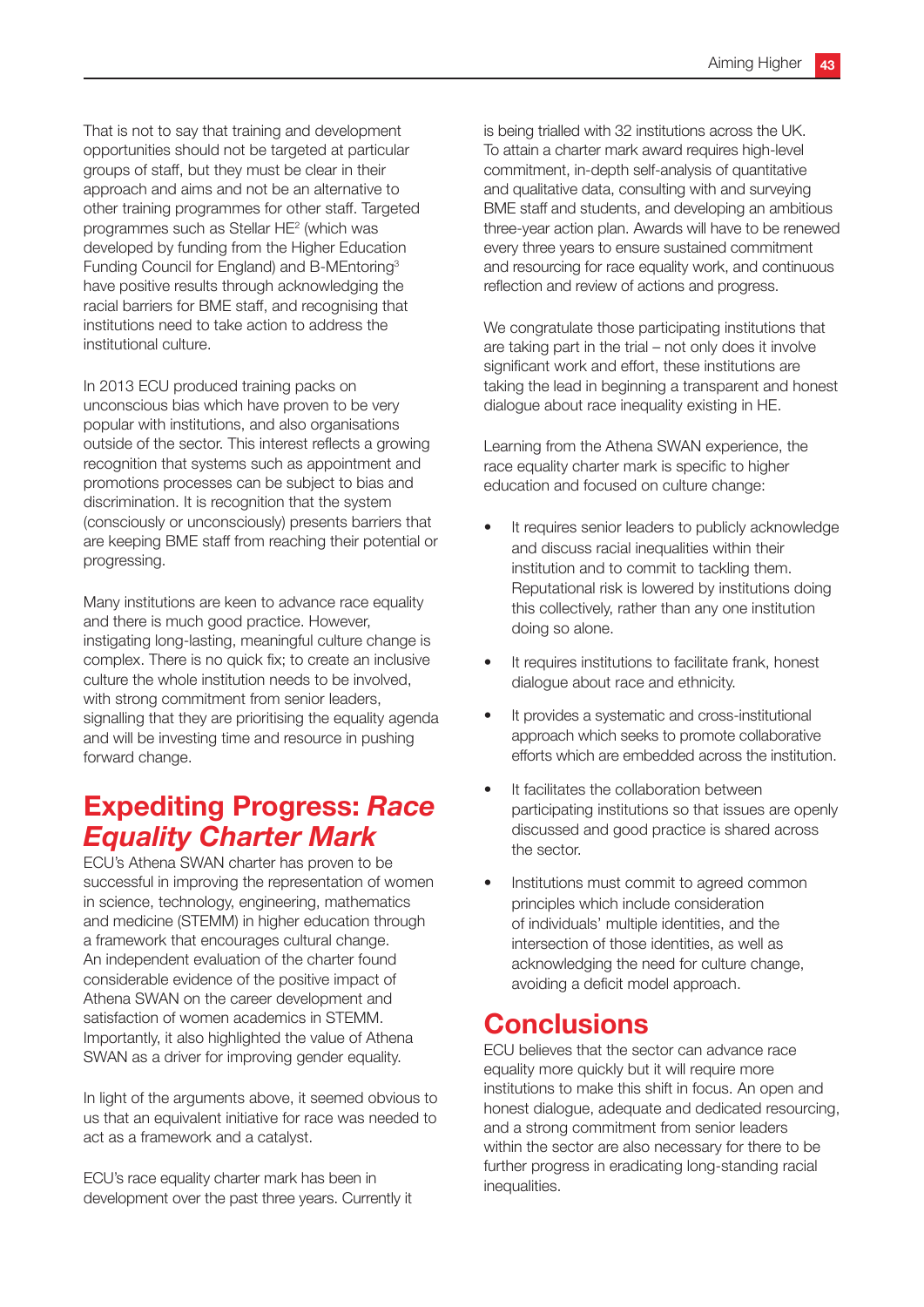# About ECU

Equality Challenge Unit (ECU) works to further and support equality and diversity for staff and students in higher education institutions across the UK and in colleges in Scotland.

ECU provides a central source of expertise, research, advice and leadership. Our approach is evidence-based, using research to identify and change practices that unfairly exclude, marginalise or disadvantage people.

We support universities and colleges to build an inclusive culture that values the benefits of diversity, to remove barriers to progression and success for all staff and students, and to challenge and change unfair practices that disadvantage individuals or groups.

# **Notes**

- 1. All of the statistics provided in this section are based on UK staff and students (excluding international staff and students) and unless stated otherwise, are taken from ECU's 2014 statistical report (ECU, forthcoming).
- 2. http://www.hefce.ac.uk/whatwedo/lgm/ lgmprojects/equalityanddiversity/iclbmeleaders/
- 3. http://www.ucl.ac.uk/hr/equalities/race/BMEntor. php

# **Reference**

ECU (forthcoming) Equality in Higher Education Statistical Report 2014 Part 1: Staff. London: ECU.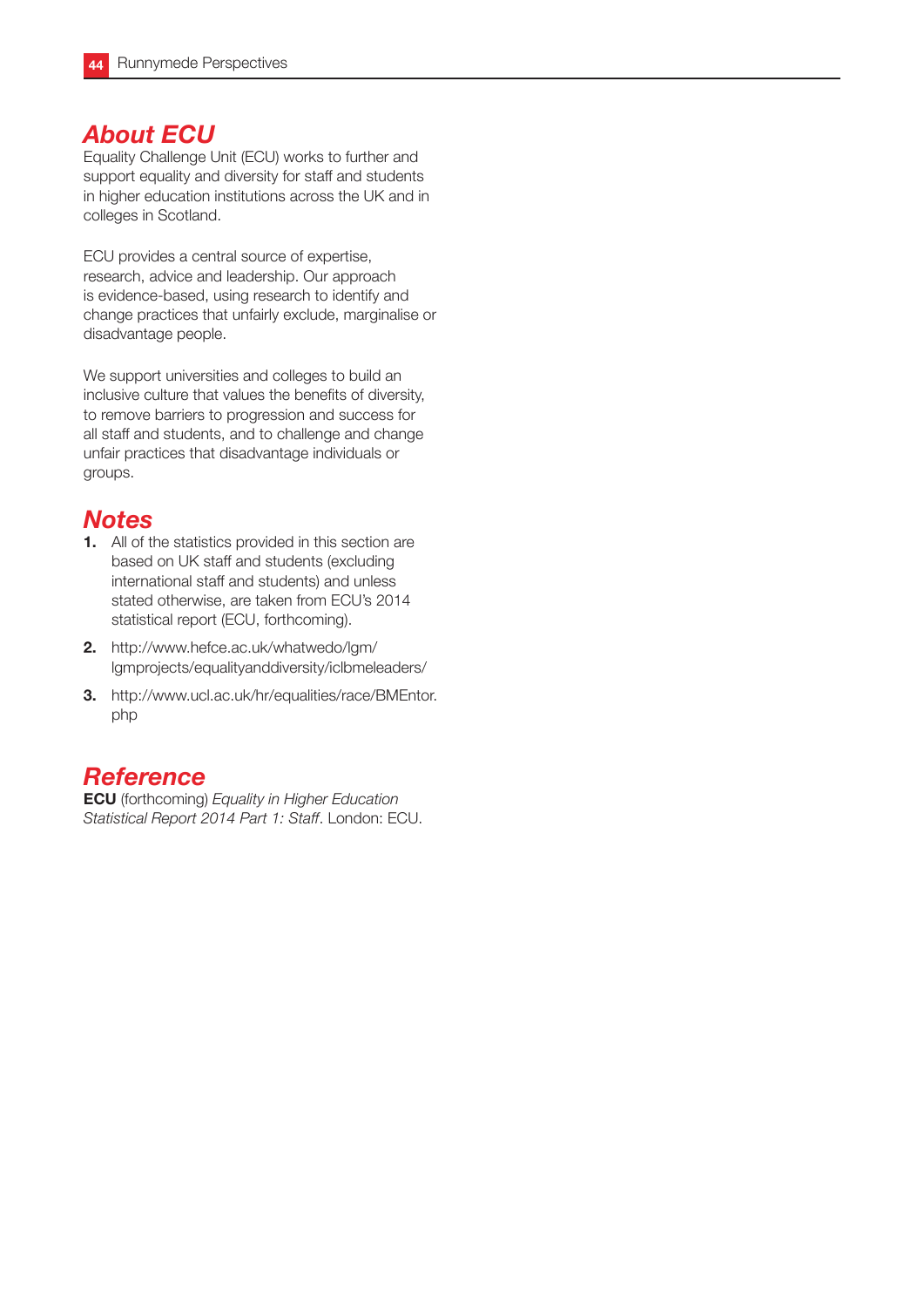# APPENDIX Biographical Notes on the Contributors

**Sara Ahmed** is Professor of Race and Cultural Studies and Director of the Centre for Feminist Research at Goldsmiths. Publications include Strange Encounters: Embodied Others in Post-Coloniality (2000); The Cultural Politics of Emotion (2004, 2014), Queer Phenomenology: Orientations, Objects, Others (2006); The Promise of Happiness (2010); On Being Included: Racism and Diversity in Institutional Life (2012) and Willful Subjects (2014).

**Claire Alexander** is Professor of Sociology at the University of Manchester. She has researched and written widely on race, ethnicity and youth identities in Britain over the past 20 years. She is Vice-Chair of the Runnymede Trust and Chair of the Runnymede Academic Forum.

Kehinde Andrews is Senior Lecturer in Sociology at Birmingham City University. His research interests are about how communities overcome racial inequality. He has recently published his first book Resisting Racism: Race, Inequality and the Black Supplementary School Movement (Trentham, 2013). Kehinde is also a founding member of the Black Studies Association in the UK, and the Organisation of Black Unity.

**Jason Arday** is a Senior Lecturer in Physical Education and Sport Pedagogy at Leeds Beckett University, Carnegie Faculty and is a Trustee of the Runnymede Trust. He is also co-Chair of the Runnymede Academic Forum, and spoke and presented at the Runnymede Race and Higher Education seminar series, hosted by University of Manchester in October 2013.

Kalwant Bhopal is Reader in Education at the University of Southampton. She has published widely on the educational experiences of Black and minority ethnic groups. She is currently writing a book examining the experiences of BME academics in the UK and US (to be published by Routledge in 2015).

**Vikki Boliver** is a senior lecturer in Sociology and Social Policy in the School of Applied Social Sciences at Durham University. Her research focuses on questions of fair access to higher education, and on patterns and processes of social mobility across multiple generations.

Malia Bouattia is the Black Students' Officer for the National Union of Students (NUS), and represents over a million students of African, Asian, Arab and Caribbean decent. Malia is completing her MPhil in Post-colonial Theory and Language at the University of Birmingham. She is also the co-founder of the Black Women's Forum UK.

**Penny Jane Burke** is Professor of Education at Roehampton University, London, where she is co-Founder and Director of the Paulo Freire Institute-UK (PFI-UK). Her books include Accessing Education: Effectively Widening Participation (Trentham Books, 2002), The Right to Higher Education: Beyond Widening Participation (Routledge, 2012) and Reconceptualising Lifelong Learning: Feminist Interventions (with Sue Jackson, Routledge, 2007, nominated for the 2008 Cyril O. Houle World Award for Outstanding Literature in Adult Education). Penny was recipient of the Higher Education Academy's prestigious National Teaching Fellowship award in 2008.

Patrick Johnson is the Head of Equality and Diversity at the University of Manchester and a board member of the Equality Challenge Unit (ECU). He leads an equality and diversity team that provides advice, support and guidance to staff and students at the university.

Yaojun Li is Professor of Sociology at University of Manchester. His research interests are in social mobility, social capital, and the socio-economic integration of minority ethnic groups. He has published widely in these areas. He has also conducted many projects funded by academic and government agencies in Britain, USA, Australia, China and Qatar.

Gary Loke is Head of Policy at Equality Challenge Unit, a central source of research, advice and leadership on equality in UK higher education, and colleges in Scotland. Gary has worked for a range of equality organisations on issues including age discrimination in social care and minority ethnic people's access to information and public services.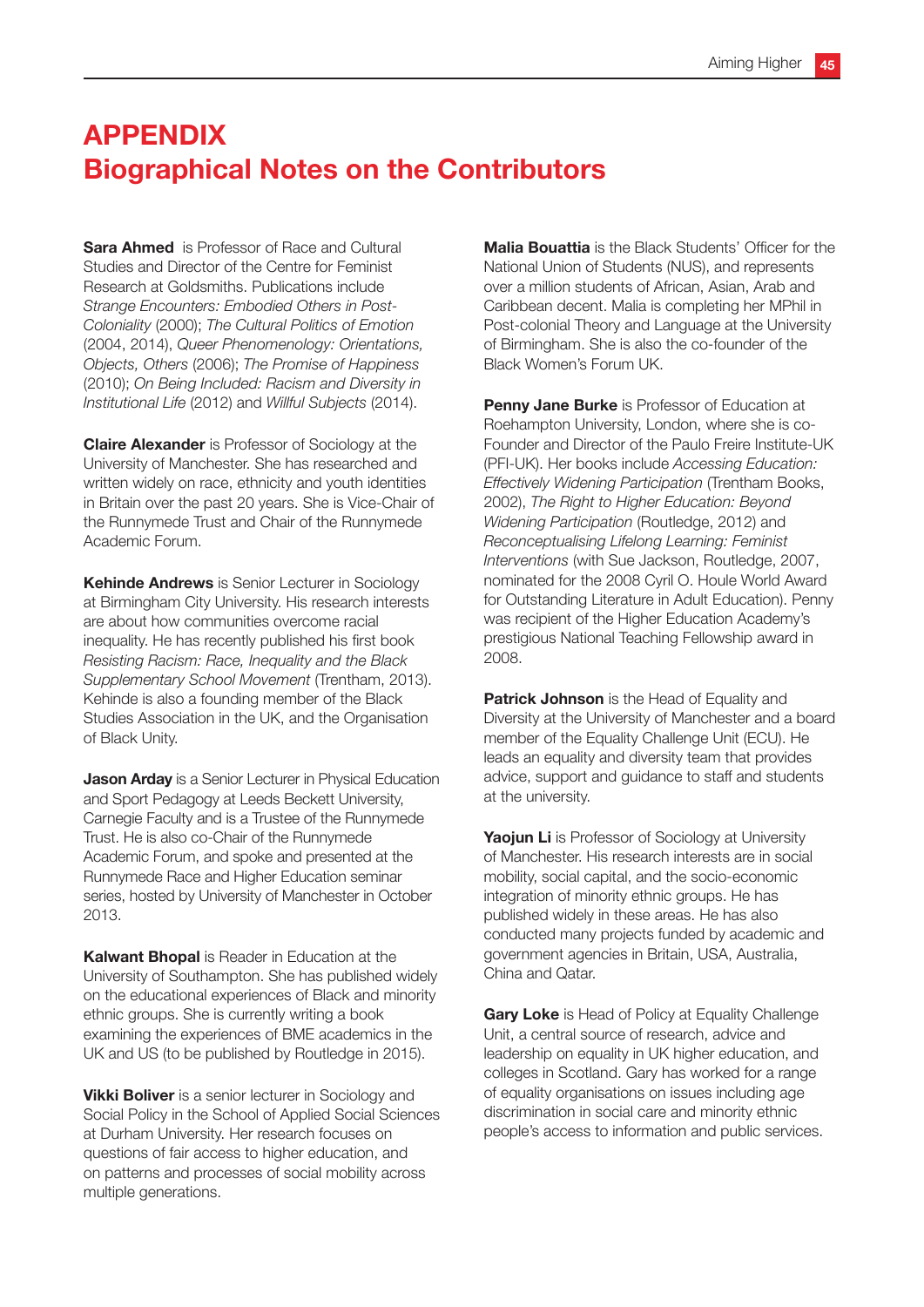Andrew Pilkington is Professor of Sociology at the University of Northampton. He is co-author of successive editions of a very popular textbook, Sociology in Focus (Pearson, 2009). His research has especially focused on issues relating to race and ethnicity, and he has published widely in this area, including Racial Disadvantage and Ethnic Diversity in Britain (Palgrave, 2003) and Institutional Racism in the Academy (Trentham, 2011).

Diane Reay is a Professor of Education in the Faculty of Education, University of Cambridge with particular interests in social justice issues in education, Pierre Bourdieu's social theory, and cultural analyses of social class. She has researched extensively in the areas of social class, gender and ethnicity across primary, secondary and postcompulsory stages of education.

**Heidi Safia Mirza** is Professor of Race, Faith and Culture at Goldsmith's College, University of London. Her research is on race, gender and identity in schools and equality and diversity in higher education. She is author of several best-selling books including Young Female and Black; Race Gender and Educational Desire (Routledge, 2008) and Respecting Difference: Race, Faith, and Culture for Teacher Educators (Institute of Education, University of London, 2012).

Robbie Shilliam is Reader in International Relations at Queen Mary University of London. His new book, The Black Pacific: Anti-colonial Struggles and Oceanic Connections, will be published by Bloomsbury Academic Press early in 2015.

**Pam Tatlow** is Chief Executive of million+, a university think tank which works with modern universities and other partner organisations to publish research and policy briefings and undertake advocacy on a cross-party basis. Pam Tatlow spoke at a seminar hosted at the LSE in July 2014.